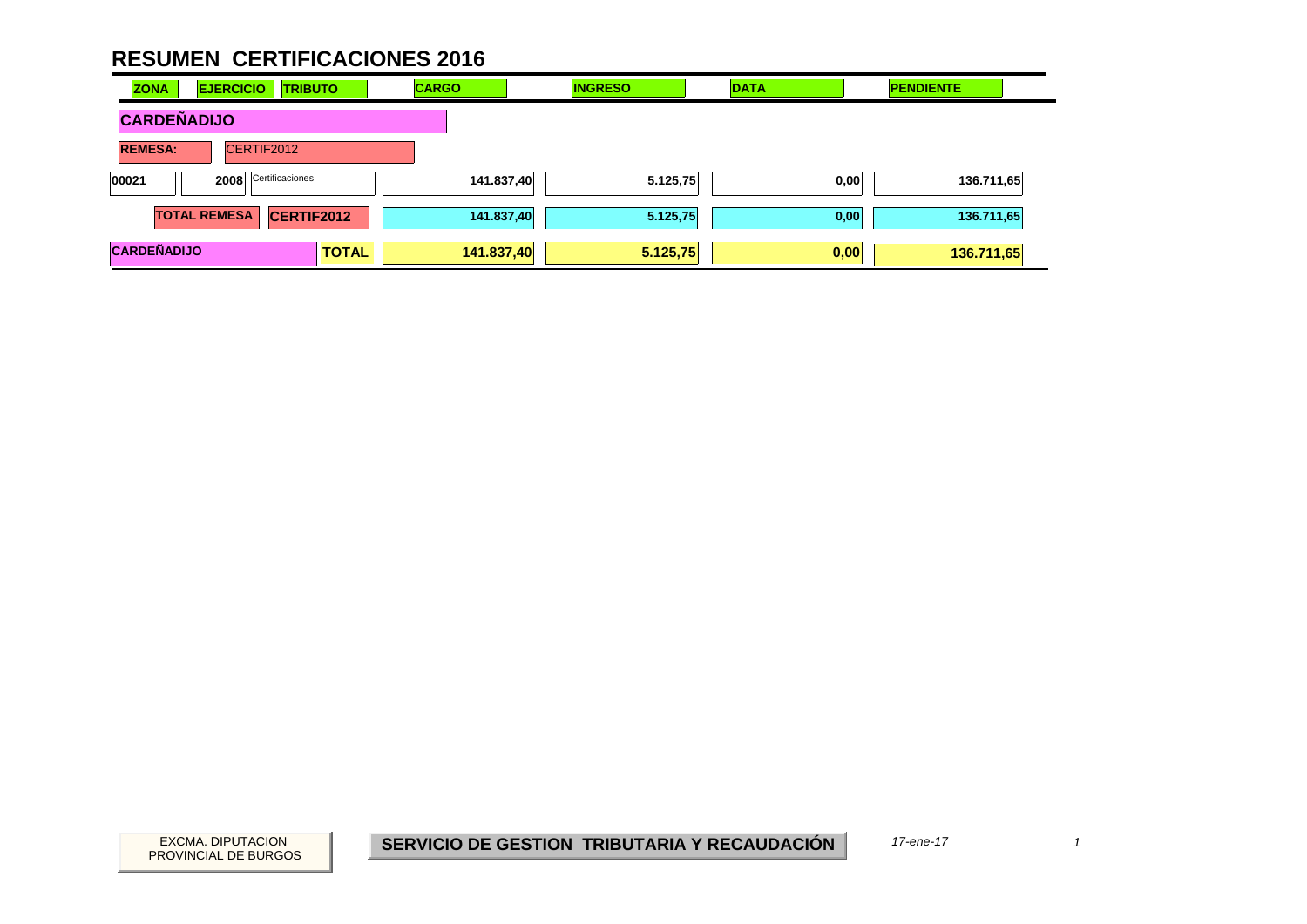| <b>ZONA</b>               | <b>EJERCICIO</b>     | <b>TRIBUTO</b> | <b>CARGO</b> |        | <b>INGRESO</b> | <b>DATA</b> |      | <b>PENDIENTE</b> |      |
|---------------------------|----------------------|----------------|--------------|--------|----------------|-------------|------|------------------|------|
| <b>CARDEÑUELA RIOPICO</b> |                      |                |              |        |                |             |      |                  |      |
| <b>REMESA:</b>            | CERTIF2015           |                |              |        |                |             |      |                  |      |
| 00021                     | 2014 Certificaciones |                |              | 100,00 | 100,00         |             | 0,00 |                  | 0,00 |
|                           | <b>TOTAL REMESA</b>  | CERTIF2015     |              | 100,00 | 100,00         |             | 0,00 |                  | 0,00 |
| <b>CARDEÑUELA RIOPICO</b> |                      | <b>TOTAL</b>   |              | 100,00 | 100,00         |             | 0,00 |                  | 0,00 |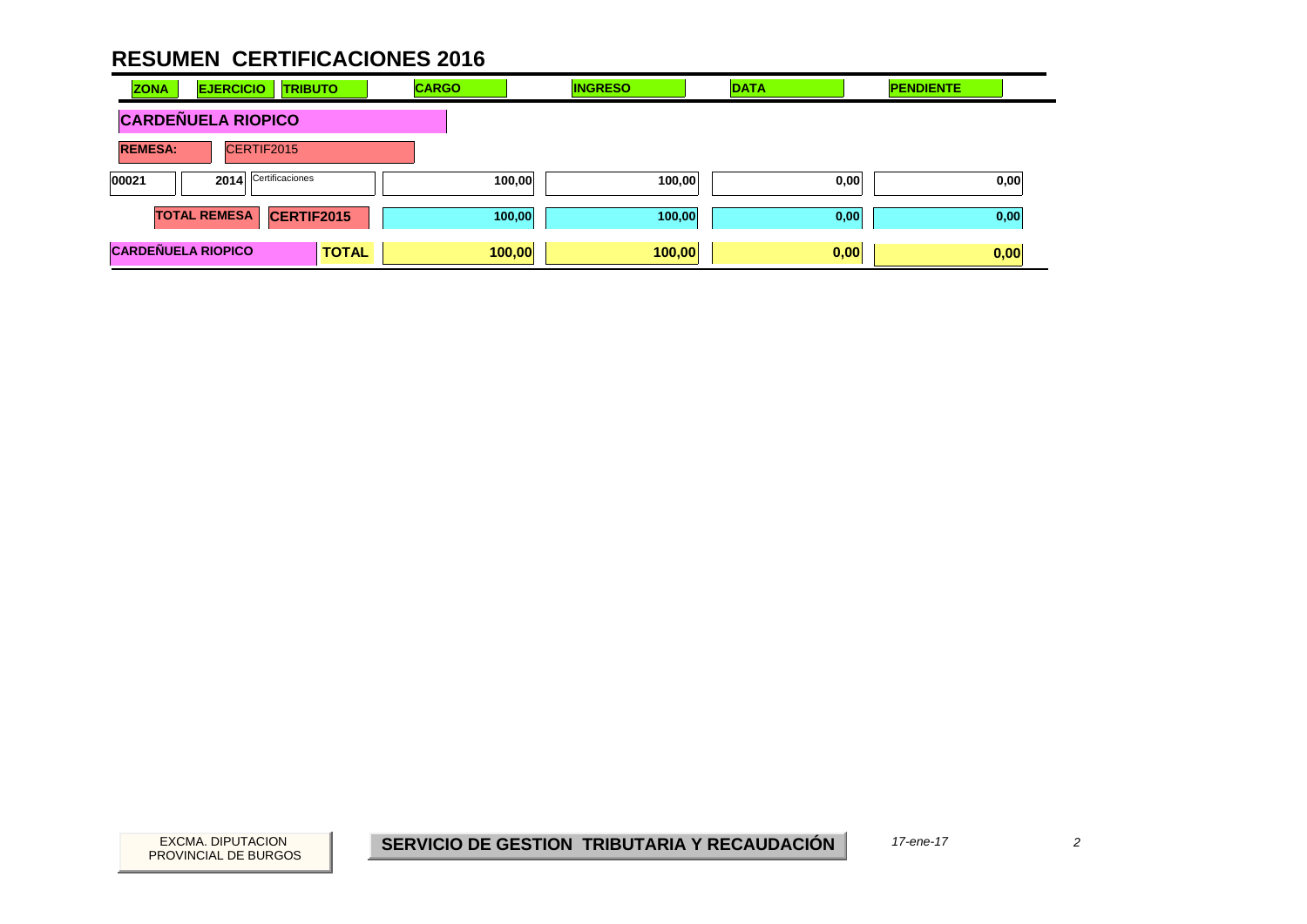| <b>ZONA</b>        | <b>EJERCICIO</b><br><b>TRIBUTO</b>       | <b>CARGO</b> | <b>INGRESO</b> | <b>DATA</b> | <b>PENDIENTE</b> |
|--------------------|------------------------------------------|--------------|----------------|-------------|------------------|
| <b>FRANDOVINEZ</b> |                                          |              |                |             |                  |
| <b>REMESA:</b>     | CERTIF2013                               |              |                |             |                  |
| 00021              | Certificaciones<br>2012                  | 1.416,20     | 0,00           | 0,00        | 1.416,20         |
|                    | <b>TOTAL REMESA</b><br><b>CERTIF2013</b> | 1.416,20     | 0,00           | 0,00        | 1.416,20         |
| <b>FRANDOVINEZ</b> | <b>TOTAL</b>                             | 1.416,20     | 0,00           | 0,00        | 1.416,20         |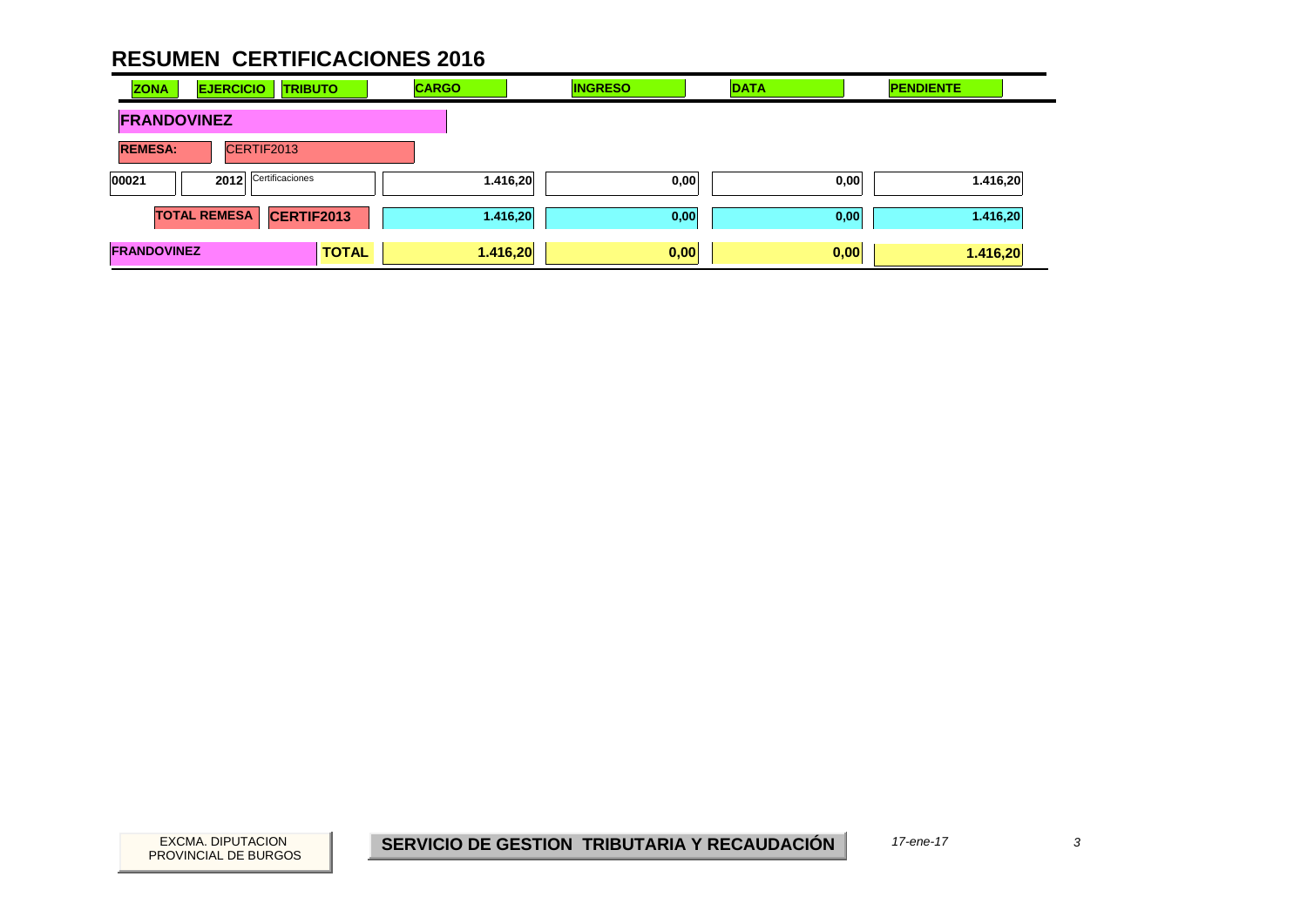| <b>ZONA</b>                   | <b>EJERCICIO</b>              | <b>TRIBUTO</b>  |              | <b>CARGO</b> |           | <b>INGRESO</b> |      | <b>DATA</b> | <b>PENDIENTE</b> |  |
|-------------------------------|-------------------------------|-----------------|--------------|--------------|-----------|----------------|------|-------------|------------------|--|
|                               | <b>HONTORIA DE LA CANTERA</b> |                 |              |              |           |                |      |             |                  |  |
| <b>REMESA:</b>                | CERTIF2013                    |                 |              |              |           |                |      |             |                  |  |
| 00021                         | 2011                          | Certificaciones |              |              | 36.000,00 |                | 0,00 | 0,00        | 36.000,00        |  |
|                               | <b>TOTAL REMESA</b>           | CERTIF2013      |              |              | 36.000,00 |                | 0,00 | 0,00        | 36.000,00        |  |
| <b>HONTORIA DE LA CANTERA</b> |                               |                 | <b>TOTAL</b> |              | 36.000,00 |                | 0,00 | 0,00        | 36.000,00        |  |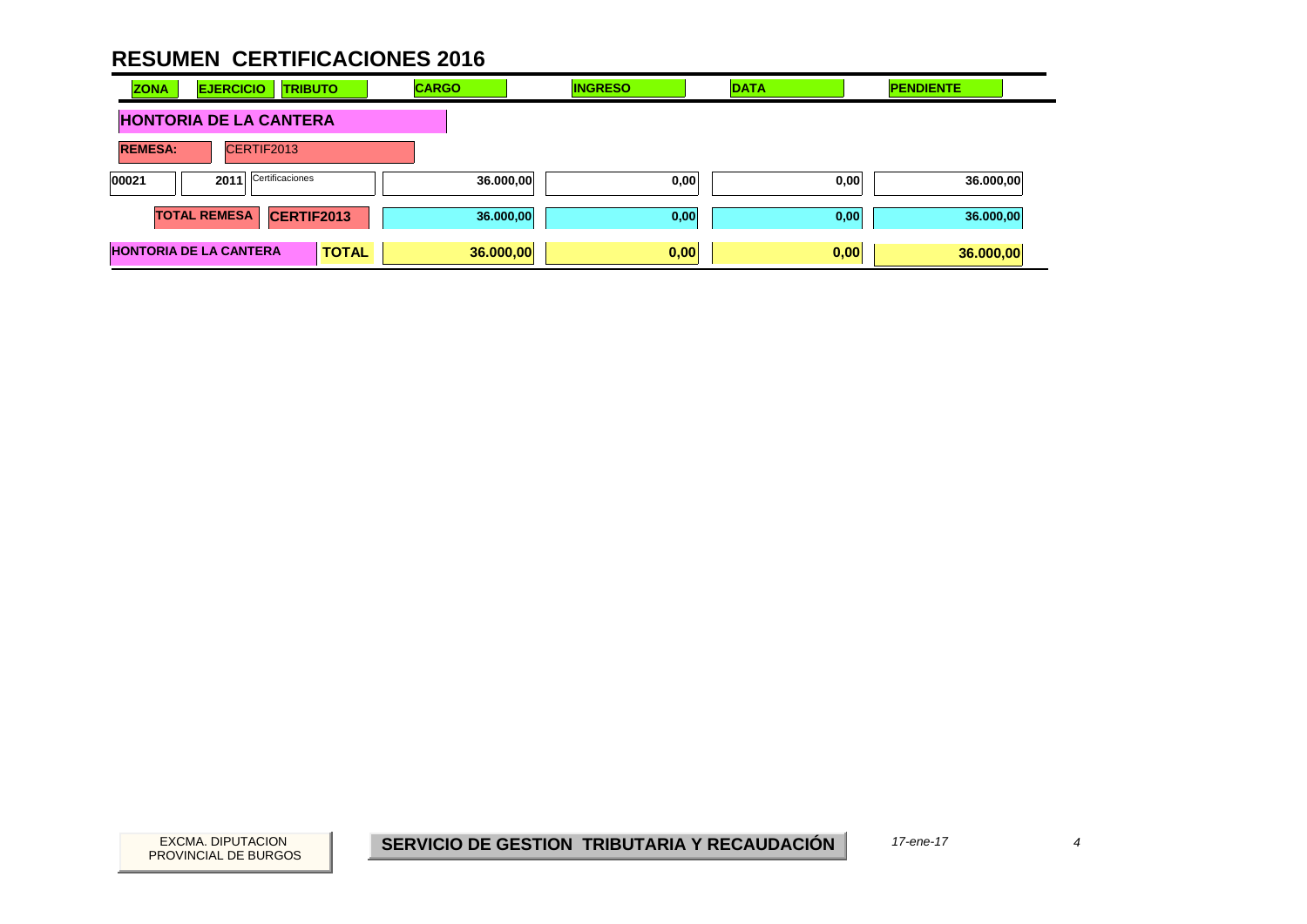| <b>ZONA</b>             | <b>EJERCICIO</b><br><b>TRIBUTO</b> |              | <b>CARGO</b> | <b>INGRESO</b> | <b>DATA</b> | <b>PENDIENTE</b> |
|-------------------------|------------------------------------|--------------|--------------|----------------|-------------|------------------|
|                         | <b>IBEAS DE JUARROS</b>            |              |              |                |             |                  |
| <b>REMESA:</b>          | CERTIF2015                         |              |              |                |             |                  |
| 00021                   | Certificaciones<br>2013            |              | 3.027,66     | 0,00           | 0,00        | 3.027,66         |
|                         | <b>TOTAL REMESA</b><br>CERTIF2015  |              | 3.027,66     | 0,00           | 0,00        | 3.027,66         |
| <b>IBEAS DE JUARROS</b> |                                    | <b>TOTAL</b> | 3.027,66     | 0,00           | 0,00        | 3.027,66         |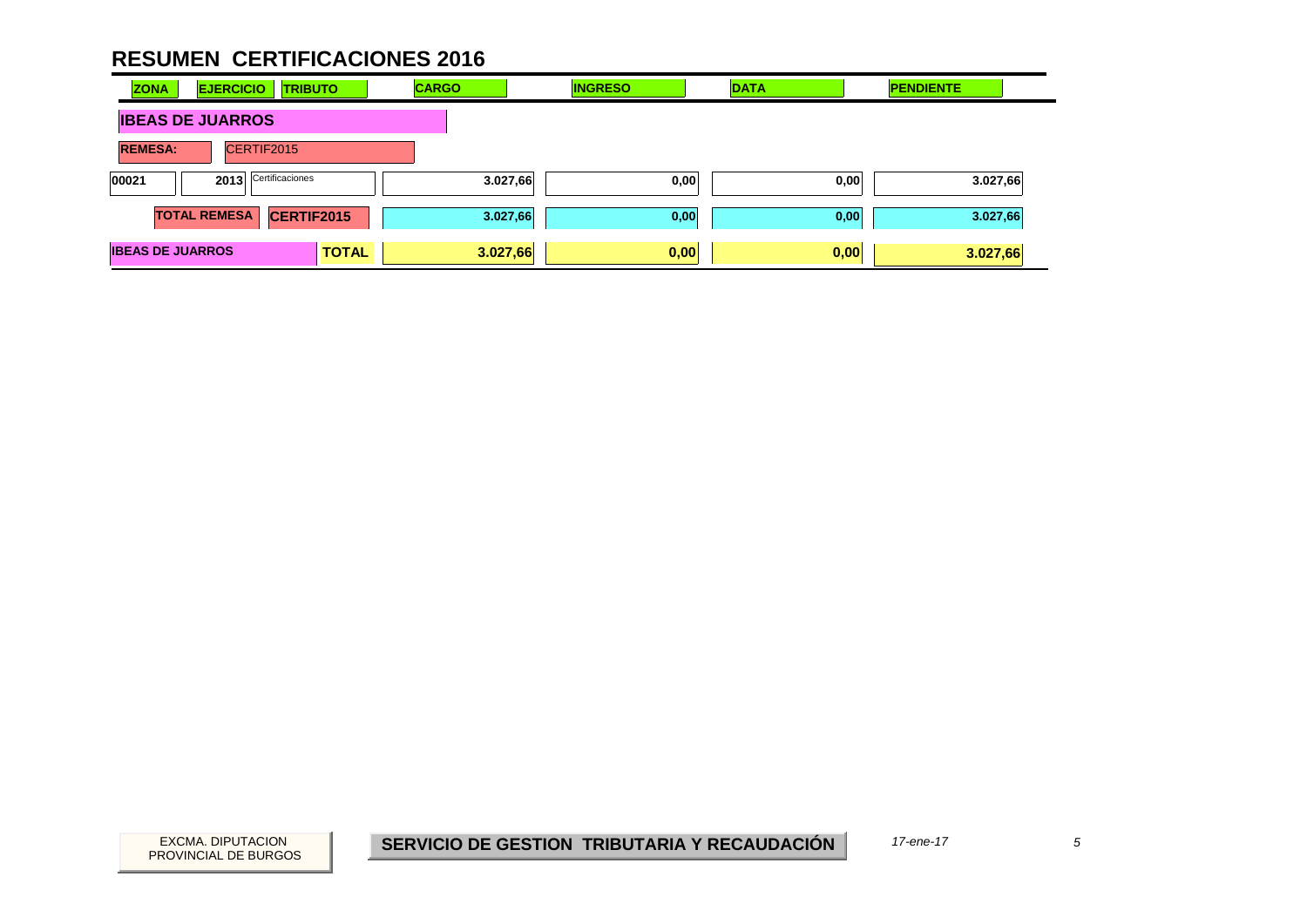| <b>ZONA</b>    | <b>EJERCICIO</b>    | <b>TRIBUTO</b>  | <b>CARGO</b> | <b>INGRESO</b> |      | <b>DATA</b> | <b>PENDIENTE</b> |  |
|----------------|---------------------|-----------------|--------------|----------------|------|-------------|------------------|--|
| <b>ISAR</b>    |                     |                 |              |                |      |             |                  |  |
| <b>REMESA:</b> | CERTIF2013          |                 |              |                |      |             |                  |  |
| 00021          | 2012                | Certificaciones |              | 810,22         | 0,00 | 0,00        | 810,22           |  |
|                | <b>TOTAL REMESA</b> | CERTIF2013      |              | 810,22         | 0,00 | 0,00        | 810,22           |  |
| <b>ISAR</b>    |                     | <b>TOTAL</b>    |              | 810,22         | 0,00 | 0,00        | 810,22           |  |

 $6\overline{6}$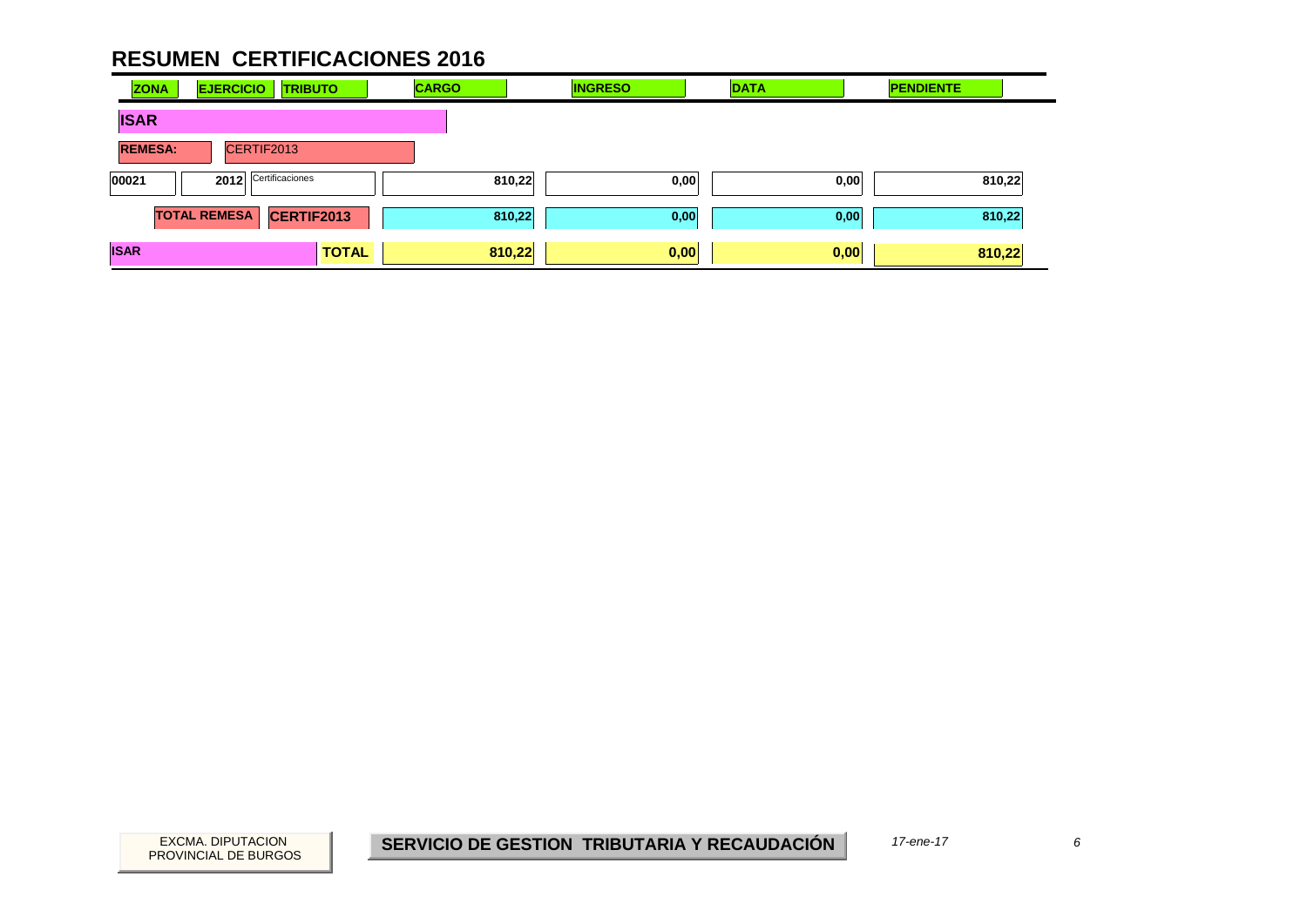| <b>ZONA</b>              | <b>EJERCICIO</b>    | <b>TRIBUTO</b>  |              | <b>CARGO</b> |        | <b>INGRESO</b> | <b>DATA</b> |      | <b>PENDIENTE</b> |  |
|--------------------------|---------------------|-----------------|--------------|--------------|--------|----------------|-------------|------|------------------|--|
| <b>QUINTANILLAS, LAS</b> |                     |                 |              |              |        |                |             |      |                  |  |
| <b>REMESA:</b>           |                     | CERTIF2013      |              |              |        |                |             |      |                  |  |
| 00021                    | 2013                | Certificaciones |              |              | 276,45 | 0,00           |             | 0,00 | 276,45           |  |
|                          | <b>TOTAL REMESA</b> | CERTIF2013      |              |              | 276,45 | 0,00           |             | 0,00 | 276,45           |  |
| <b>QUINTANILLAS, LAS</b> |                     |                 | <b>TOTAL</b> |              | 276,45 | 0,00           |             | 0,00 | 276,45           |  |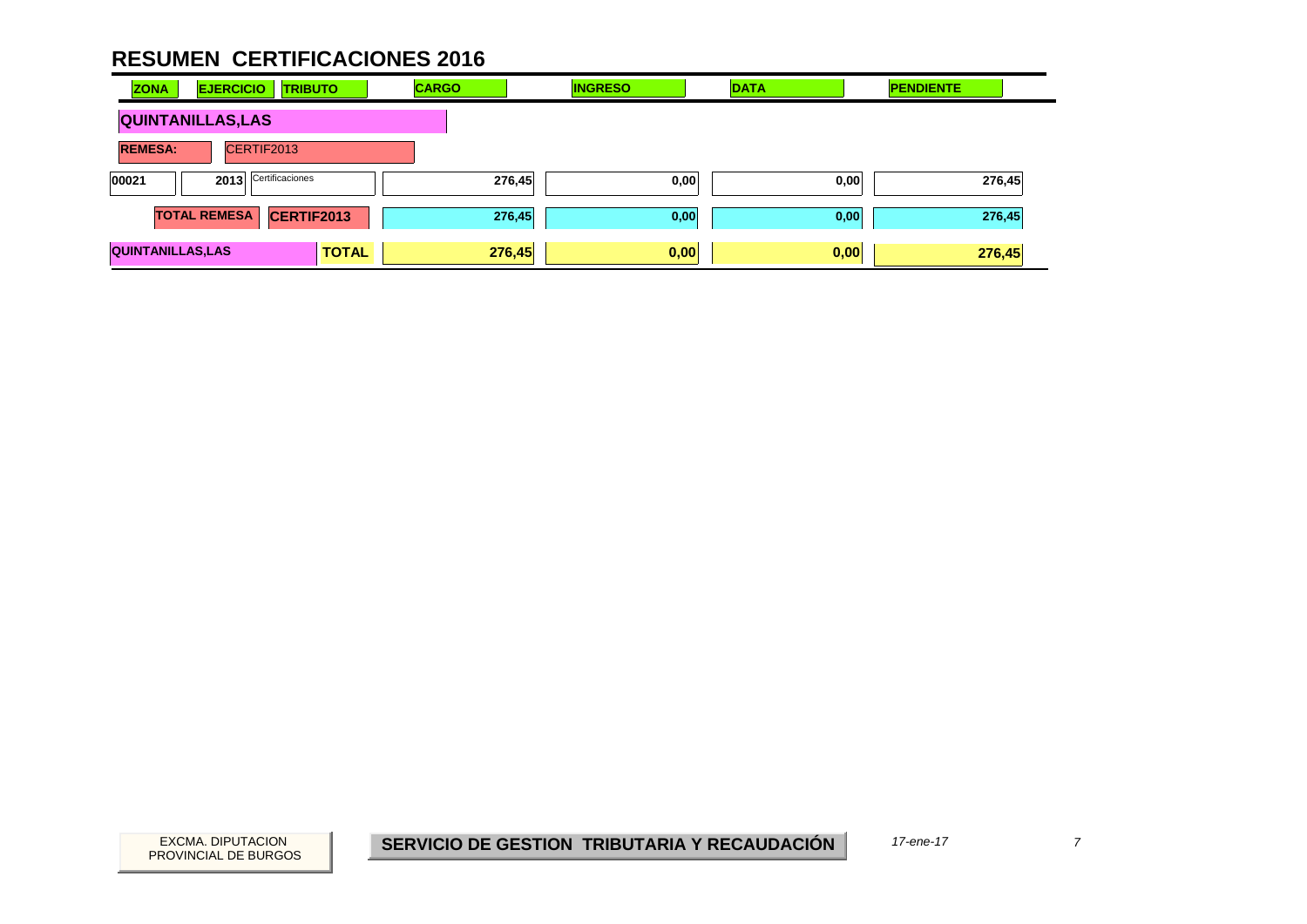| <b>ZONA</b>        | <b>EJERCICIO</b><br><b>TRIBUTO</b>       | <b>CARGO</b> | <b>INGRESO</b> | <b>DATA</b> | <b>PENDIENTE</b> |
|--------------------|------------------------------------------|--------------|----------------|-------------|------------------|
| <b>REVILLARRUZ</b> |                                          |              |                |             |                  |
| <b>REMESA:</b>     | CERTIF2009                               |              |                |             |                  |
| 00021              | Certificaciones<br>2008                  | 325,81       | 0,00           | 0,00        | 325,81           |
|                    | <b>TOTAL REMESA</b><br><b>CERTIF2009</b> | 325,81       | 0,00           | 0,00        | 325,81           |
| <b>REVILLARRUZ</b> | <b>TOTAL</b>                             | 325,81       | 0,00           | 0,00        | 325,81           |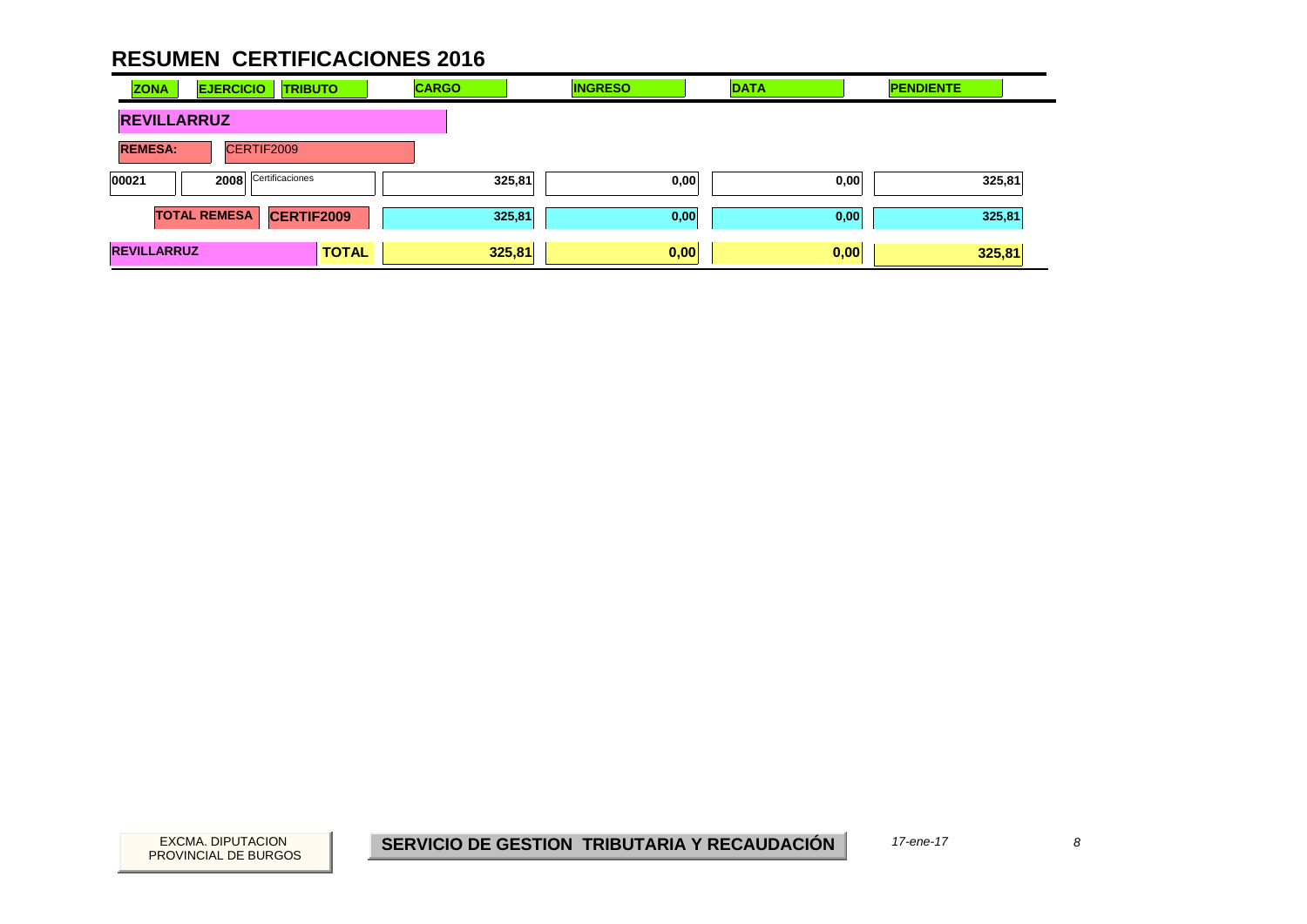| <b>ZONA</b>    | <b>EJERCICIO</b>     | <b>TRIBUTO</b> | <b>CARGO</b> |       | <b>INGRESO</b> | <b>DATA</b> | <b>PENDIENTE</b> |
|----------------|----------------------|----------------|--------------|-------|----------------|-------------|------------------|
| <b>RUBENA</b>  |                      |                |              |       |                |             |                  |
| <b>REMESA:</b> | CERTIF2015           |                |              |       |                |             |                  |
| 00021          | 2015 Certificaciones |                |              | 50,00 | 50,00          | 0,00        | 0,00             |
|                | <b>TOTAL REMESA</b>  | CERTIF2015     |              | 50,00 | 50,00          | 0,00        | 0,00             |
| <b>RUBENA</b>  |                      | <b>TOTAL</b>   |              | 50,00 | 50,00          | 0,00        | 0,00             |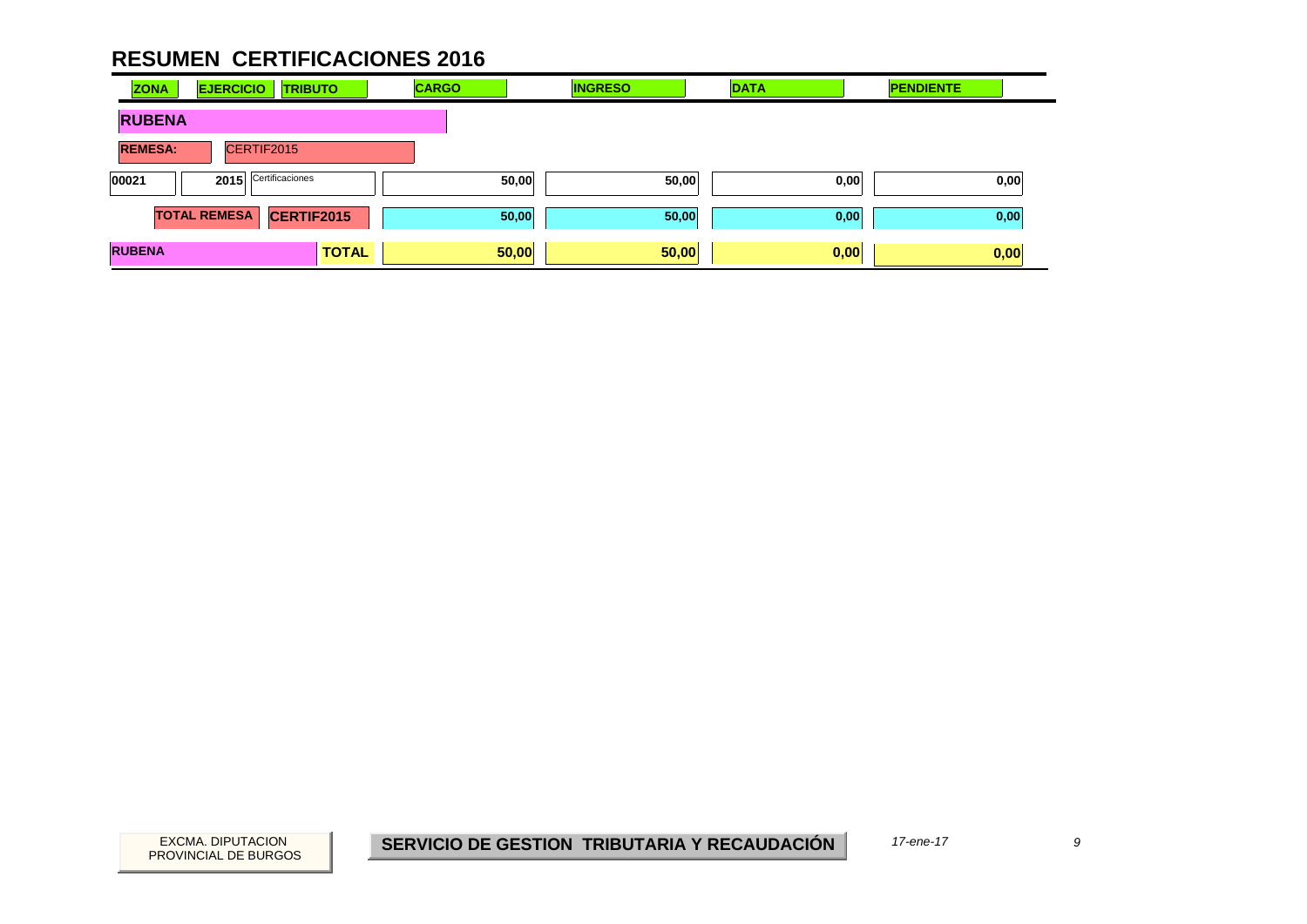| <b>EJERCICIO</b><br><b>ZONA</b> | <b>TRIBUTO</b>    | <b>CARGO</b> | <b>INGRESO</b> | <b>DATA</b> | <b>PENDIENTE</b> |
|---------------------------------|-------------------|--------------|----------------|-------------|------------------|
| <b>SAN MAMES</b>                |                   |              |                |             |                  |
| <b>REMESA:</b>                  | CERTIF2013        |              |                |             |                  |
| 00021<br>2012                   | Certificaciones   | 273,54       | 0,00           | 0,00        | 273,54           |
| <b>TOTAL REMESA</b>             | <b>CERTIF2013</b> | 273,54       | 0,00           | 0,00        | 273,54           |
| <b>REMESA:</b>                  | CERTIF2014        |              |                |             |                  |
| 2013<br>00021                   | Certificaciones   | 498,26       | 498,26         | 0,00        | 0,00             |
| <b>TOTAL REMESA</b>             | CERTIF2014        | 498,26       | 498,26         | 0,00        | 0,00             |
| <b>SAN MAMES</b>                | <b>TOTAL</b>      | 771,80       | 498,26         | 0,00        | 273,54           |

PROVINCIAL DE BURGOS

 $10<sup>10</sup>$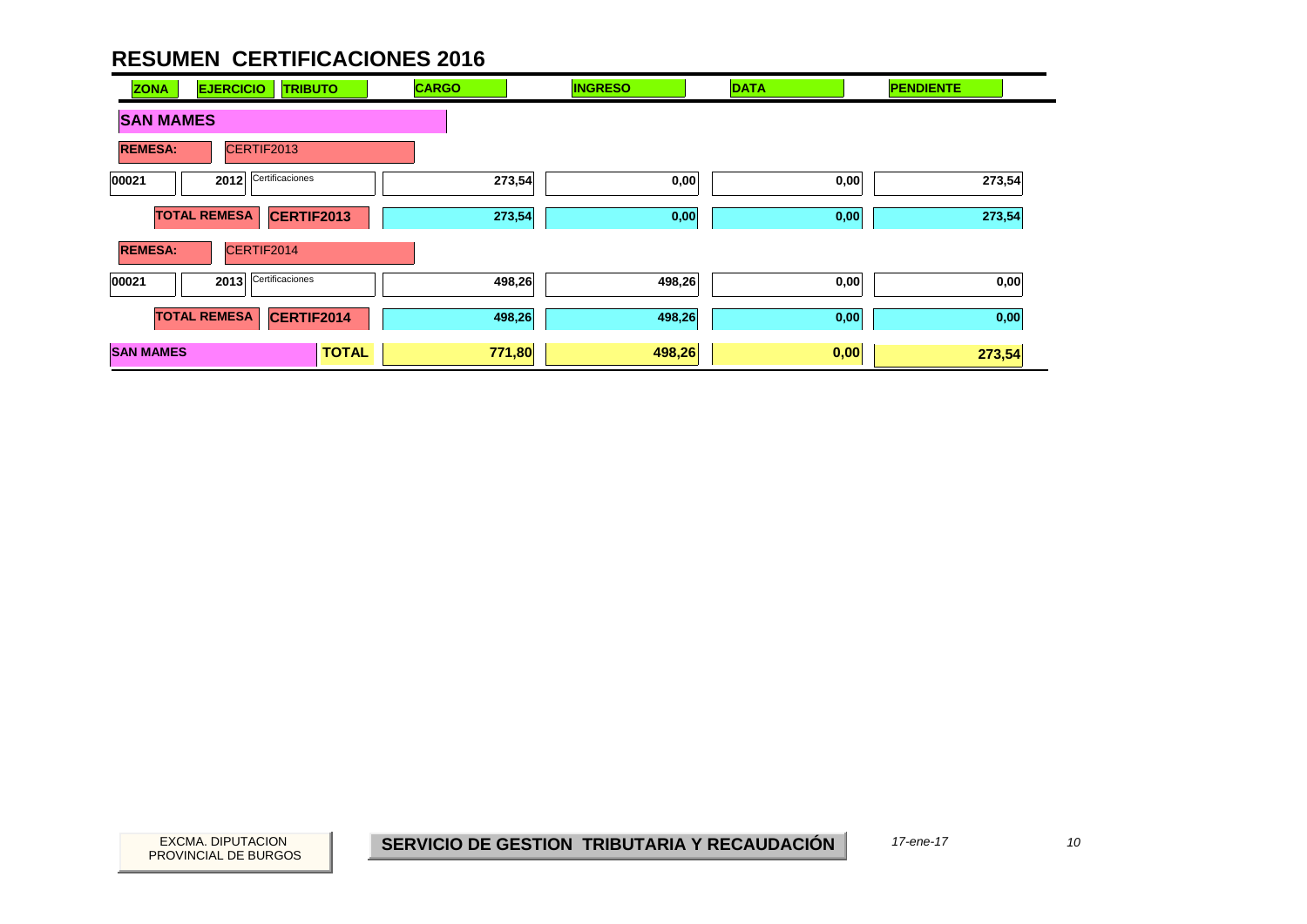| <b>ZONA</b>      | <b>EJERCICIO</b><br><b>TRIBUTO</b>       | <b>CARGO</b> | <b>INGRESO</b> | <b>DATA</b> | <b>PENDIENTE</b> |
|------------------|------------------------------------------|--------------|----------------|-------------|------------------|
| <b>SOTRAGERO</b> |                                          |              |                |             |                  |
| <b>REMESA:</b>   | CERTIF2007                               |              |                |             |                  |
| 00021            | Certificaciones<br>2005                  | 28.800,00    | 0,00           | 28.800,00   | 0,00             |
|                  | <b>TOTAL REMESA</b><br><b>CERTIF2007</b> | 28.800,00    | 0,00           | 28.800,00   | 0,00             |
| <b>SOTRAGERO</b> | <b>TOTAL</b>                             | 28.800,00    | 0,00           | 28.800,00   | 0,00             |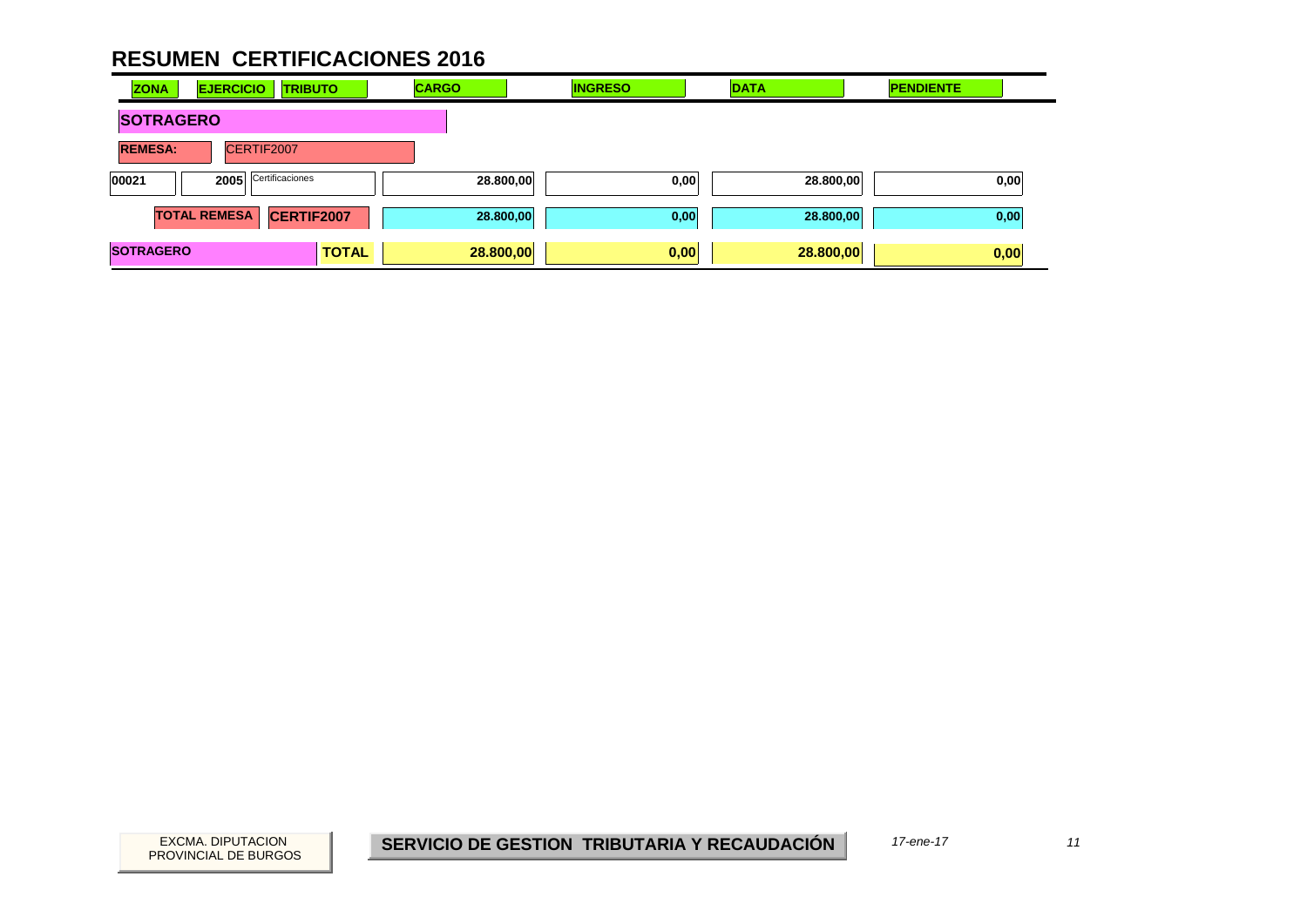| <b>ZONA</b>       | <b>EJERCICIO</b><br><b>TRIBUTO</b>        | <b>CARGO</b>                                 | <b>INGRESO</b> | <b>DATA</b> | <b>PENDIENTE</b> |
|-------------------|-------------------------------------------|----------------------------------------------|----------------|-------------|------------------|
| <b>VILLARIEZO</b> |                                           |                                              |                |             |                  |
| <b>REMESA:</b>    | CERTIF2007                                |                                              |                |             |                  |
| 00021             | Certificaciones<br>2007                   | 583,10                                       | 0,00           | 0,00        | 583,10           |
|                   | <b>TOTAL REMESA</b><br>CERTIF2007         | 583,10                                       | 0,00           | 0,00        | 583,10           |
| <b>REMESA:</b>    | CERTIF2008                                |                                              |                |             |                  |
| 00021             | Certificaciones<br>2007                   | 27.645,85                                    | 0,00           | 27.645,85   | 0,00             |
|                   | <b>TOTAL REMESA</b><br><b>CERTIF2008</b>  | 27.645,85                                    | 0,00           | 27.645,85   | 0,00             |
| <b>REMESA:</b>    | CERTIF2010                                |                                              |                |             |                  |
| 00021             | Certificaciones<br>2007                   | 107,13                                       | 0,00           | 0,00        | 107,13           |
|                   | Certificaciones<br>2010                   | 138,24                                       | 0,00           | 0,00        | 138,24           |
|                   | <b>TOTAL REMESA</b><br>CERTIF2010         | 245,37                                       | 0,00           | 0,00        | 245,37           |
| <b>REMESA:</b>    | CERTIF2012                                |                                              |                |             |                  |
| 00021             | Certificaciones<br>2010                   | 90,00                                        | 0,00           | 0,00        | 90,00            |
|                   | Certificaciones<br>2012                   | 50,00                                        | 0,00           | 0,00        | 50,00            |
|                   | <b>TOTAL REMESA</b><br><b>CERTIF2012</b>  | 140,00                                       | 0,00           | 0,00        | 140,00           |
| <b>REMESA:</b>    | CERTIF2013                                |                                              |                |             |                  |
| 00021             | Certificaciones<br>2012                   | 1.677,98                                     | 0,00           | 0,00        | 1.677,98         |
|                   | Certificaciones<br>2013                   | 795,41                                       | 0,00           | 0,00        | 795,41           |
|                   | <b>TOTAL REMESA</b><br><b>CERTIF2013</b>  | 2.473,39                                     | 0,00           | 0,00        | 2.473,39         |
| <b>REMESA:</b>    | CERTIF2014                                |                                              |                |             |                  |
| 00021             | Certificaciones<br>2014                   | 620,73                                       | 0,00           | 0,00        | 620,73           |
|                   | <b>TOTAL REMESA</b><br>CERTIF2014         | 620,73                                       | 0,00           | 0,00        | 620,73           |
|                   |                                           |                                              |                |             |                  |
|                   | EXCMA. DIPUTACION<br>PROVINCIAL DE BURGOS | SERVICIO DE GESTION TRIBUTARIA Y RECAUDACIÓN |                |             | 17-ene-17        |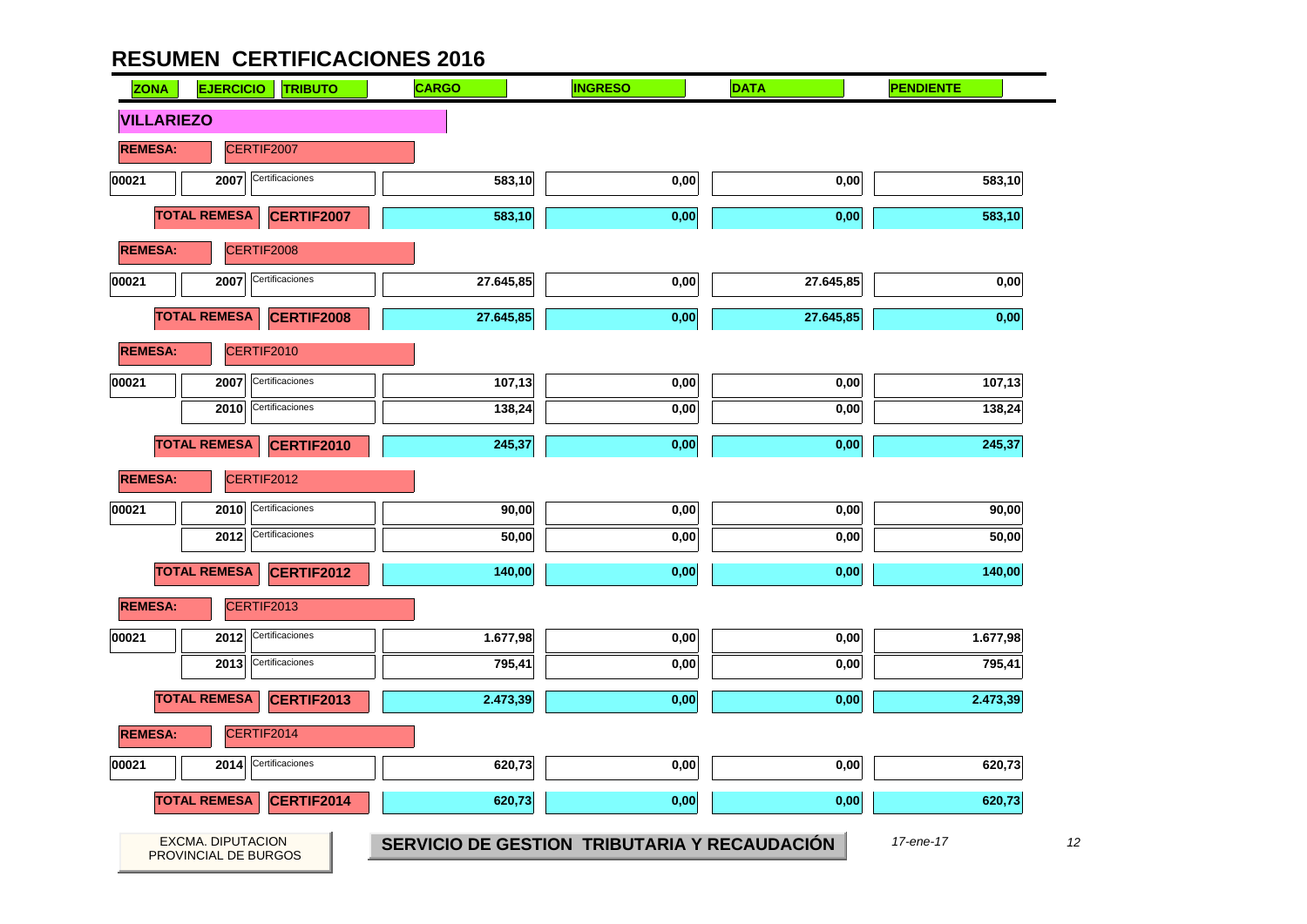| <b>ZONA</b>       | <b>EJERCICIO</b>    | <b>TRIBUTO</b>  | <b>CARGO</b> | <b>INGRESO</b> | <b>DATA</b> | <b>PENDIENTE</b> |
|-------------------|---------------------|-----------------|--------------|----------------|-------------|------------------|
| <b>REMESA:</b>    |                     | CERTIF2015      |              |                |             |                  |
| 00021             | 2014                | Certificaciones | 8.650,11     | 0,00           | 0,00        | 8.650,11         |
|                   | <b>TOTAL REMESA</b> | CERTIF2015      | 8.650,11     | 0,00           | 0,00        | 8.650,11         |
| <b>REMESA:</b>    |                     | CERTIF2016      |              |                |             |                  |
| 00021             | 2015                | Certificaciones | 521,81       | 0,00           | 0,00        | 521,81           |
|                   | 2016                | Certificaciones | 1.092,34     | 0,00           | 0,00        | 1.092,34         |
|                   | <b>TOTAL REMESA</b> | CERTIF2016      | 1.614,15     | 0,00           | 0,00        | 1.614, 15        |
| <b>VILLARIEZO</b> |                     | <b>TOTAL</b>    | 41.972,70    | 0,00           | 27.645,85   | 14.326,85        |

PROVINCIAL DE BURGOS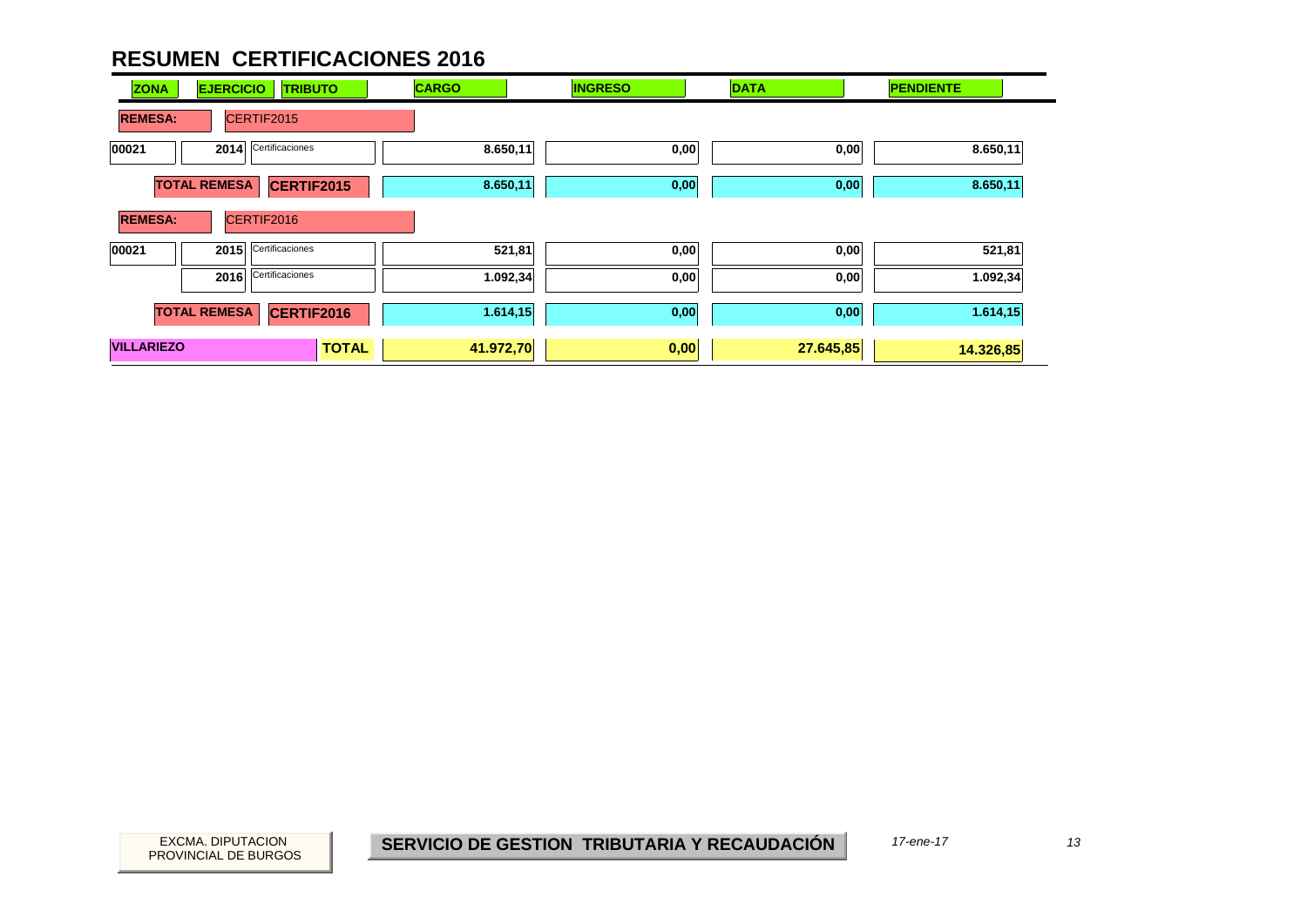| <b>CREW</b><br><b>ZONA</b> | CICK | .     | ,,,,,      |                        | $\sim$    | <b><i><u>Property</u></i></b><br><b>"DIENTL</b> |
|----------------------------|------|-------|------------|------------------------|-----------|-------------------------------------------------|
| <b>TOTAL ZONA</b>          |      | 00021 | 255.388.24 | 5.774.01<br>. <i>.</i> | 56.445.85 | 193.168,38                                      |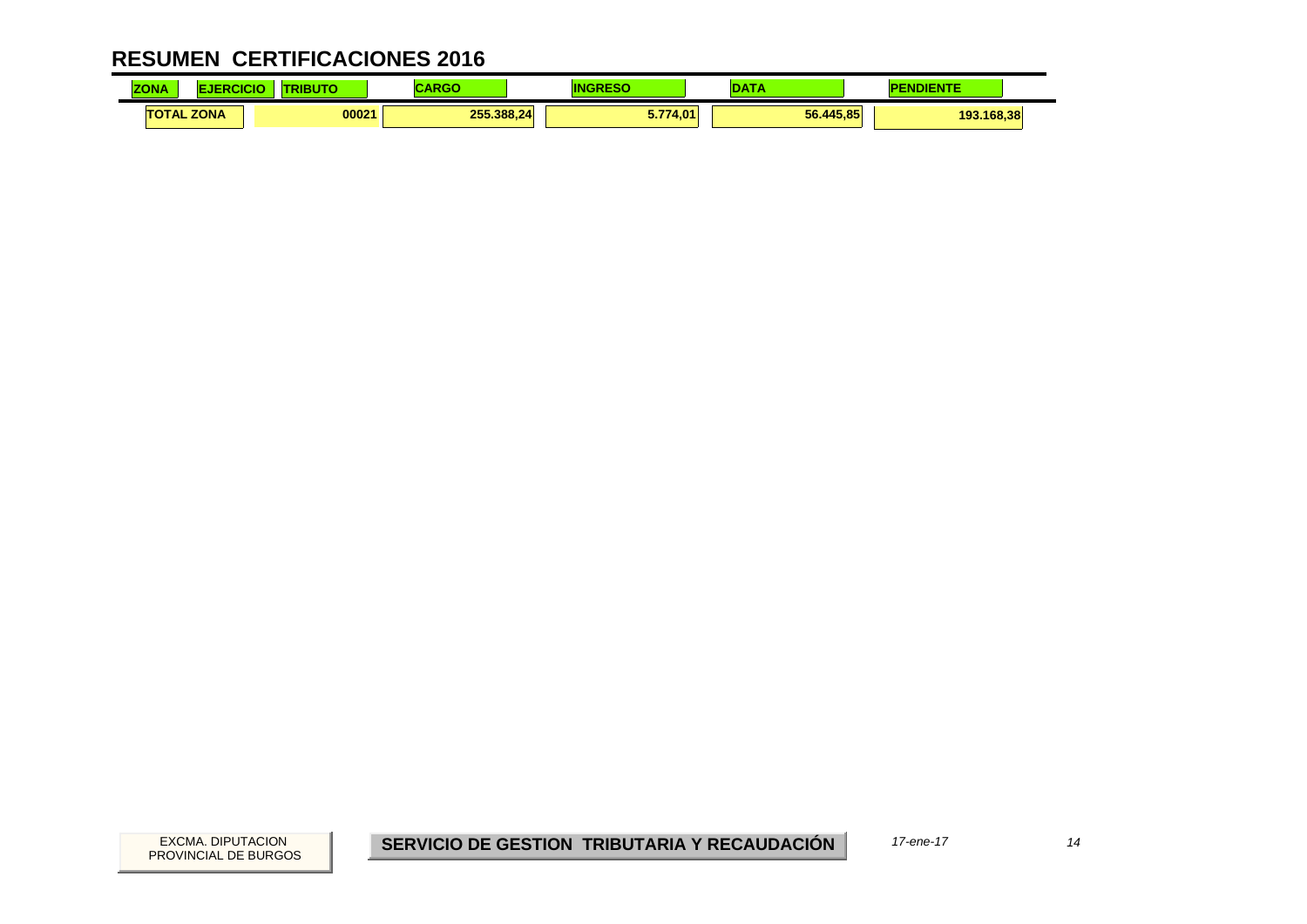| <b>ZONA</b>     | <b>EJERCICIO</b>    | <b>TRIBUTO</b>  |              | <b>CARGO</b> |          | <b>INGRESO</b> | <b>DATA</b> | <b>PENDIENTE</b> |  |
|-----------------|---------------------|-----------------|--------------|--------------|----------|----------------|-------------|------------------|--|
| <b>HONTANAS</b> |                     |                 |              |              |          |                |             |                  |  |
| <b>REMESA:</b>  |                     | CERTIF2016      |              |              |          |                |             |                  |  |
| 00031           | 2015                | Certificaciones |              |              | 7.260,00 | 5.844,16       | 0,00        | 1.415,84         |  |
|                 | <b>TOTAL REMESA</b> | CERTIF2016      |              |              | 7.260,00 | 5.844,16       | 0,00        | 1.415,84         |  |
| <b>HONTANAS</b> |                     |                 | <b>TOTAL</b> |              | 7.260,00 | 5.844,16       | 0,00        | 1.415,84         |  |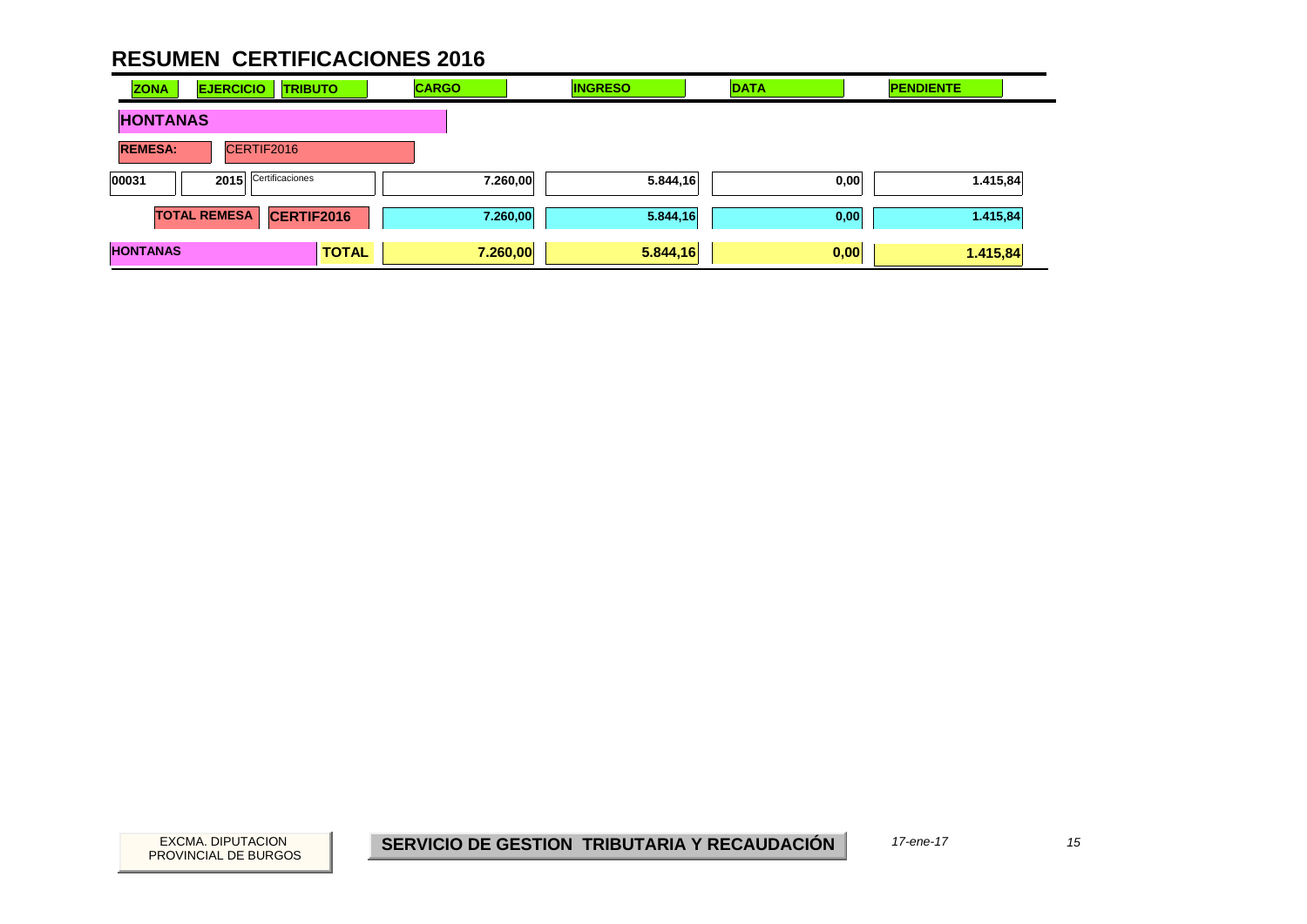| <b>ZONA</b>    | <b>EJERCICIO</b>    | <b>TRIBUTO</b>    |              | <b>CARGO</b> |          | <b>INGRESO</b> | <b>DATA</b> |      | <b>PENDIENTE</b> |  |
|----------------|---------------------|-------------------|--------------|--------------|----------|----------------|-------------|------|------------------|--|
| <b>HUMADA</b>  |                     |                   |              |              |          |                |             |      |                  |  |
| <b>REMESA:</b> |                     | CERTIF2009        |              |              |          |                |             |      |                  |  |
| 00031          | 2002                | Certificaciones   |              |              | 2.088,76 | 30,12          |             | 0,00 | 2.058,64         |  |
|                | <b>TOTAL REMESA</b> | <b>CERTIF2009</b> |              |              | 2.088,76 | 30,12          |             | 0,00 | 2.058,64         |  |
| <b>HUMADA</b>  |                     |                   | <b>TOTAL</b> | 2.088,76     |          | 30,12          | 0,00        |      | 2.058,64         |  |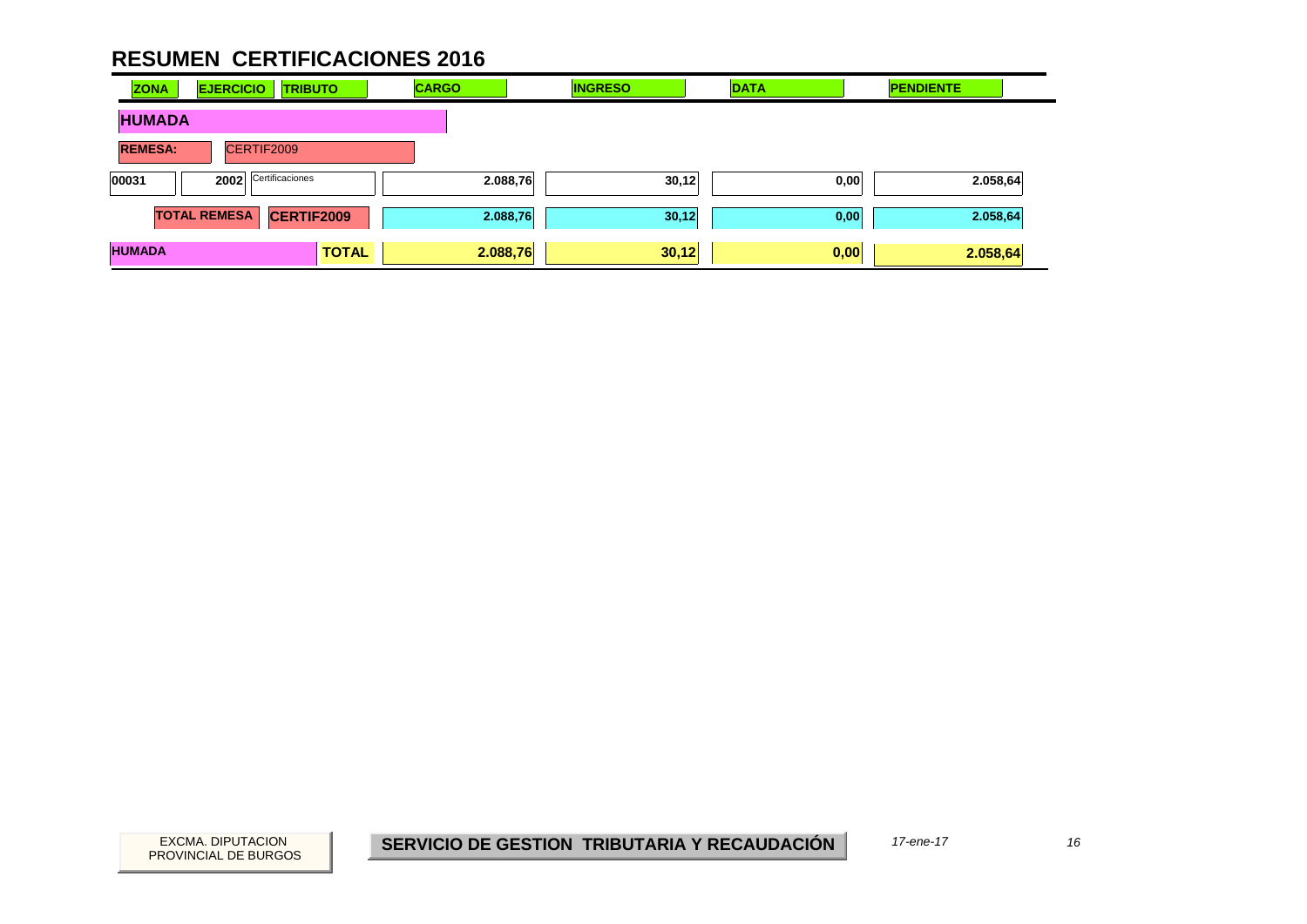| <b>ZONA</b>    | <b>EJERCICIO</b><br><b>TRIBUTO</b>           | <b>CARGO</b> | <b>INGRESO</b> | <b>DATA</b> | <b>PENDIENTE</b> |
|----------------|----------------------------------------------|--------------|----------------|-------------|------------------|
|                | <b>VILLAMAYOR DE TREVIÑO</b>                 |              |                |             |                  |
| <b>REMESA:</b> | CERTIF2013                                   |              |                |             |                  |
| 00031          | Certificaciones<br>2012                      | 360,00       | 0,00           | 0,00        | 360,00           |
|                | CERTIF2013<br><b>TOTAL REMESA</b>            | 360,00       | 0,00           | 0,00        | 360,00           |
|                | <b>VILLAMAYOR DE TREVIÑO</b><br><b>TOTAL</b> | 360,00       | 0,00           | 0,00        | 360,00           |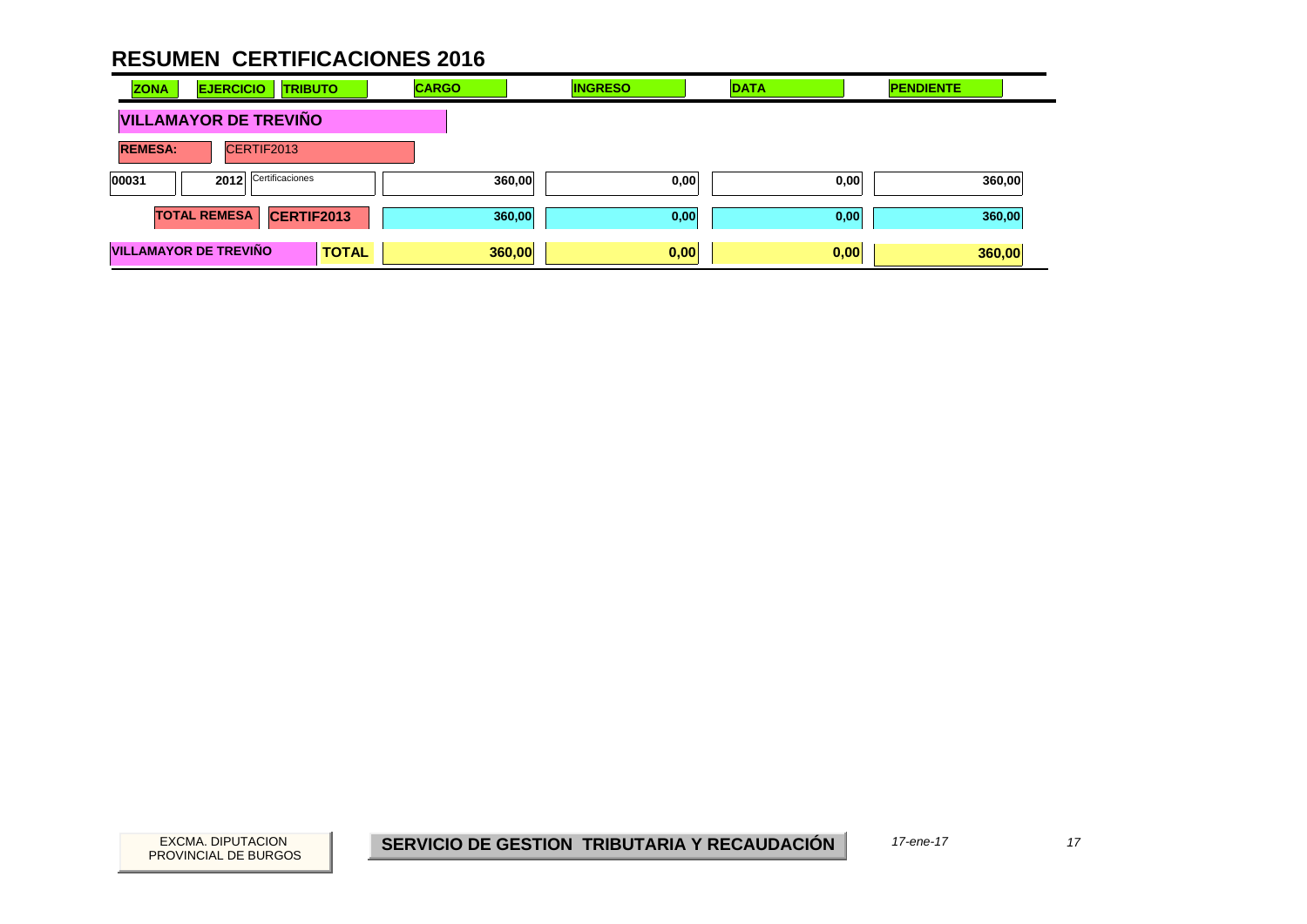| <b>ZONA</b>         | <b>EJERCICIO</b><br><b>TRIBUTO</b> | <b>CARGO</b> | <b>INGRESO</b> | <b>DATA</b> | <b>PENDIENTE</b> |
|---------------------|------------------------------------|--------------|----------------|-------------|------------------|
| <b>VILLASANDINO</b> |                                    |              |                |             |                  |
| <b>REMESA:</b>      | CERTIF2014                         |              |                |             |                  |
| 00031               | Certificaciones<br>2011            | 4.834,59     | 0,00           | 4.834,59    | 0,00             |
|                     | <b>TOTAL REMESA</b><br>CERTIF2014  | 4.834,59     | 0,00           | 4.834,59    | 0,00             |
| <b>VILLASANDINO</b> | <b>TOTAL</b>                       | 4.834,59     | 0,00           | 4.834,59    | 0,00             |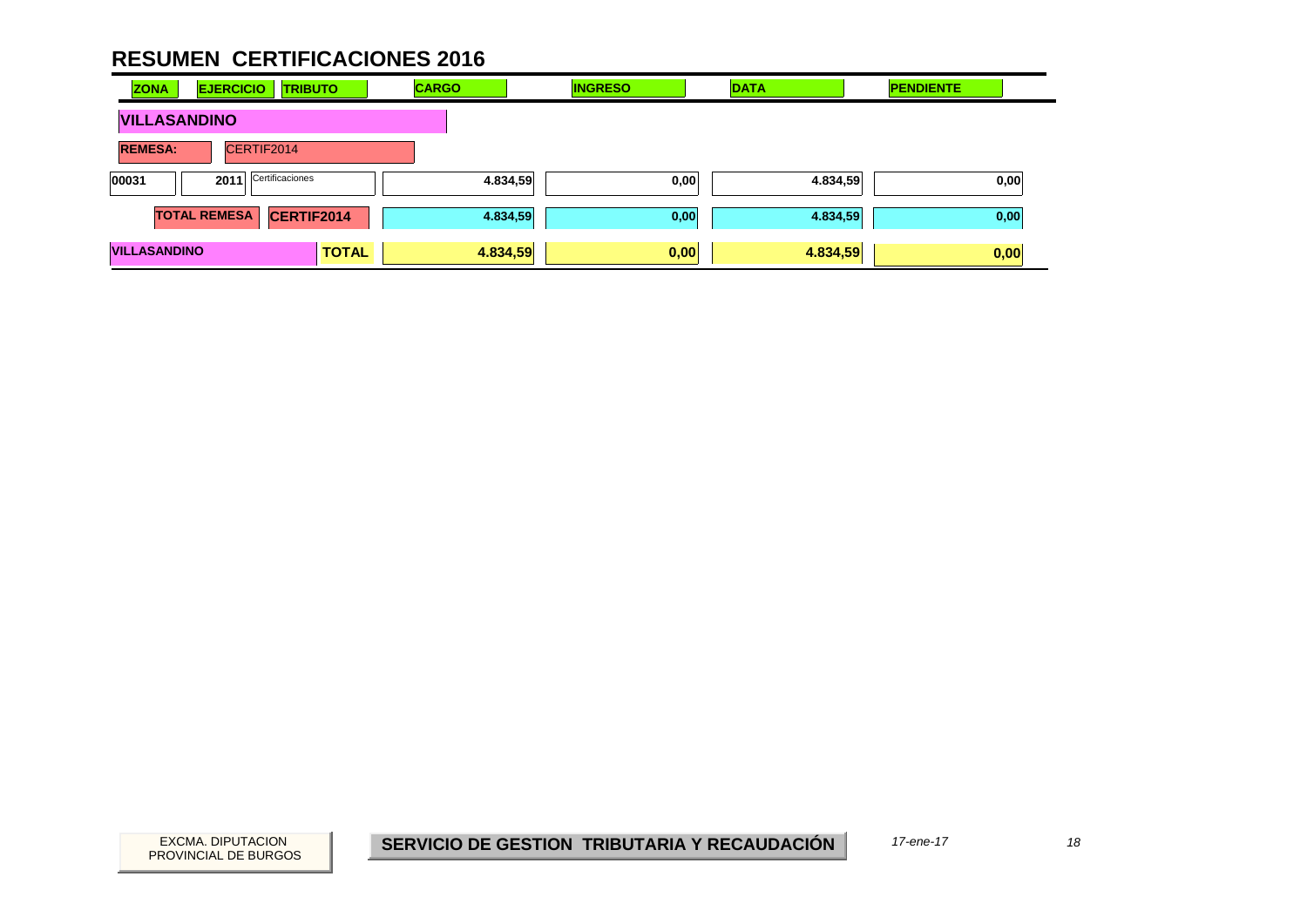| <b>ZONA</b>         | <b>EJERCICIO</b><br><b>TRIBUTO</b> | <b>CARGO</b> | <b>INGRESO</b> | <b>DATA</b> | <b>PENDIENTE</b> |
|---------------------|------------------------------------|--------------|----------------|-------------|------------------|
| <b>VILLAZOPEQUE</b> |                                    |              |                |             |                  |
| <b>REMESA:</b>      | CERTIF2012                         |              |                |             |                  |
| 00031               | Certificaciones<br>2009            | 4.696,45     | 0,00           | 0,00        | 4.696,45         |
|                     | <b>TOTAL REMESA</b><br>CERTIF2012  | 4.696,45     | 0,00           | 0,00        | 4.696,45         |
| <b>VILLAZOPEQUE</b> | <b>TOTAL</b>                       | 4.696,45     | 0,00           | 0,00        | 4.696,45         |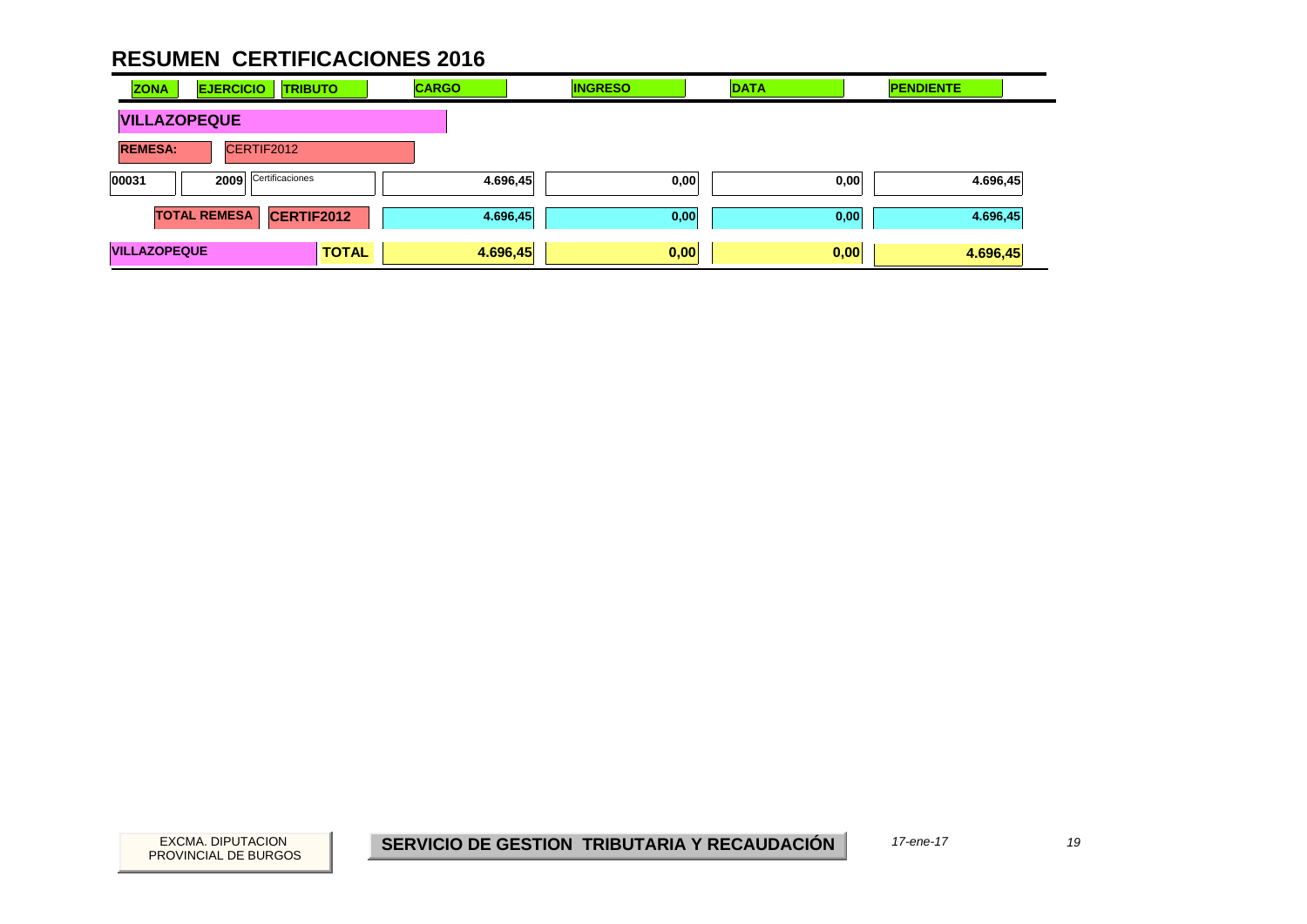| $-0.1 - 0.1$<br><b>ZONA</b> | CICK | .     |           |          | <b>STATISTICS</b> | <b><i><u>Property</u></i></b> |
|-----------------------------|------|-------|-----------|----------|-------------------|-------------------------------|
| <b>TOTAL ZONA</b>           |      | 00031 | 19.239.80 | 5.874.28 | 1.834.59          | 8.530,93                      |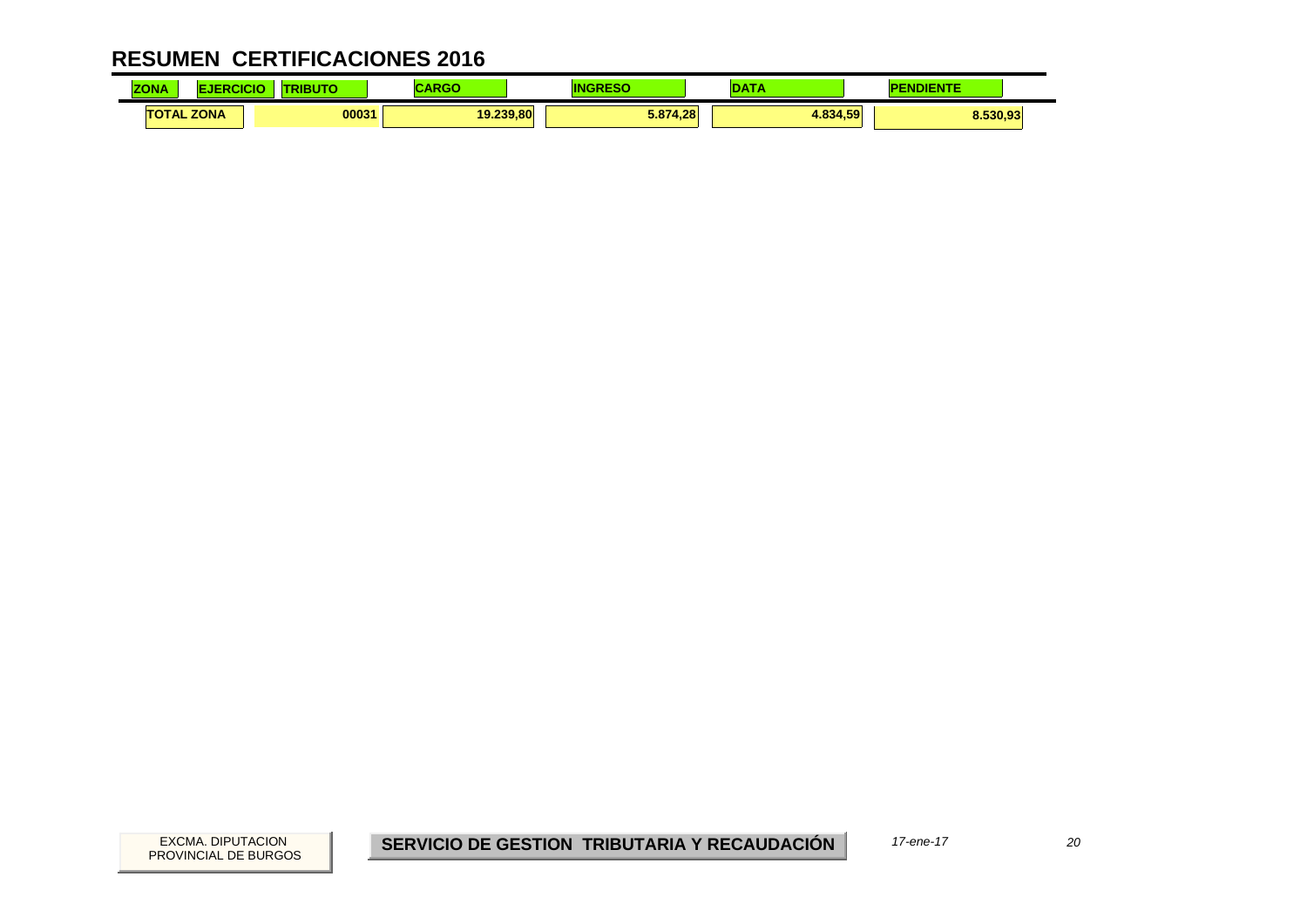| <b>ZONA</b>                 | <b>EJERCICIO</b><br><b>TRIBUTO</b>       |              | <b>CARGO</b> | <b>INGRESO</b> | <b>DATA</b> | <b>PENDIENTE</b> |
|-----------------------------|------------------------------------------|--------------|--------------|----------------|-------------|------------------|
| <b>CASTRILLO DE LA VEGA</b> |                                          |              |              |                |             |                  |
| <b>REMESA:</b>              | CERTIF2012                               |              |              |                |             |                  |
| 00041                       | Certificaciones<br>2011                  |              | 1.927,71     | 0,00           | 0,00        | 1.927,71         |
|                             | <b>TOTAL REMESA</b><br><b>CERTIF2012</b> |              | 1.927,71     | 0,00           | 0,00        | 1.927,71         |
| <b>CASTRILLO DE LA VEGA</b> |                                          | <b>TOTAL</b> | 1.927,71     | 0,00           | 0,00        | 1.927,71         |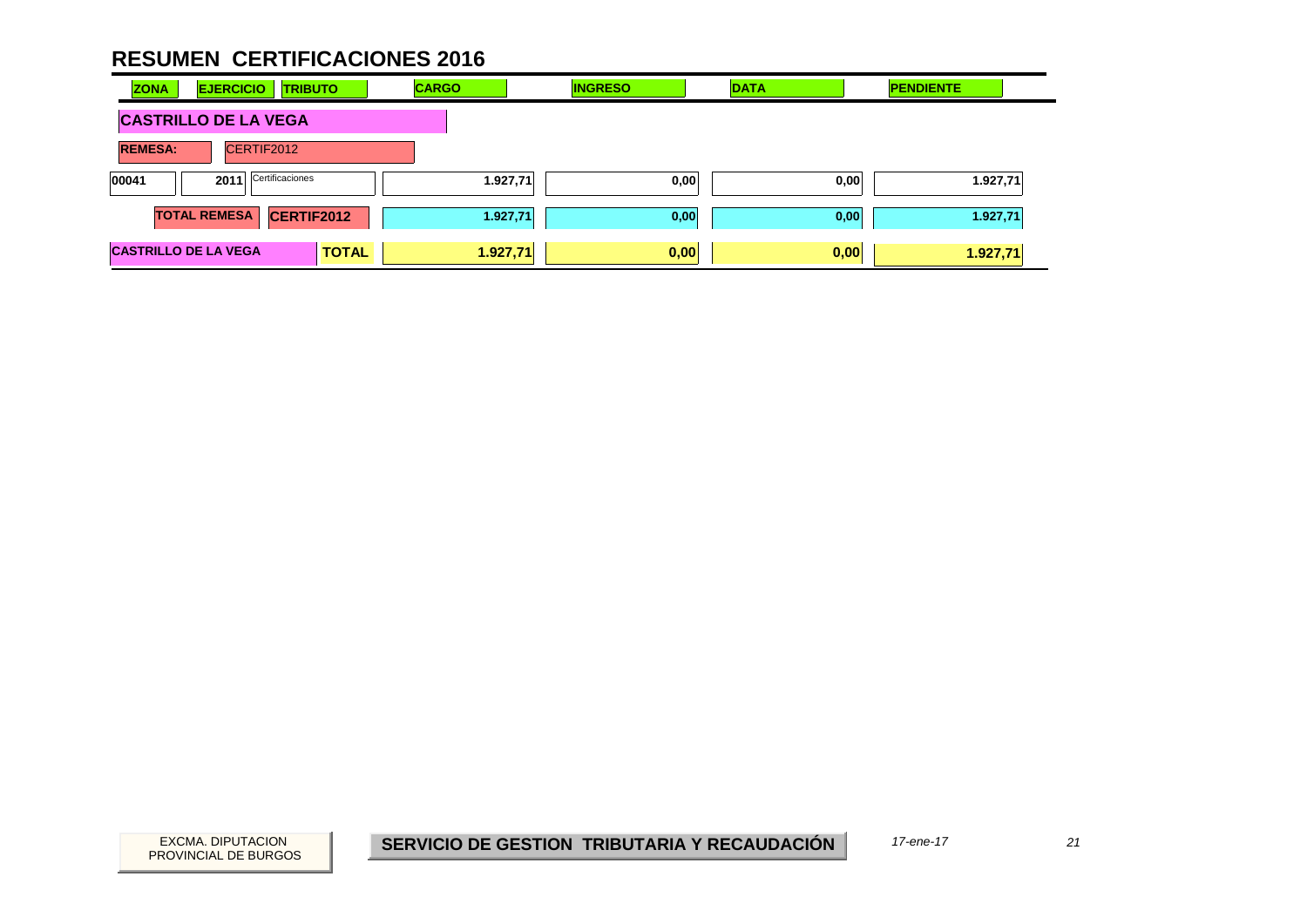| <b>ZONA</b>         | <b>EJERCICIO</b><br><b>TRIBUTO</b> | <b>CARGO</b> | <b>INGRESO</b> | <b>DATA</b> | <b>PENDIENTE</b> |  |  |  |  |
|---------------------|------------------------------------|--------------|----------------|-------------|------------------|--|--|--|--|
| <b>ROA DE DUERO</b> |                                    |              |                |             |                  |  |  |  |  |
| <b>REMESA:</b>      | CERROA2012                         |              |                |             |                  |  |  |  |  |
| 00041               | Certificaciones<br>2012            | 1.168,44     | 36,00          | 0,00        | 1.132,44         |  |  |  |  |
|                     | <b>TOTAL REMESA</b><br>CERROA2012  | 1.168,44     | 36,00          | 0,00        | 1.132,44         |  |  |  |  |
| <b>REMESA:</b>      | CERROA2013                         |              |                |             |                  |  |  |  |  |
| 00041               | Certificaciones<br>2013            | 23.099,72    | 34,85          | 0,00        | 23.064,87        |  |  |  |  |
|                     | <b>TOTAL REMESA</b><br>CERROA2013  | 23.099,72    | 34,85          | 0,00        | 23.064,87        |  |  |  |  |
| <b>REMESA:</b>      | CERROA2014                         |              |                |             |                  |  |  |  |  |
| 00041               | Certificaciones<br>2014            | 4.939,91     | 3.030,20       | 0,00        | 1.909,71         |  |  |  |  |
|                     | <b>TOTAL REMESA</b><br>CERROA2014  | 4.939,91     | 3.030,20       | 0,00        | 1.909,71         |  |  |  |  |
| <b>REMESA:</b>      | CERROA2015                         |              |                |             |                  |  |  |  |  |
| 00041               | Certificaciones<br>2015            | 2.743,62     | 2.511,29       | 40,50       | 191,83           |  |  |  |  |
|                     | <b>TOTAL REMESA</b><br>CERROA2015  | 2.743,62     | 2.511,29       | 40,50       | 191,83           |  |  |  |  |
| <b>REMESA:</b>      | CERROA2016                         |              |                |             |                  |  |  |  |  |
| 00041               | Certificaciones<br>2016            | 66.785,42    | 11.341,07      | 0,00        | 55.444,35        |  |  |  |  |
|                     | <b>TOTAL REMESA</b><br>CERROA2016  | 66.785,42    | 11.341,07      | 0,00        | 55.444,35        |  |  |  |  |
| <b>ROA DE DUERO</b> | <b>TOTAL</b>                       | 98.737,11    | 16.953,41      | 40,50       | 81.743,20        |  |  |  |  |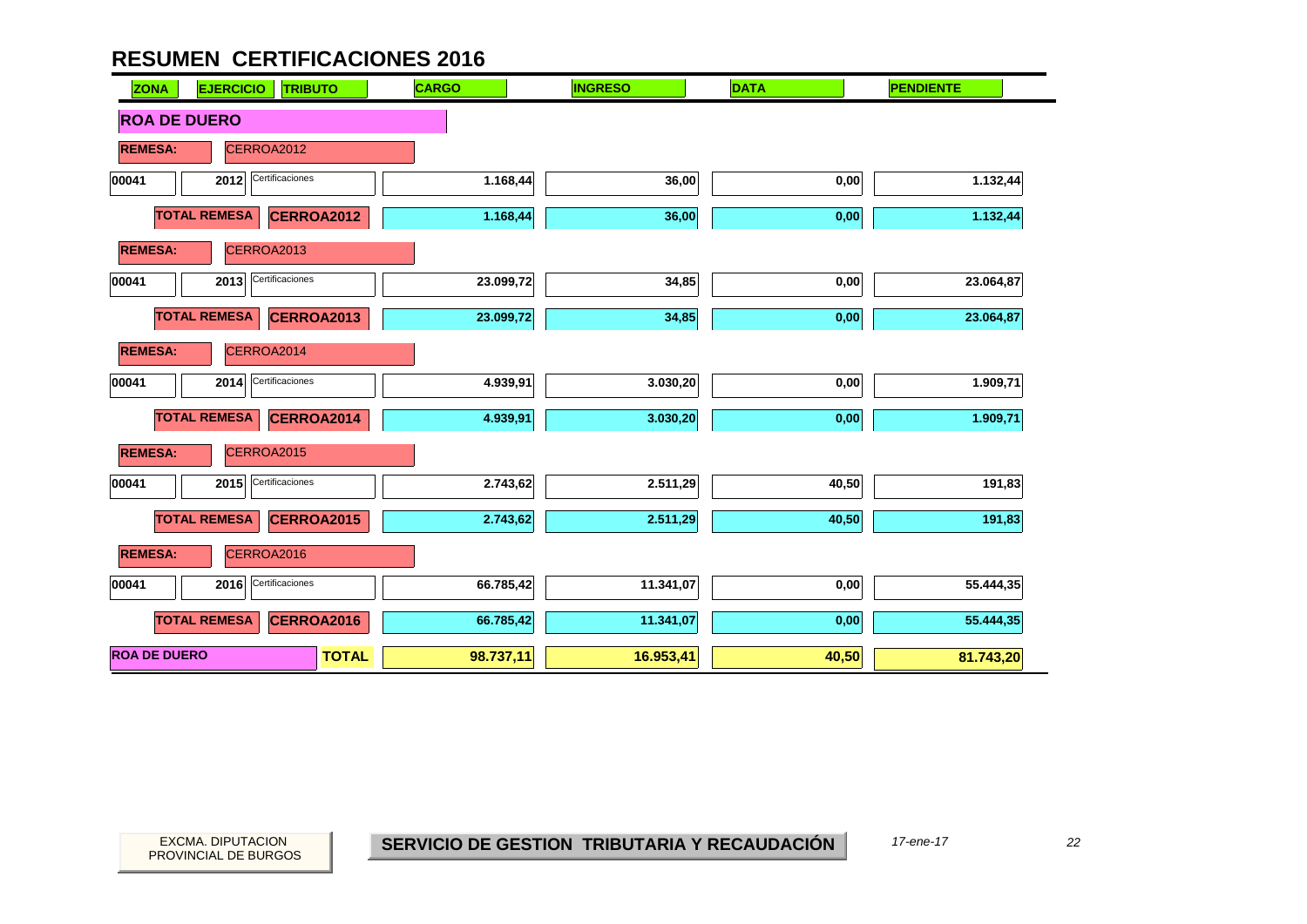| <b>ZONA</b>    | <b>EJERCICIO</b><br><b>TRIBUTO</b> | <b>CARGO</b> | <b>INGRESO</b> | <b>DATA</b> | <b>PENDIENTE</b> |
|----------------|------------------------------------|--------------|----------------|-------------|------------------|
| <b>ZAZUAR</b>  |                                    |              |                |             |                  |
| <b>REMESA:</b> | CERTIF2016                         |              |                |             |                  |
| 00041          | Certificaciones<br>2015            | 2.119,01     | 0,00           | 0,00        | 2.119,01         |
|                | <b>TOTAL REMESA</b><br>CERTIF2016  | 2.119,01     | 0,00           | 0,00        | 2.119,01         |
| <b>ZAZUAR</b>  | <b>TOTAL</b>                       | 2.119,01     | 0,00           | 0,00        | 2.119,01         |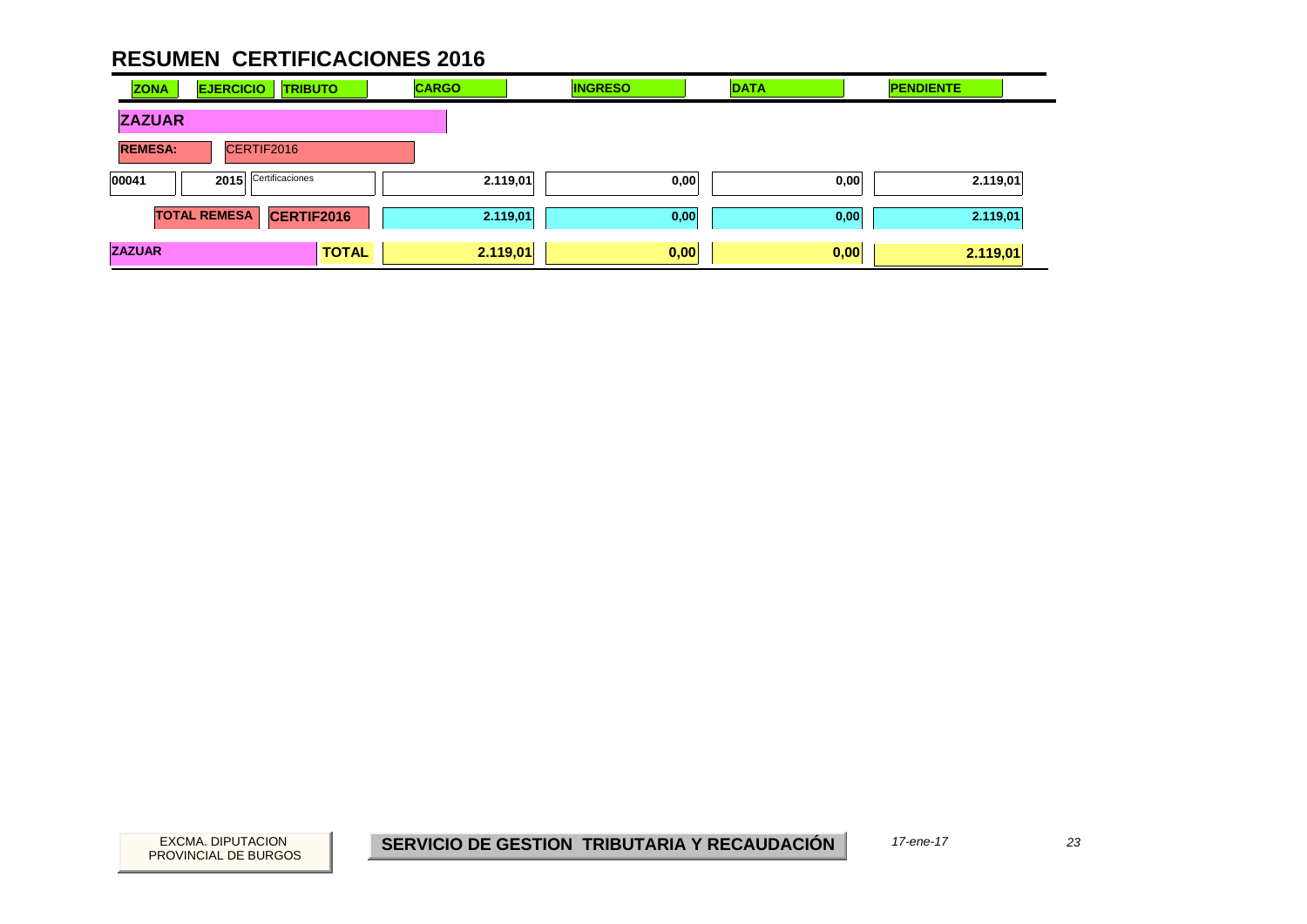| <b>ZONA</b>       | <b>JBUT</b> | RADAC<br>יטא |           | ---<br>. | <b>DIENTE</b><br>ÆU. |
|-------------------|-------------|--------------|-----------|----------|----------------------|
| <b>TOTAL ZONA</b> | 00041       | 102.783.83   | 16.953.41 | 40,50    | 85.789,92            |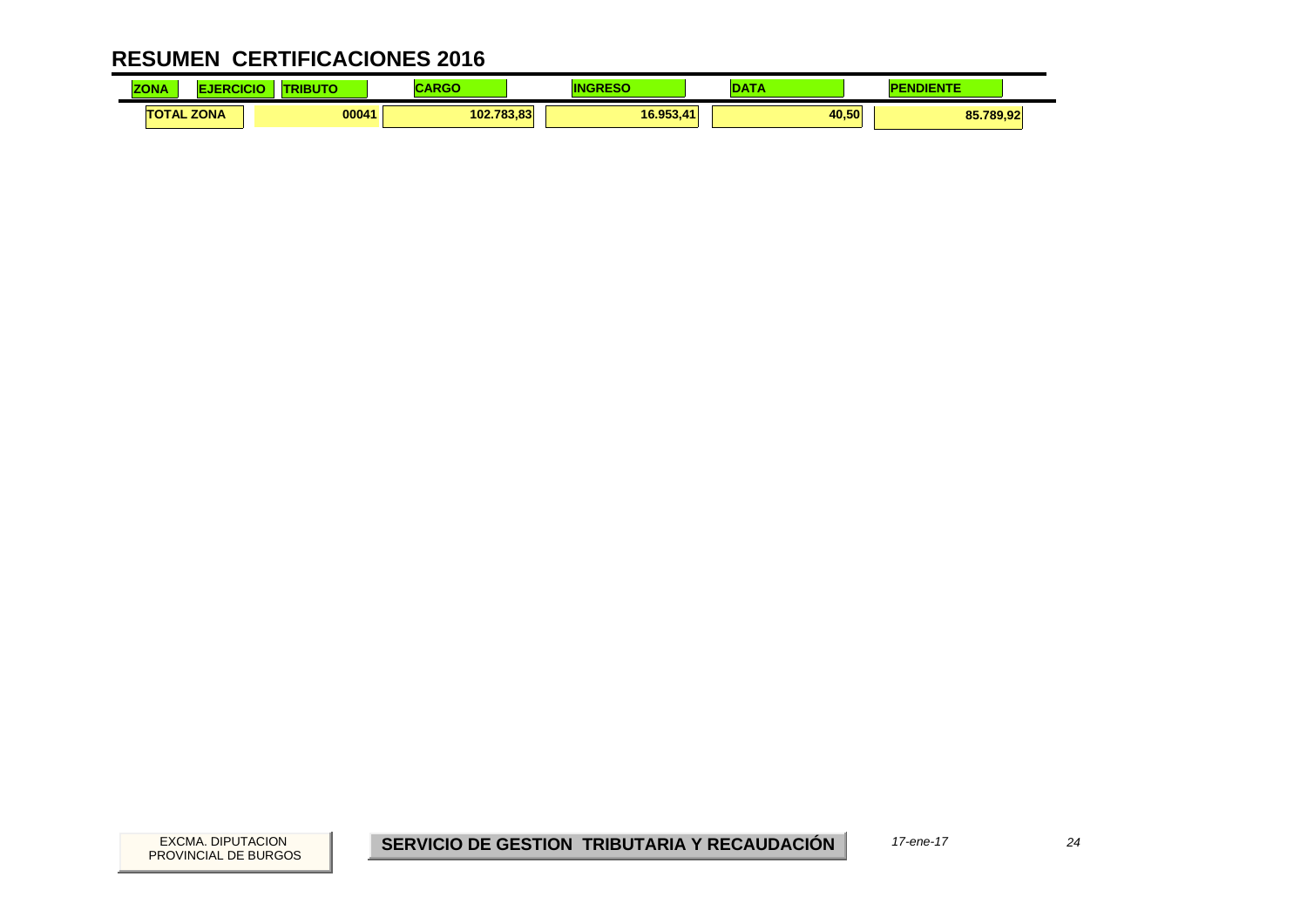| <b>ZONA</b>    | <b>EJERCICIO</b>          | <b>TRIBUTO</b>    | <b>CARGO</b> | <b>INGRESO</b> | <b>DATA</b> | <b>PENDIENTE</b> |
|----------------|---------------------------|-------------------|--------------|----------------|-------------|------------------|
|                | <b>CONDADO DE TREVIÑO</b> |                   |              |                |             |                  |
| <b>REMESA:</b> |                           | CERTIF2005        |              |                |             |                  |
| 00061          | 2002                      | Certificaciones   | 1.114,47     | 0,00           | 0,00        | 1.114,47         |
|                | 2004                      | Certificaciones   | 6.010,12     | 0,00           | 0,00        | 6.010,12         |
|                | 2005                      | Certificaciones   | 113,02       | 0,00           | 0,00        | 113,02           |
|                | <b>TOTAL REMESA</b>       | <b>CERTIF2005</b> | 7.237,61     | 0,00           | 0,00        | 7.237,61         |
| <b>REMESA:</b> |                           | CERTIF2008        |              |                |             |                  |
| 00061          | 2007                      | Certificaciones   | 601,00       | 0,00           | 0,00        | 601,00           |
|                | <b>TOTAL REMESA</b>       | CERTIF2008        | 601,00       | 0,00           | 0,00        | 601,00           |
| <b>REMESA:</b> |                           | CERTIF2009        |              |                |             |                  |
| 00061          | 2007                      | Certificaciones   | 120,00       | 0,00           | 0,00        | 120,00           |
|                | 2008                      | Certificaciones   | 7.362,38     | 0,00           | 6.611,13    | 751,25           |
|                | 2009                      | Certificaciones   | 601,00       | 0,00           | 601,00      | 0,00             |
|                | <b>TOTAL REMESA</b>       | <b>CERTIF2009</b> | 8.083,38     | 0,00           | 7.212,13    | 871,25           |
| <b>REMESA:</b> |                           | CERTIF2011        |              |                |             |                  |
| 00061          | 2007                      | Certificaciones   | 1.103,88     | 0,00           | 0,00        | 1.103,88         |
|                | 2009                      | Certificaciones   | 601,00       | 0,00           | 601,00      | 0,00             |
|                | 2010                      | Certificaciones   | 1.601,00     | 0,00           | 601,00      | 1.000,00         |
|                | <b>TOTAL REMESA</b>       | CERTIF2011        | 3.305,88     | 0,00           | 1.202,00    | 2.103,88         |
| <b>REMESA:</b> |                           | CERTIF2012        |              |                |             |                  |
| 00061          | 2009                      | Certificaciones   | 610,24       | 0,00           | 0,00        | 610,24           |
|                | 2010                      | Certificaciones   | 364,00       | 0,00           | 0,00        | 364,00           |
|                | 2011                      | Certificaciones   | 2.936,75     | 0,00           | 2.936,75    | 0,00             |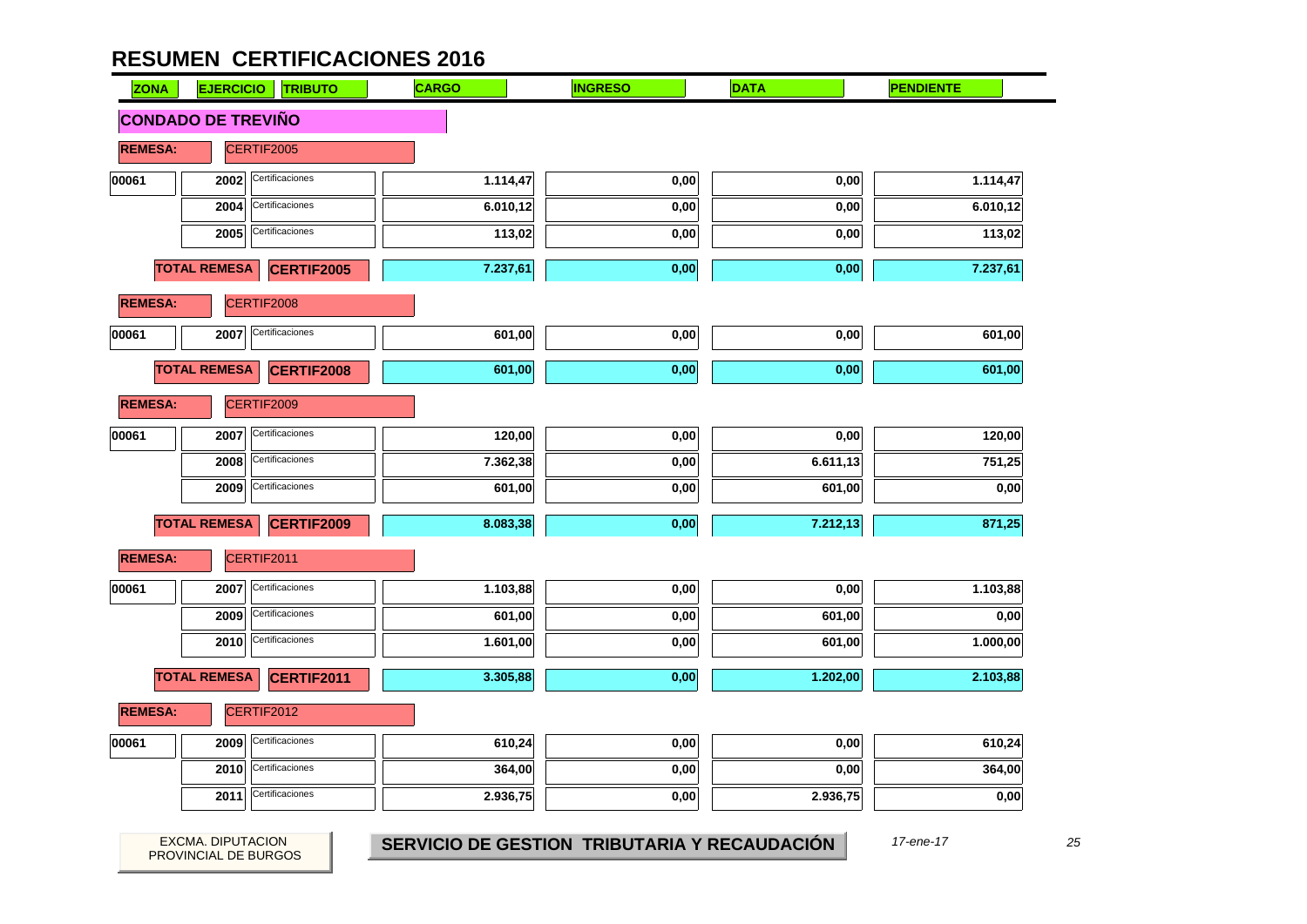| <b>ZONA</b>    | <b>EJERCICIO</b>          | <b>TRIBUTO</b>    |              | <b>CARGO</b> | <b>INGRESO</b> | <b>DATA</b> | <b>PENDIENTE</b> |
|----------------|---------------------------|-------------------|--------------|--------------|----------------|-------------|------------------|
|                | <b>TOTAL REMESA</b>       | <b>CERTIF2012</b> |              | 3.910,99     | 0,00           | 2.936,75    | 974,24           |
| <b>REMESA:</b> |                           | CERTIF2013        |              |              |                |             |                  |
| 00061          | 2011                      | Certificaciones   |              | 1.440,64     | 0,00           | 0,00        | 1.440,64         |
|                | 2012                      | Certificaciones   |              | 19.114,75    | 0,00           | 1.914,75    | 17.200,00        |
|                | <b>TOTAL REMESA</b>       | <b>CERTIF2013</b> |              | 20.555,39    | 0,00           | 1.914,75    | 18.640,64        |
| <b>REMESA:</b> |                           | CERTIF2015        |              |              |                |             |                  |
| 00061          | 2012                      | Certificaciones   |              | 60.000,00    | 0,00           | 60.000,00   | 0,00             |
|                | 2015                      | Certificaciones   |              | 207,08       | 0,00           | 0,00        | 207,08           |
|                | <b>TOTAL REMESA</b>       | CERTIF2015        |              | 60.207,08    | 0,00           | 60.000,00   | 207,08           |
|                | <b>CONDADO DE TREVIÑO</b> |                   | <b>TOTAL</b> | 103.901,33   | 0,00           | 73.265,63   | 30.635,70        |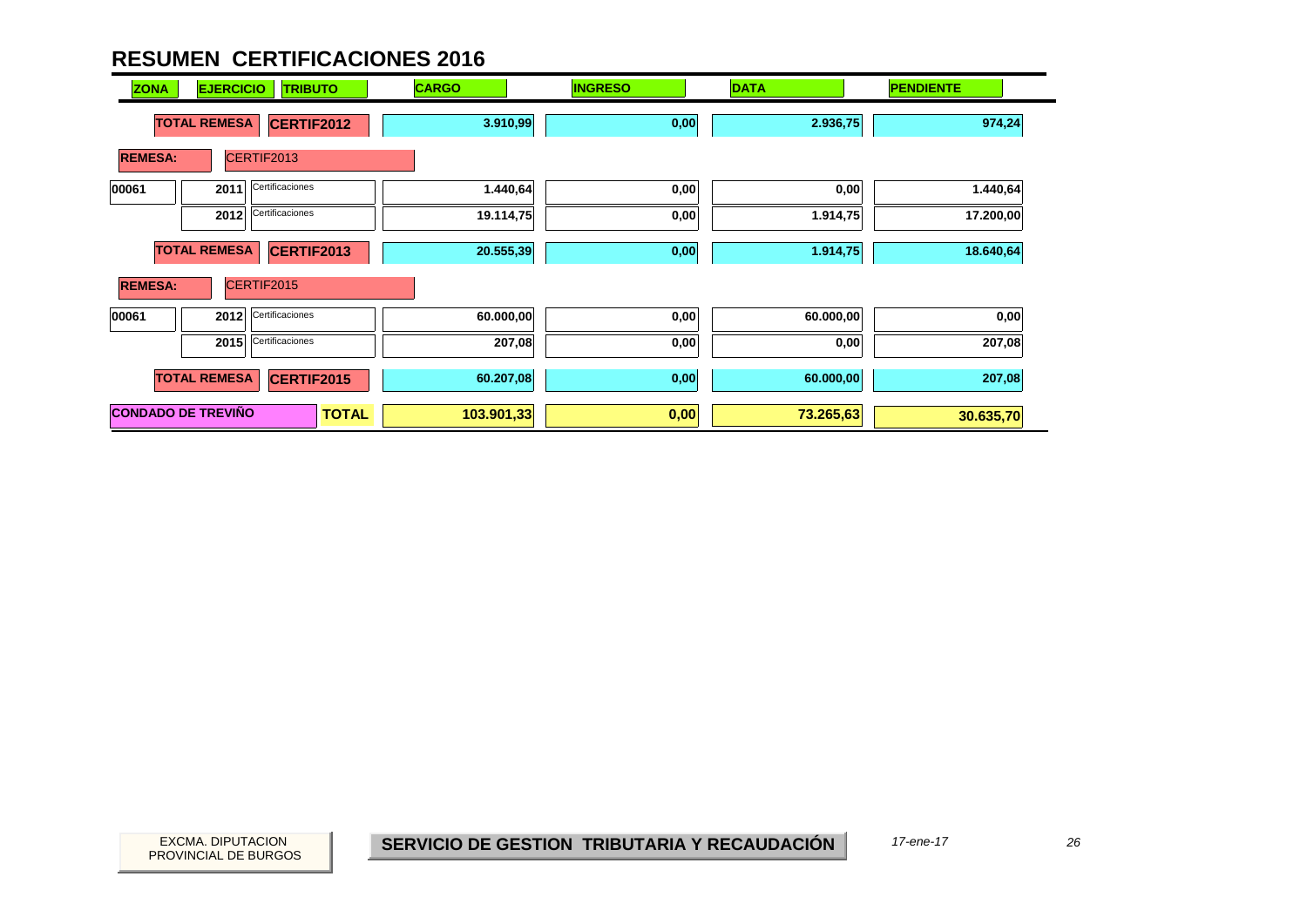| <b>ZONA</b>     | <b>EJERCICIO</b><br><b>TRIBUTO</b>       | <b>CARGO</b>             | <b>INGRESO</b> | <b>DATA</b> | <b>PENDIENTE</b> |
|-----------------|------------------------------------------|--------------------------|----------------|-------------|------------------|
| <b>PANCORBO</b> |                                          |                          |                |             |                  |
| <b>REMESA:</b>  | CERTIF2011                               |                          |                |             |                  |
| 00061           | Certificaciones<br>2007                  | 1.805,32                 | 0,00           | 0,00        | 1.805,32         |
|                 | Certificaciones<br>2008                  | 33,00                    | 0,00           | 0,00        | 33,00            |
|                 | Certificaciones<br>2009                  | 33,00                    | 0,00           | 0,00        | 33,00            |
|                 | Certificaciones<br>2010                  | 33,00                    | 0,00           | 0,00        | 33,00            |
|                 | <b>TOTAL REMESA</b><br>CERTIF2011        | 1.904,32                 | 0,00           | 0,00        | 1.904,32         |
| <b>REMESA:</b>  | CERTIF2012                               |                          |                |             |                  |
| 00061           | Certificaciones<br>2011                  | 33,00                    | 0,00           | 0,00        | 33,00            |
|                 | <b>TOTAL REMESA</b><br><b>CERTIF2012</b> | 33,00                    | 0,00           | 0,00        | 33,00            |
| <b>REMESA:</b>  | CERTIF2014                               |                          |                |             |                  |
| 00061           | Certificaciones<br>2012                  | 33,00                    | 0,00           | 0,00        | 33,00            |
|                 | Certificaciones<br>2013                  | 33,00                    | 0,00           | 0,00        | 33,00            |
|                 | <b>TOTAL REMESA</b><br><b>CERTIF2014</b> | 66,00                    | 0,00           | 0,00        | 66,00            |
| <b>REMESA:</b>  | CERTIF2016                               |                          |                |             |                  |
| 00061           | Certificaciones<br>2014                  | 150,00                   | $0,\!00$       | $0,\!00$    | 150,00           |
|                 | <b>TOTAL REMESA</b><br>CERTIF2016        | 150,00                   | 0,00           | 0,00        | 150,00           |
| <b>PANCORBO</b> |                                          | <b>TOTAL</b><br>2.153,32 | 0,00           | 0,00        | 2.153,32         |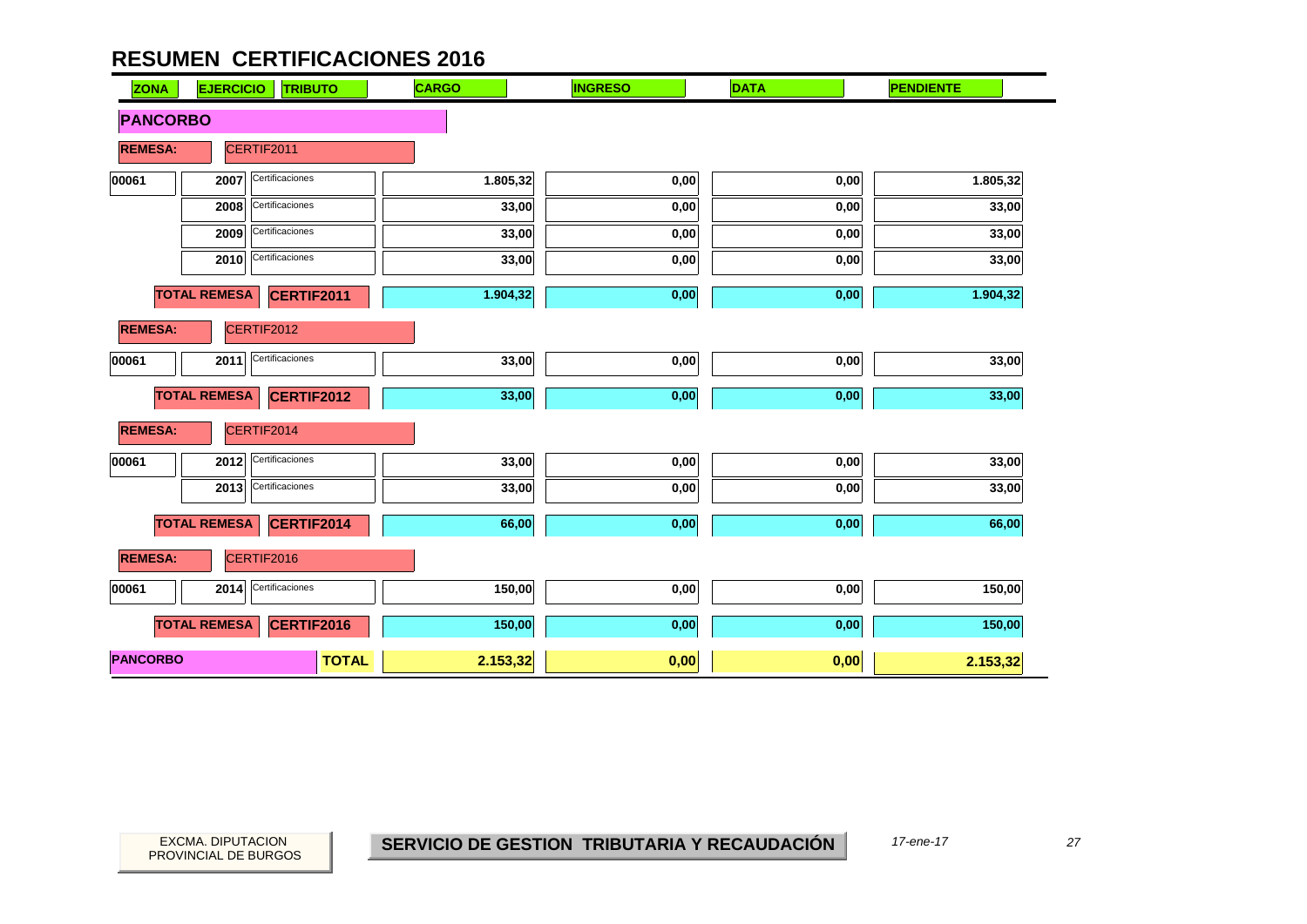| <b>ZONA</b>           | <b>EJERCICIO</b><br><b>TRIBUTO</b> |                   | <b>CARGO</b> | <b>INGRESO</b> | <b>DATA</b> |      | <b>PENDIENTE</b> |           |  |
|-----------------------|------------------------------------|-------------------|--------------|----------------|-------------|------|------------------|-----------|--|
| <b>POZA DE LA SAL</b> |                                    |                   |              |                |             |      |                  |           |  |
| <b>REMESA:</b>        | CERTIF2015                         |                   |              |                |             |      |                  |           |  |
| 00061                 | 2012                               | Certificaciones   |              | 40.898,00      | 0,00        |      | 0,00             | 40.898,00 |  |
|                       | <b>TOTAL REMESA</b>                | <b>CERTIF2015</b> |              | 40.898,00      | 0,00        |      | 0,00             | 40.898,00 |  |
| <b>POZA DE LA SAL</b> |                                    | <b>TOTAL</b>      |              | 40.898,00      | 0,00        | 0,00 |                  | 40.898,00 |  |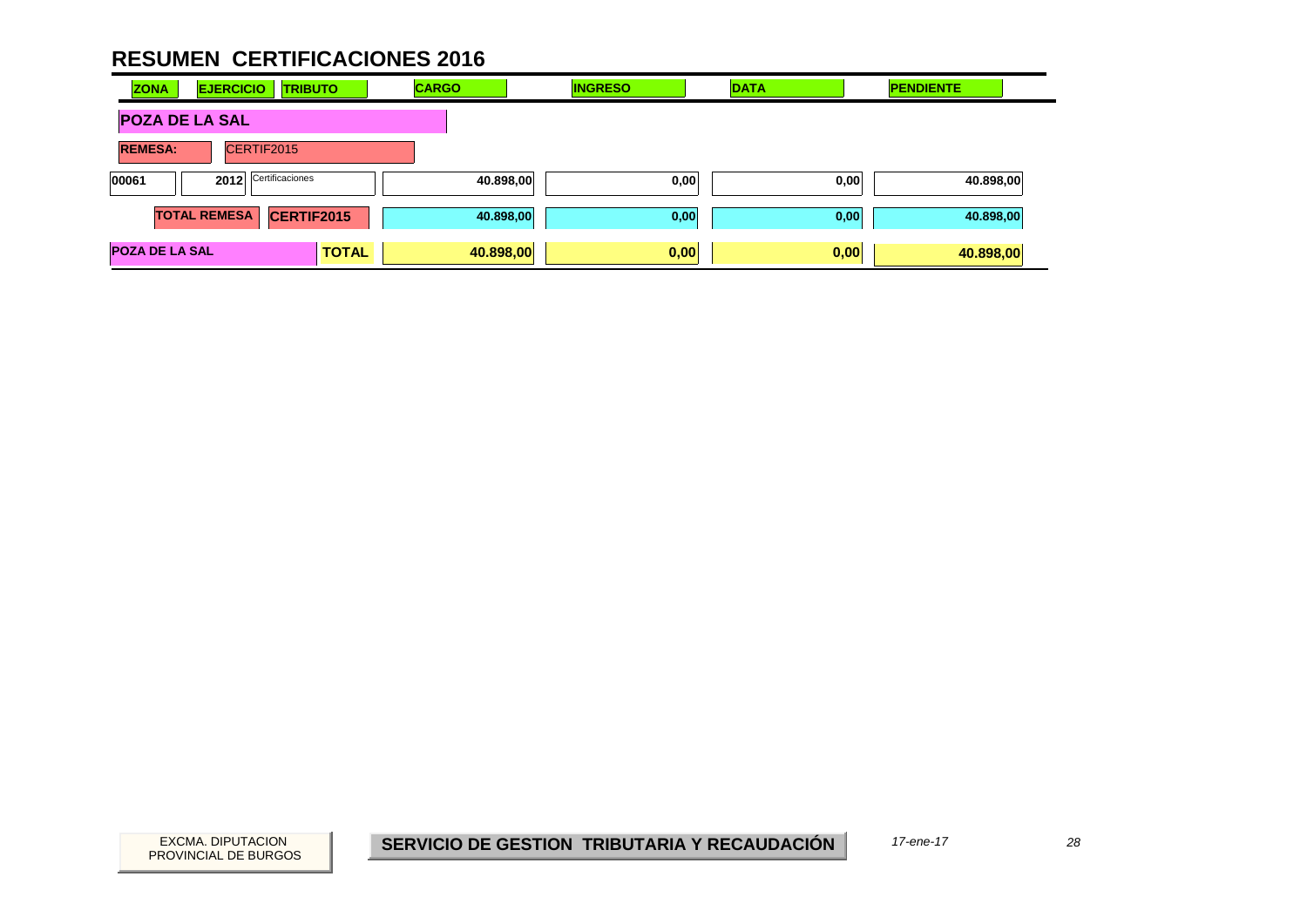| <b>ZONA</b>    | <b>EJERCICIO</b><br><b>TRIBUTO</b>           | <b>CARGO</b> | <b>INGRESO</b>    | <b>DATA</b> | <b>PENDIENTE</b> |
|----------------|----------------------------------------------|--------------|-------------------|-------------|------------------|
|                | <b>PUEBLA DE ARGANZON,LA</b>                 |              |                   |             |                  |
| <b>REMESA:</b> | CERTIF2015                                   |              |                   |             |                  |
| 00061          | Certificaciones<br>2014                      |              | 40.898,00<br>0,00 | 0,00        | 40.898,00        |
|                | CERTIF2015<br><b>TOTAL REMESA</b>            |              | 40.898,00<br>0,00 | 0,00        | 40.898,00        |
|                | <b>PUEBLA DE ARGANZON,LA</b><br><b>TOTAL</b> | 40.898,00    | 0,00              | 0,00        | 40.898,00        |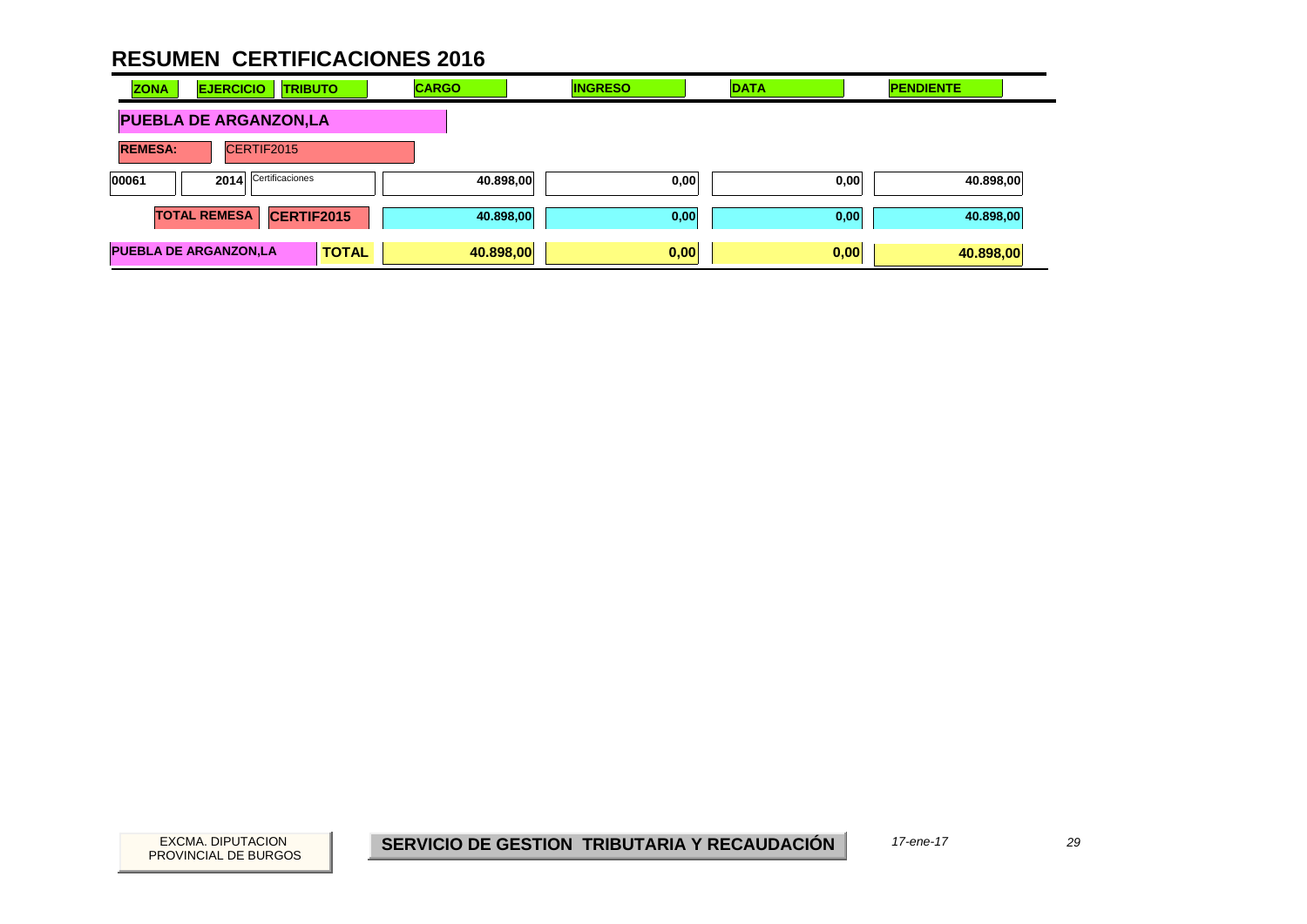| $-0.1 - 0.0$<br><b>ZONA</b> | CICK | .     |            |      | <b>CONTRACTOR</b> | <b><i><u>Property</u></i></b> |  |
|-----------------------------|------|-------|------------|------|-------------------|-------------------------------|--|
| <b>TOTAL ZONA</b>           |      | 00061 | 187.850.65 | 0.00 | 73.265.63         | 114.585.02                    |  |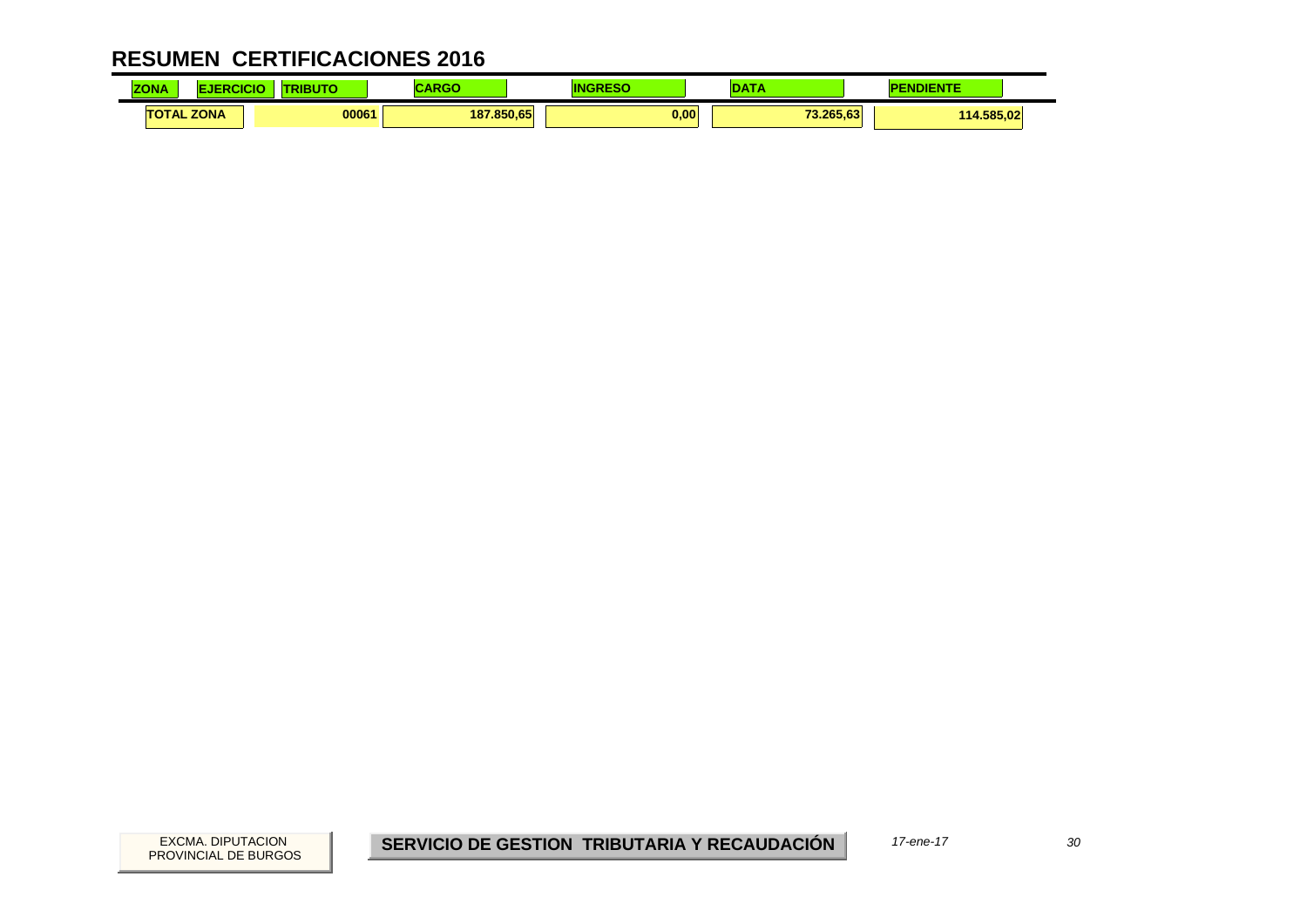| <b>ZONA</b>     | <b>EJERCICIO</b>    | <b>TRIBUTO</b>  |              | <b>CARGO</b> |          | <b>INGRESO</b> | <b>DATA</b> | <b>PENDIENTE</b> |      |
|-----------------|---------------------|-----------------|--------------|--------------|----------|----------------|-------------|------------------|------|
| <b>FONTIOSO</b> |                     |                 |              |              |          |                |             |                  |      |
| <b>REMESA:</b>  | CERTIF2013          |                 |              |              |          |                |             |                  |      |
| 00081           | 2013                | Certificaciones |              |              | 1.475,47 | 1.475,47       | 0,00        |                  | 0,00 |
|                 | <b>TOTAL REMESA</b> | CERTIF2013      |              |              | 1.475,47 | 1.475,47       | 0,00        |                  | 0,00 |
| <b>FONTIOSO</b> |                     |                 | <b>TOTAL</b> | 1.475,47     |          | 1.475,47       | 0,00        |                  | 0,00 |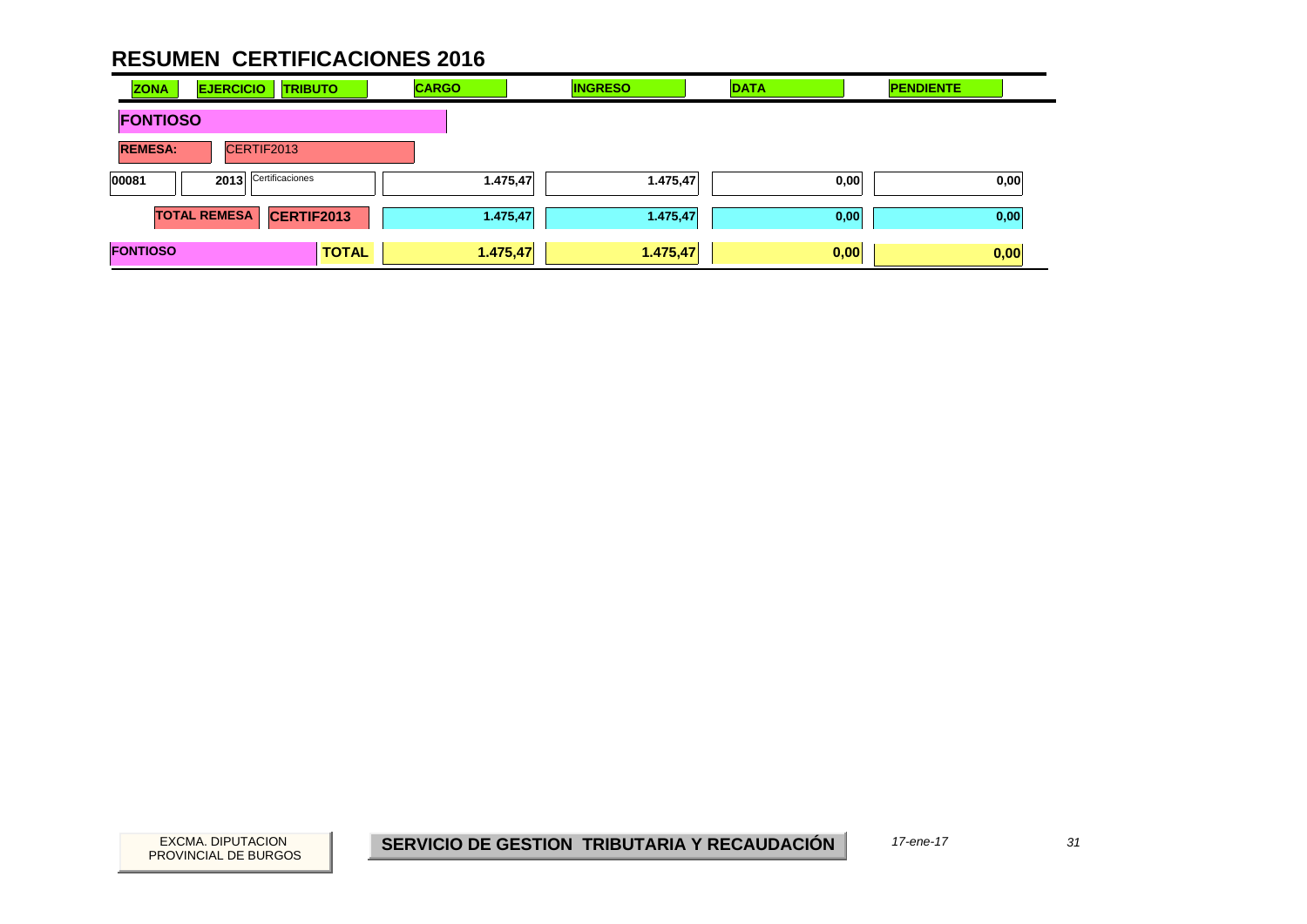| <b>ZONA</b>    | <b>EJERCICIO</b><br><b>TRIBUTO</b>       | <b>CARGO</b>              | <b>INGRESO</b> | <b>DATA</b> | <b>PENDIENTE</b> |
|----------------|------------------------------------------|---------------------------|----------------|-------------|------------------|
| <b>LERMA</b>   |                                          |                           |                |             |                  |
| <b>REMESA:</b> | CERTIF2009                               |                           |                |             |                  |
| 00081          | Certificaciones<br>2007                  | 14.504,88                 | 0,00           | 14.444,90   | 59,98            |
|                | <b>TOTAL REMESA</b><br><b>CERTIF2009</b> | 14.504,88                 | 0,00           | 14.444,90   | 59,98            |
| <b>REMESA:</b> | CERTIF2014                               |                           |                |             |                  |
| 00081          | Certificaciones<br>2010                  | 4.643,81                  | 0,00           | 0,00        | 4.643,81         |
|                | Certificaciones<br>2011                  | 1.598,35                  | 0,00           | 0,00        | 1.598,35         |
|                | Certificaciones<br>2012                  | 18.864,47                 | 2,33           | 0,00        | 18.862,14        |
|                | Certificaciones<br>2013                  | 22,51                     | 0,00           | 0,00        | 22,51            |
|                | <b>TOTAL REMESA</b><br>CERTIF2014        | 25.129,14                 | 2,33           | $0,\!00$    | 25.126,81        |
| <b>REMESA:</b> | CERTIF2015                               |                           |                |             |                  |
| 00081          | Certificaciones<br>2012                  | 1.369,55                  | 1.049,03       | 64,81       | 255,71           |
|                | Certificaciones<br>2014                  | 4.519,73                  | 994,27         | 0,00        | 3.525,46         |
|                | Certificaciones<br>2015                  | 110,23                    | 0,00           | 0,00        | 110,23           |
|                | <b>TOTAL REMESA</b><br><b>CERTIF2015</b> | 5.999,51                  | 2.043,30       | 64,81       | 3.891,40         |
| <b>LERMA</b>   |                                          | 45.633,53<br><b>TOTAL</b> | 2.045,63       | 14.509,71   | 29.078,19        |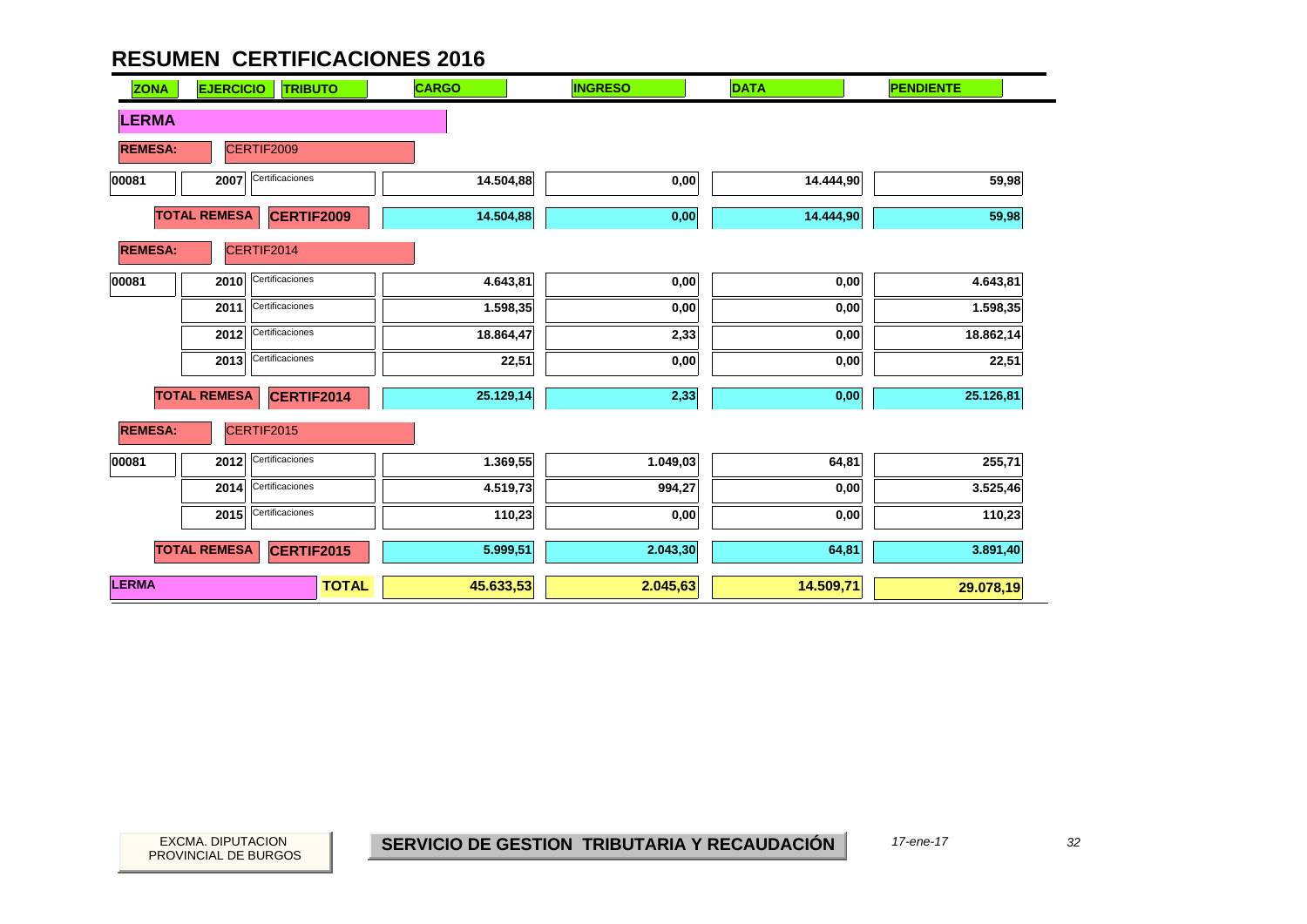| $-0.1 - 0.1$<br><b>ZONA</b> | CICK | .     |                             |          | $\sim$    | <b><i><u>Property</u></i></b><br><b>"DIENTL</b> |
|-----------------------------|------|-------|-----------------------------|----------|-----------|-------------------------------------------------|
| <b>TOTAL ZONA</b>           |      | 00081 | 47.109.00<br>$\overline{a}$ | 3.521,10 | 14.509.71 | 29.078,19                                       |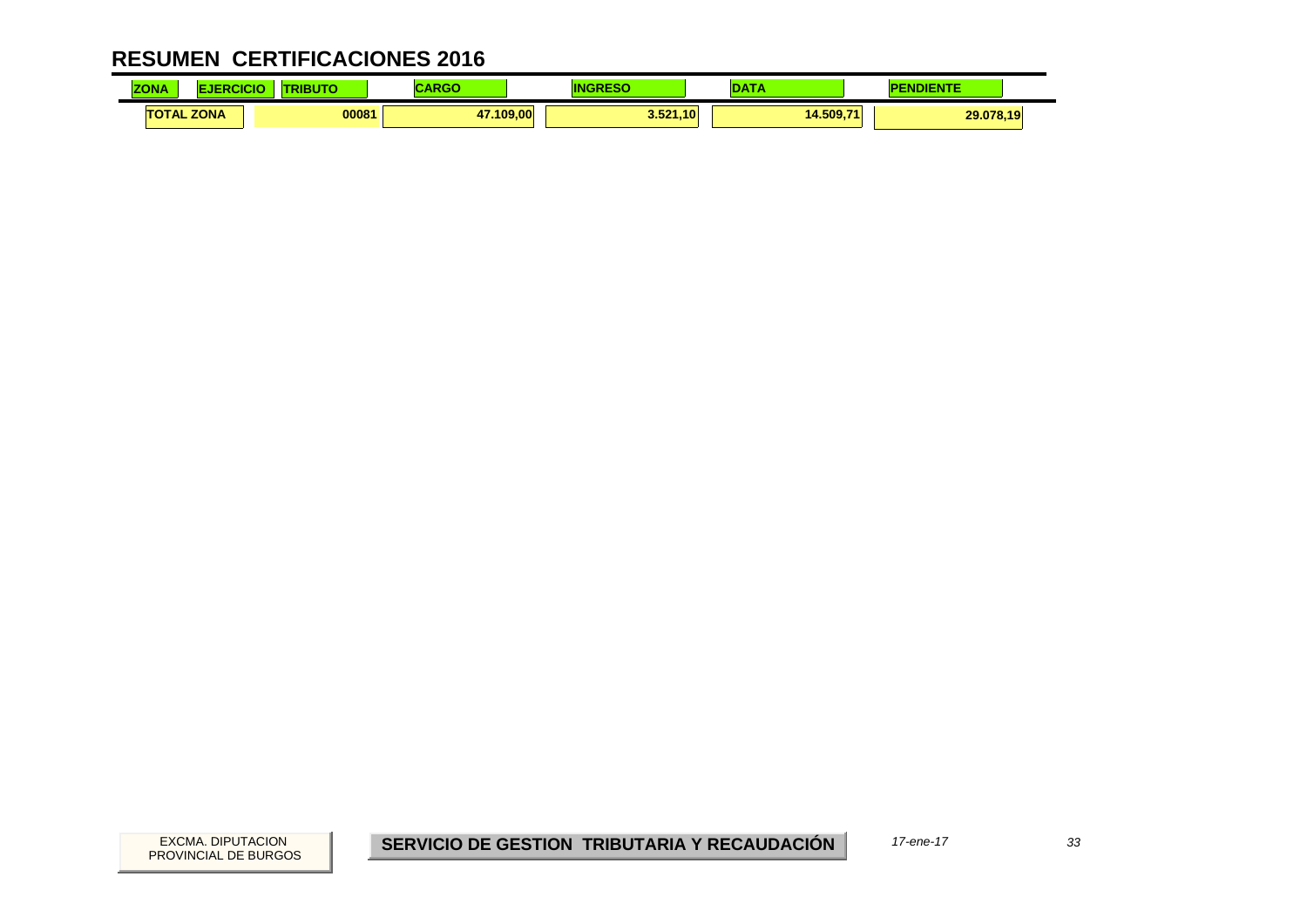| <b>ZONA</b>    | <b>EJERCICIO</b><br><b>TRIBUTO</b>                | <b>CARGO</b> | <b>INGRESO</b> | <b>DATA</b> | <b>PENDIENTE</b> |
|----------------|---------------------------------------------------|--------------|----------------|-------------|------------------|
|                | <b>COMUNERO NTRA. SRA. DE REVENGA</b>             |              |                |             |                  |
| <b>REMESA:</b> | CERTIF2016                                        |              |                |             |                  |
| 00111          | Certificaciones<br>2015                           | 43.037,16    | 0,00           | 21.518,58   | 21.518,58        |
|                | <b>TOTAL REMESA</b><br>CERTIF2016                 | 43.037,16    | 0,00           | 21.518,58   | 21.518,58        |
| <b>ENGA</b>    | <b>COMUNERO NTRA, SRA, DE REV</b><br><b>TOTAL</b> | 43.037,16    | 0,00           | 21.518,58   | 21.518,58        |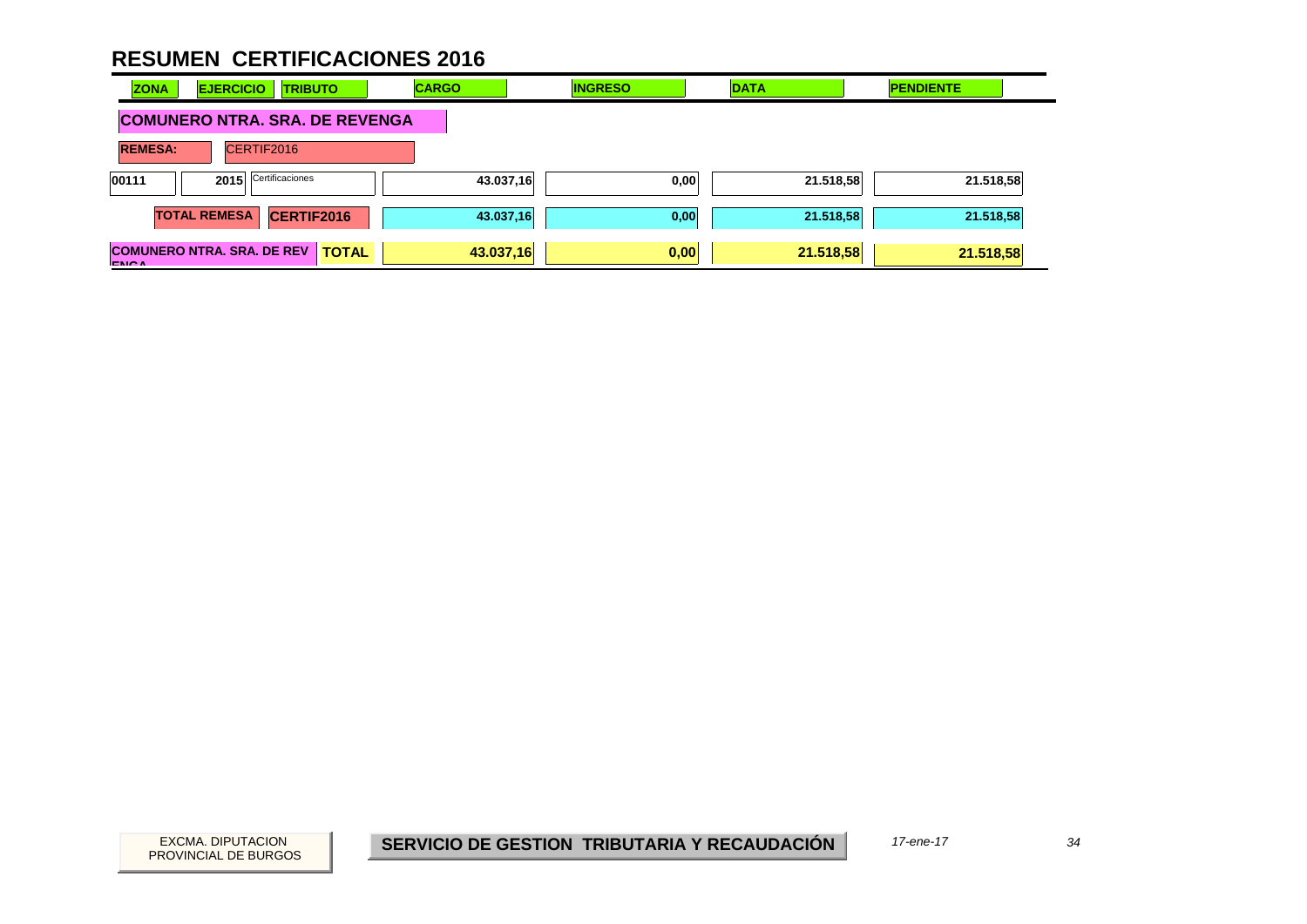| <b>EJERCICIO</b><br><b>TRIBUTO</b><br><b>ZONA</b> | <b>CARGO</b> | <b>INGRESO</b> | <b>DATA</b> | <b>PENDIENTE</b> |
|---------------------------------------------------|--------------|----------------|-------------|------------------|
| <b>SALAS DE LOS INFANTES</b>                      |              |                |             |                  |
| <b>REMESA:</b><br>CERTIF2010                      |              |                |             |                  |
| Certificaciones<br>2009<br>00111                  | 528,14       | 178,34         | 0,00        | 349,80           |
| <b>TOTAL REMESA</b><br>CERTIF2010                 | 528,14       | 178,34         | $0,\!00$    | 349,80           |
| <b>REMESA:</b><br>CERTIF2011                      |              |                |             |                  |
| 2010 Certificaciones<br>00111                     | 150,71       | 0,00           | 0,00        | 150,71           |
| <b>TOTAL REMESA</b><br>CERTIF2011                 | 150,71       | 0,00           | 0,00        | 150,71           |
| <b>REMESA:</b><br>CERTIF2013                      |              |                |             |                  |
| Certificaciones<br>00111<br>2010                  | 26,40        | 0,00           | 0,00        | 26,40            |
| <b>TOTAL REMESA</b><br><b>CERTIF2013</b>          | 26,40        | 0,00           | 0,00        | 26,40            |
| CERTIF2015<br><b>REMESA:</b>                      |              |                |             |                  |
| Certificaciones<br>00111<br>2013                  | 232,69       | 232,69         | 0,00        | 0,00             |
| <b>TOTAL REMESA</b><br><b>CERTIF2015</b>          | 232,69       | 232,69         | 0,00        | 0,00             |
| <b>SALAS DE LOS INFANTES</b><br><b>TOTAL</b>      | 937,94       | 411,03         | 0,00        | 526,91           |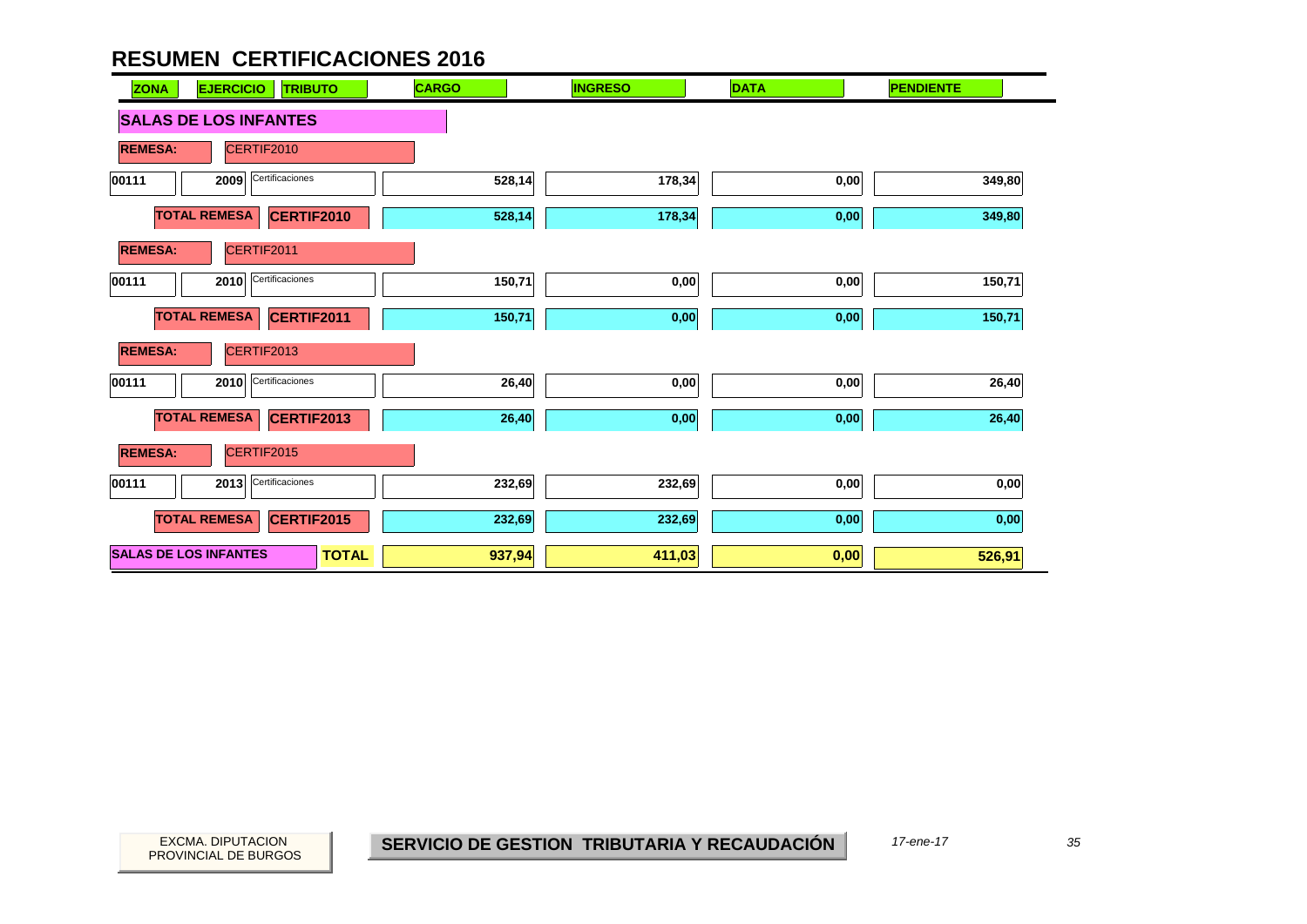| <b>ALLA</b><br><b>ZONA</b> | CICIO | .     | ,,,,,     |        | $\sim$    | <u>-</u> NDIENTE<br>PI |  |
|----------------------------|-------|-------|-----------|--------|-----------|------------------------|--|
| <b>TOTAL ZONA</b>          |       | 00111 | 43.975.10 | 411.03 | 21.518.58 | 22.045,49              |  |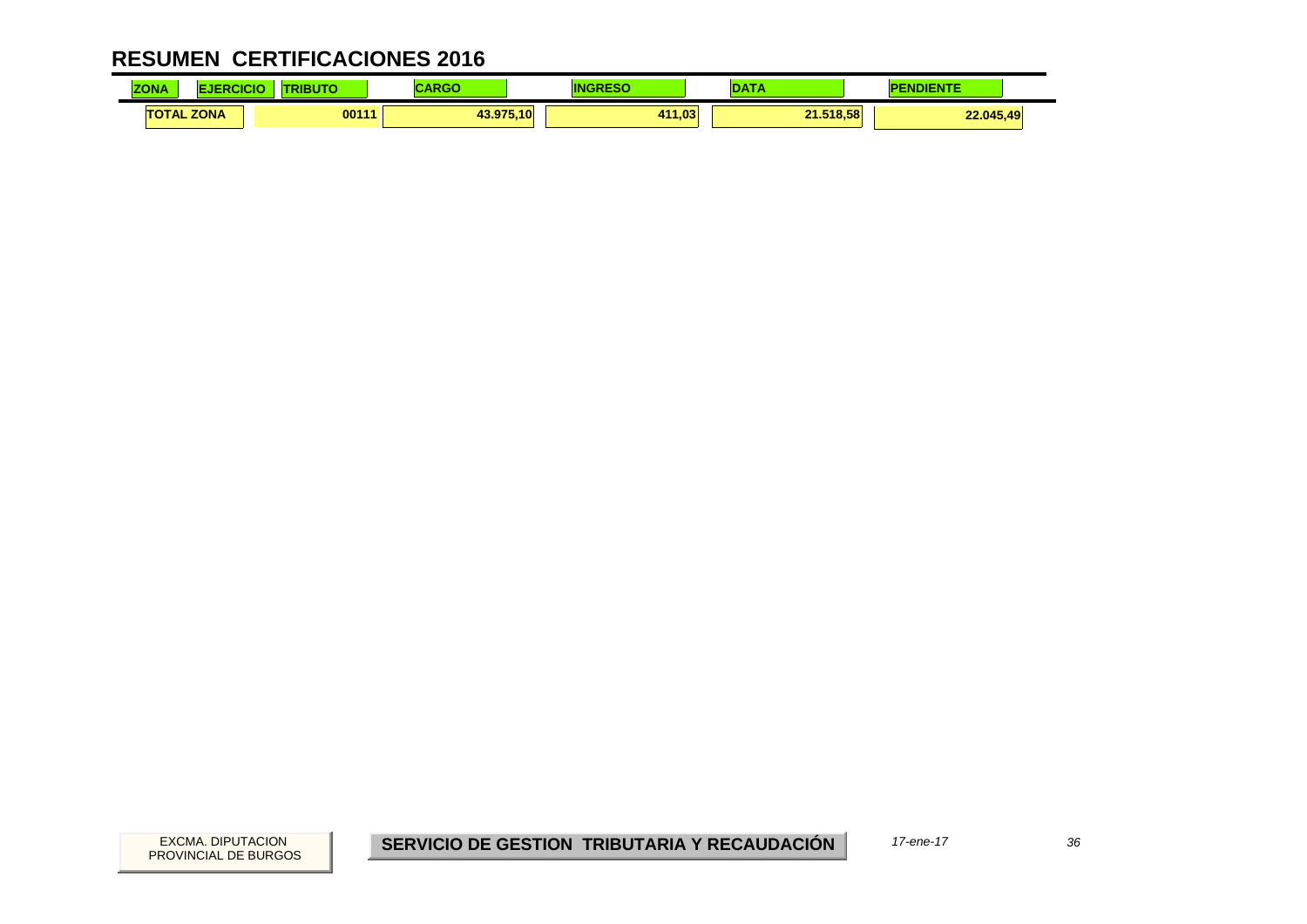| <b>ZONA</b>                | <b>EJERCICIO</b><br><b>TRIBUTO</b>       | <b>CARGO</b> | <b>INGRESO</b> | <b>DATA</b> | <b>PENDIENTE</b> |
|----------------------------|------------------------------------------|--------------|----------------|-------------|------------------|
|                            | <b>MERINDAD DE MONTIJA</b>               |              |                |             |                  |
| <b>REMESA:</b>             | CERTIF2008                               |              |                |             |                  |
| 00141                      | Certificaciones<br>2008                  | 19.673,60    | 0,00           | 0,00        | 19.673,60        |
|                            | <b>TOTAL REMESA</b><br><b>CERTIF2008</b> | 19.673,60    | 0,00           | 0,00        | 19.673,60        |
| <b>REMESA:</b>             | CERTIF2010                               |              |                |             |                  |
| 00141                      | Certificaciones<br>2009                  | 9.543,13     | 0,00           | 0,00        | 9.543,13         |
|                            | <b>TOTAL REMESA</b><br><b>CERTIF2010</b> | 9.543,13     | 0,00           | 0,00        | 9.543,13         |
| <b>REMESA:</b>             | CERTIF2012                               |              |                |             |                  |
| 00141                      | Certificaciones<br>2011                  | 3.751,19     | 0,00           | 0,00        | 3.751,19         |
|                            | <b>TOTAL REMESA</b><br><b>CERTIF2012</b> | 3.751,19     | 0,00           | 0,00        | 3.751,19         |
| <b>REMESA:</b>             | CERTIF2014                               |              |                |             |                  |
| 00141                      | Certificaciones<br>2010                  | 247,50       | 0,00           | 0,00        | 247,50           |
|                            | <b>TOTAL REMESA</b><br>CERTIF2014        | 247,50       | 0,00           | 0,00        | 247,50           |
| <b>REMESA:</b>             | CERTIF2015                               |              |                |             |                  |
| 00141                      | Certificaciones<br>2013                  | 408,99       | 408,99         | 0,00        | 0,00             |
|                            | <b>TOTAL REMESA</b><br>CERTIF2015        | 408,99       | 408,99         | 0,00        | 0,00             |
| <b>MERINDAD DE MONTIJA</b> | <b>TOTAL</b>                             | 33.624,41    | 408,99         | 0,00        | 33.215,42        |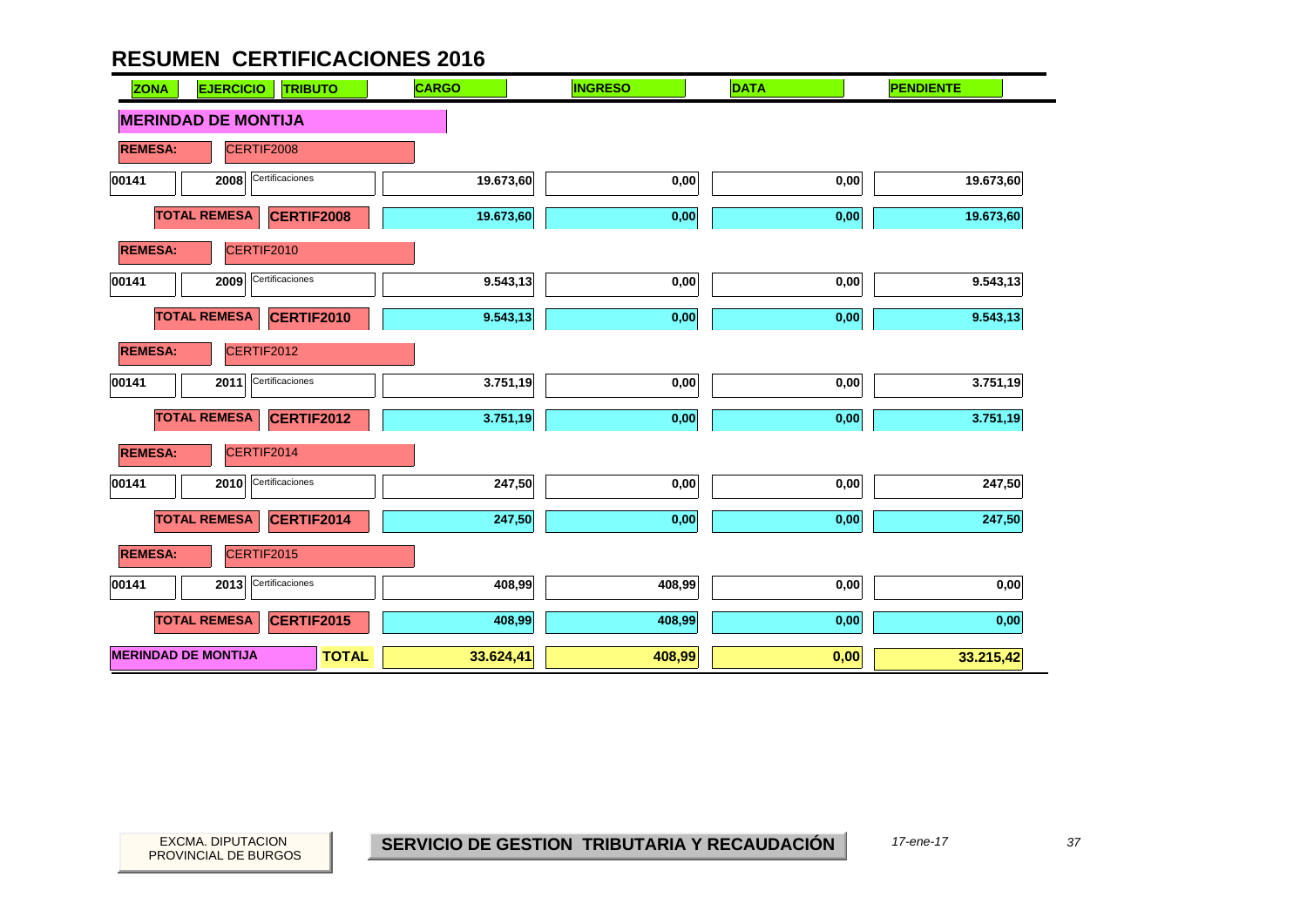| <b>ZONA</b>    | <b>EJERCICIO</b>              | <b>TRIBUTO</b> | <b>CARGO</b> | <b>INGRESO</b> | <b>DATA</b> | <b>PENDIENTE</b> |
|----------------|-------------------------------|----------------|--------------|----------------|-------------|------------------|
|                | <b>MERINDAD DE SOTOSCUEVA</b> |                |              |                |             |                  |
| <b>REMESA:</b> | CERTIF2016                    |                |              |                |             |                  |
| 00141          | 2015 Certificaciones          |                | 100,00       | 100,00         | 0,00        | 0,00             |
|                | <b>TOTAL REMESA</b>           | CERTIF2016     | 100,00       | 100,00         | 0,00        | 0,00             |
|                | <b>MERINDAD DE SOTOSCUEVA</b> | <b>TOTAL</b>   | 100,00       | 100,00         | 0,00        | 0,00             |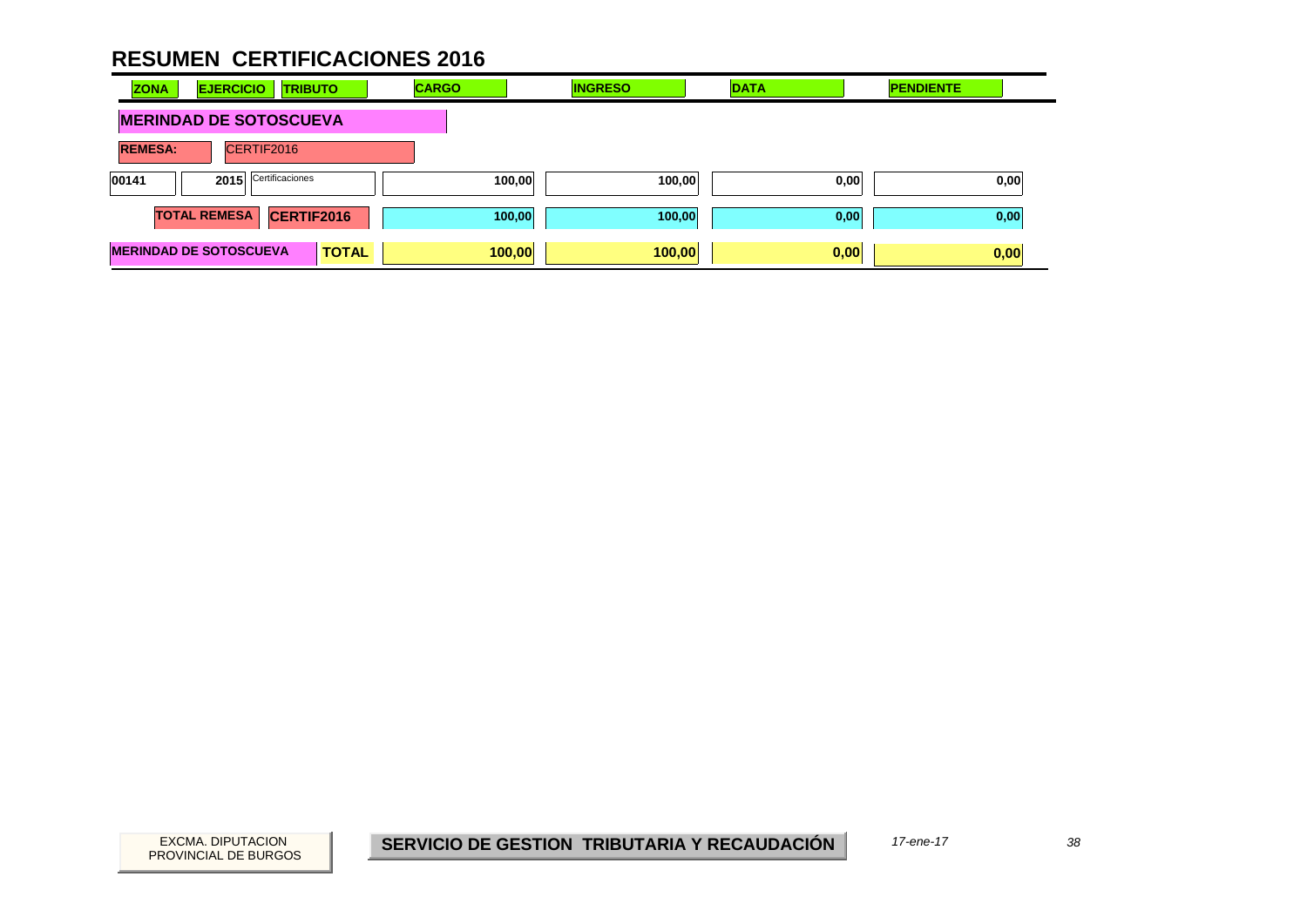| <b>ZONA</b>          | <b>EJERCICIO</b><br><b>TRIBUTO</b>       | <b>CARGO</b> | <b>INGRESO</b> | <b>DATA</b> | <b>PENDIENTE</b> |
|----------------------|------------------------------------------|--------------|----------------|-------------|------------------|
| <b>VALLE DE LOSA</b> |                                          |              |                |             |                  |
| <b>REMESA:</b>       | CERTIF2012                               |              |                |             |                  |
| 00141                | Certificaciones<br>2008                  | 7.851,42     | 0,00           | 7.851,42    | 0,00             |
|                      | Certificaciones<br>2010                  | 232,19       | 0,00           | 0,00        | 232,19           |
|                      | Certificaciones<br>2011                  | 186,48       | 0,00           | 0,00        | 186,48           |
|                      | <b>TOTAL REMESA</b><br><b>CERTIF2012</b> | 8.270,09     | 0,00           | 7.851,42    | 418,67           |
| <b>REMESA:</b>       | CERTIF2013                               |              |                |             |                  |
| 00141                | Certificaciones<br>2012                  | 491,50       | 169,13         | 0,00        | 322,37           |
|                      | <b>TOTAL REMESA</b><br><b>CERTIF2013</b> | 491,50       | 169,13         | 0,00        | 322,37           |
| <b>REMESA:</b>       | CERTIF2015                               |              |                |             |                  |
| 00141                | Certificaciones<br>2014                  | 1.000,00     | 0,00           | 0,00        | 1.000,00         |
|                      | <b>TOTAL REMESA</b><br><b>CERTIF2015</b> | 1.000,00     | 0,00           | 0,00        | 1.000,00         |
| <b>REMESA:</b>       | CERTIF2016                               |              |                |             |                  |
| 00141                | Certificaciones<br>2015                  | 338,95       | 0,00           | 0,00        | 338,95           |
|                      | <b>TOTAL REMESA</b><br>CERTIF2016        | 338,95       | 0,00           | 0,00        | 338,95           |
| <b>VALLE DE LOSA</b> | <b>TOTAL</b>                             | 10.100,54    | 169,13         | 7.851,42    | 2.079,99         |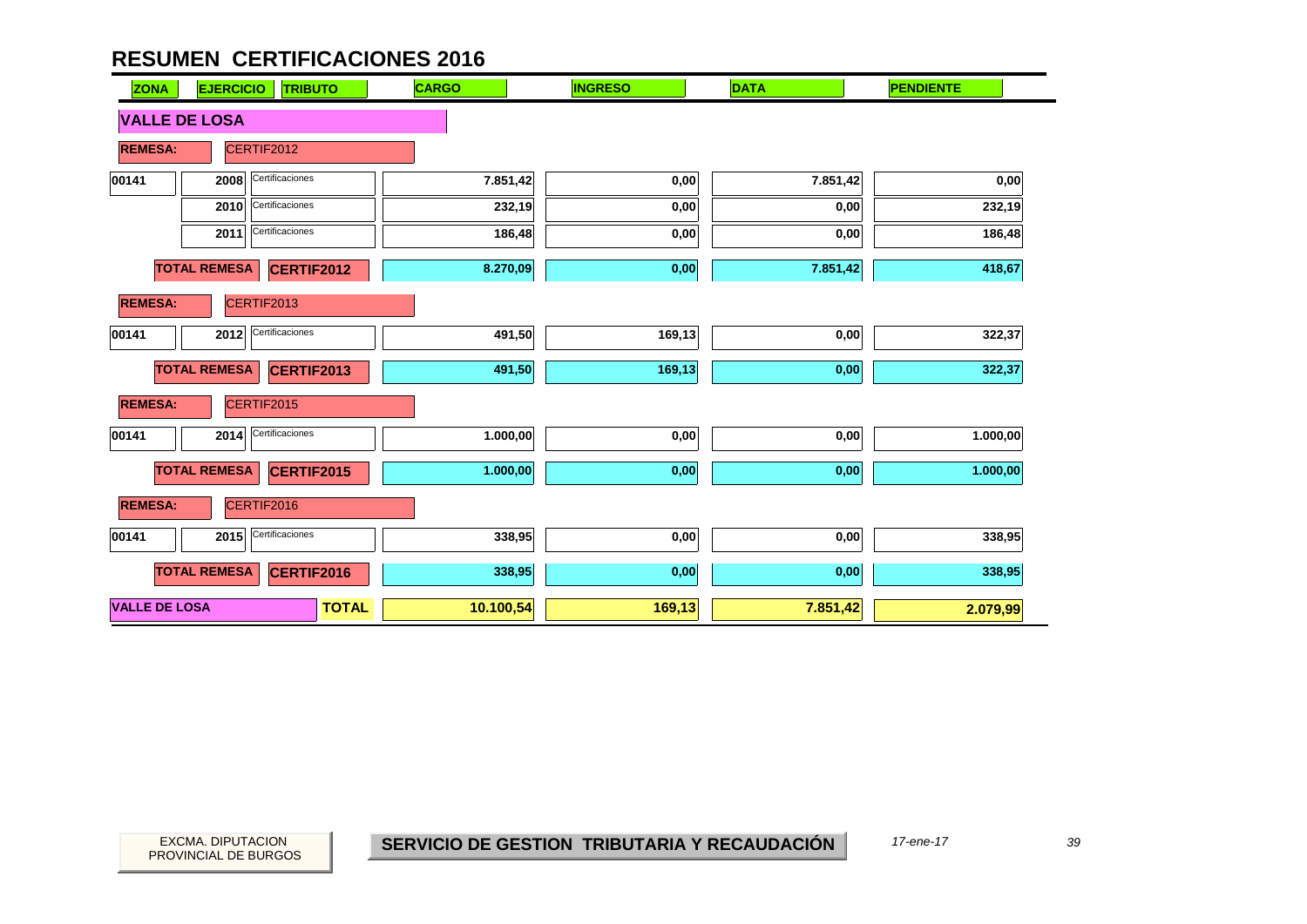| <b>ZONA</b>          | <b>EJERCICIO</b><br><b>TRIBUTO</b>       | <b>CARGO</b> | <b>INGRESO</b> | <b>DATA</b> | <b>PENDIENTE</b> |
|----------------------|------------------------------------------|--------------|----------------|-------------|------------------|
| <b>VALLE DE MENA</b> |                                          |              |                |             |                  |
| <b>REMESA:</b>       | CERTIF2001                               |              |                |             |                  |
| 00141                | Certificaciones<br>2000                  | 30,05        | 0,00           | 0,00        | 30,05            |
|                      | Certificaciones<br>2001                  | 5.119,76     | 0,00           | 0,00        | 5.119,76         |
|                      | <b>TOTAL REMESA</b><br>CERTIF2001        | 5.149,81     | 0,00           | 0,00        | 5.149,81         |
| <b>REMESA:</b>       | CERTIF2008                               |              |                |             |                  |
| 00141                | Certificaciones<br>2006                  | 49.573,00    | 633,57         | 0,00        | 48.939,43        |
|                      | <b>TOTAL REMESA</b><br><b>CERTIF2008</b> | 49.573,00    | 633,57         | 0,00        | 48.939,43        |
| <b>REMESA:</b>       | CERTIF2011                               |              |                |             |                  |
| 00141                | Certificaciones<br>2006                  | 11.131,15    | 0,00           | 7.400,60    | 3.730,55         |
|                      | Certificaciones<br>2007                  | 253,54       | 99,17          | 0,00        | 154,37           |
|                      | Certificaciones<br>2008                  | 165,16       | 0,00           | 0,00        | 165,16           |
|                      | Certificaciones<br>2009                  | 999,89       | 205,06         | 0,00        | 794,83           |
|                      | <b>TOTAL REMESA</b><br>CERTIF2011        | 12.549,74    | 304,23         | 7.400,60    | 4.844,91         |
| <b>REMESA:</b>       | CERTIF2012                               |              |                |             |                  |
| 00141                | Certificaciones<br>2010                  | 832,88       | 0,00           | 0,00        | 832,88           |
|                      | Certificaciones<br>2011                  | 52.507,37    | 0,00           | 0,00        | 52.507,37        |
|                      | <b>TOTAL REMESA</b><br><b>CERTIF2012</b> | 53.340,25    | 0,00           | 0,00        | 53.340,25        |
| <b>REMESA:</b>       | CERTIF2013                               |              |                |             |                  |
| 00141                | Certificaciones<br>2011                  | 1.952,94     | 0,00           | 0,00        | 1.952,94         |
|                      | Certificaciones<br>2012                  | 13,80        | 0,00           | 0,00        | 13,80            |
|                      | <b>TOTAL REMESA</b><br><b>CERTIF2013</b> | 1.966,74     | 0,00           | 0,00        | 1.966,74         |

PROVINCIAL DE BURGOS

EXCMA. DIPUTACION *40* **SERVICIO DE GESTION TRIBUTARIA Y RECAUDACIÓN** *17-ene-17*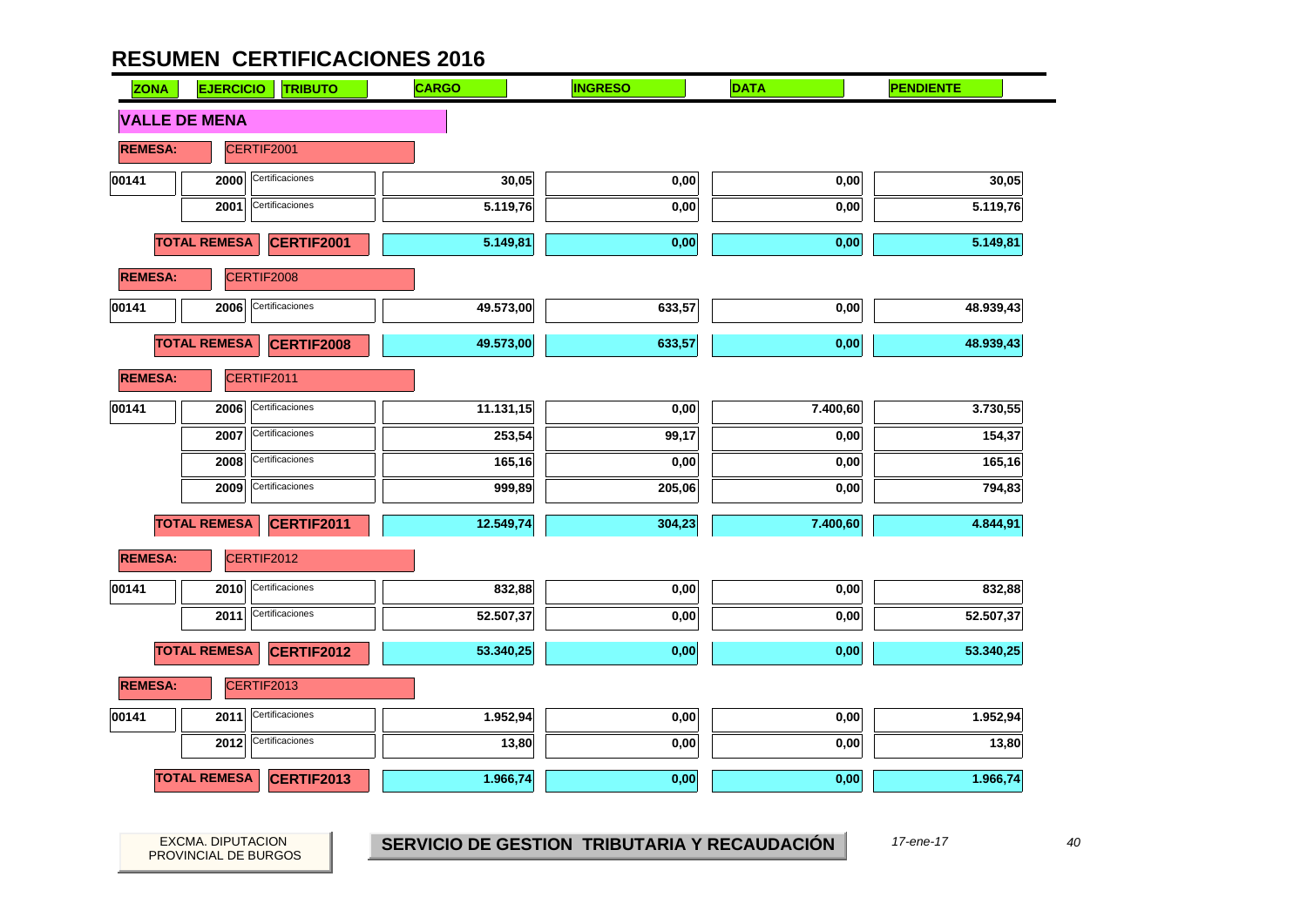| <b>ZONA</b>          | <b>EJERCICIO</b>    | <b>TRIBUTO</b>    | <b>CARGO</b> | <b>INGRESO</b> | <b>DATA</b> | <b>PENDIENTE</b> |
|----------------------|---------------------|-------------------|--------------|----------------|-------------|------------------|
| <b>REMESA:</b>       | CERTIF2015          |                   |              |                |             |                  |
| 00141                | 2015                | Certificaciones   |              | 756,25         | 284,58      | 471,67<br>0,00   |
|                      | <b>TOTAL REMESA</b> | <b>CERTIF2015</b> |              | 756,25         | 284,58      | 471,67<br>0,00   |
| <b>VALLE DE MENA</b> |                     | <b>TOTAL</b>      | 123.335,79   | 1.222,38       | 7.400,60    | 114.712,81       |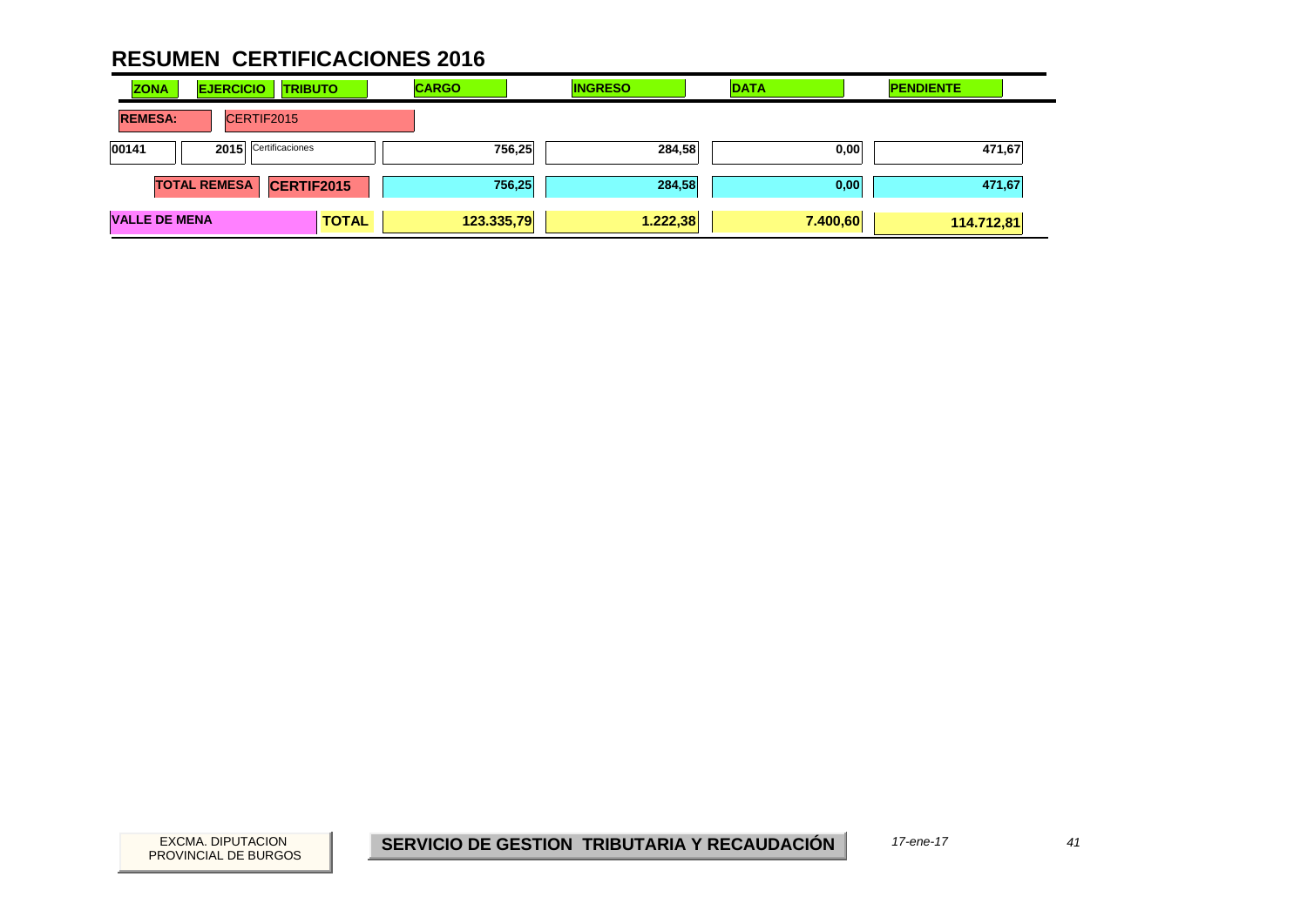| <b>ZONA</b>       | <b>EJERCICIO</b><br><b>TRIBUTO</b>       | <b>CARGO</b> | <b>INGRESO</b> | <b>DATA</b>       | <b>PENDIENTE</b> |
|-------------------|------------------------------------------|--------------|----------------|-------------------|------------------|
| <b>VILLARCAYO</b> |                                          |              |                |                   |                  |
| <b>REMESA:</b>    | CERTIF2010                               |              |                |                   |                  |
| 00141             | Certificaciones<br>2006                  | 320,33       | 66,09          | 0,00              | 254,24           |
|                   | Certificaciones<br>2007                  | 1.701,56     | 14,50          | 0,00              | 1.687,06         |
|                   | Certificaciones<br>2008                  | 4.983,70     | 0,00           | 0,00              | 4.983,70         |
|                   | Certificaciones<br>2009                  | 651,02       | 0,00           | $\mathbf{0{,}00}$ | 651,02           |
|                   | <b>TOTAL REMESA</b><br><b>CERTIF2010</b> | 7.656,61     | 80,59          | 0,00              | 7.576,02         |
| <b>REMESA:</b>    | CERTIF2012                               |              |                |                   |                  |
| 00141             | Certificaciones<br>2008                  | 1.500,39     | 0,00           | 0,00              | 1.500,39         |
|                   | Certificaciones<br>2009                  | 821,68       | 0,00           | 0,00              | 821,68           |
|                   | Certificaciones<br>2010                  | 1.137,67     | 287,66         | $0,\!00$          | 850,01           |
|                   | <b>TOTAL REMESA</b><br><b>CERTIF2012</b> | 3.459,74     | 287,66         | 0,00              | 3.172,08         |
| <b>REMESA:</b>    | CERTIF2013                               |              |                |                   |                  |
| 00141             | Certificaciones<br>2009                  | 510,94       | 0,00           | 0,00              | 510,94           |
|                   | Certificaciones<br>2010                  | 262,54       | 0,00           | 0,00              | 262,54           |
|                   | Certificaciones<br>2011                  | 4,47         | 0,00           | $_{0,00}$         | 4,47             |
|                   | Certificaciones<br>2012                  | 366,52       | 0,00           | 0,00              | 366,52           |
|                   | <b>TOTAL REMESA</b><br><b>CERTIF2013</b> | 1.144,47     | 0,00           | 0,00              | 1.144,47         |
| <b>REMESA:</b>    | CERTIF2016                               |              |                |                   |                  |
| 00141             | Certificaciones<br>2011                  | 20,00        | 20,00          | 0,00              | 0,00             |
|                   | Certificaciones<br>2012                  | 458,50       | 0,00           | 0,00              | 458,50           |
|                   | Certificaciones<br>2013                  | 3.835,11     | 1.711,60       | 0,00              | 2.123,51         |
|                   | Certificaciones<br>2014                  | 14.632,95    | 790,06         | 0,00              | 13.842,89        |

PROVINCIAL DE BURGOS

EXCMA. DIPUTACION *42* **SERVICIO DE GESTION TRIBUTARIA Y RECAUDACIÓN** *17-ene-17*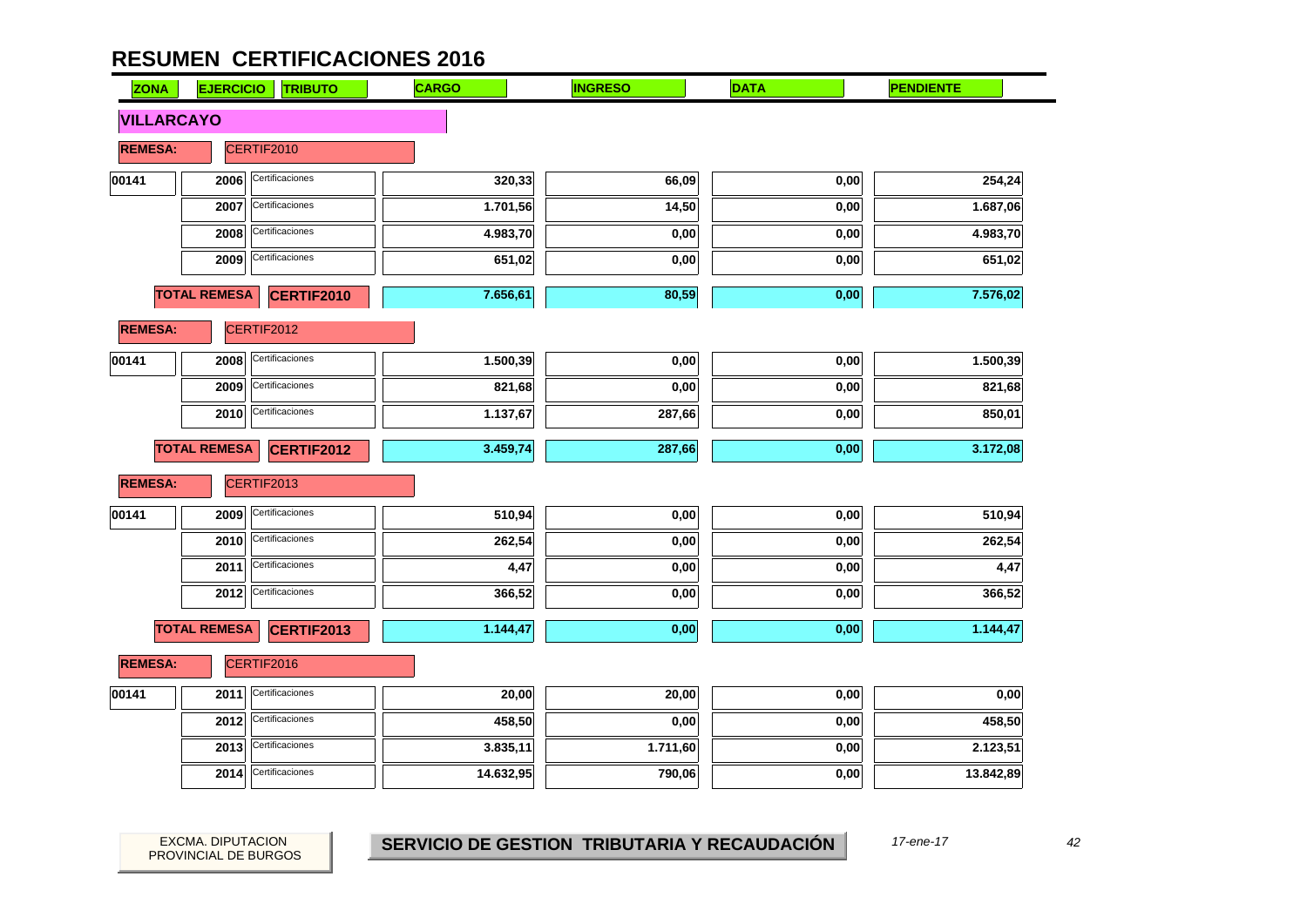| <b>ZONA</b><br><b>EJERCICIO</b> | <b>TRIBUTO</b>    | <b>CARGO</b> | <b>INGRESO</b> | <b>DATA</b> | <b>PENDIENTE</b> |
|---------------------------------|-------------------|--------------|----------------|-------------|------------------|
| <b>TOTAL REMESA</b>             | <b>CERTIF2016</b> | 18.946,56    | 2.521,66       | 0,00        | 16.424,90        |
| <b>VILLARCAYO</b>               | <b>TOTAL</b>      | 31.207,38    | 2.889.91       | 0,00        | 28.317,47        |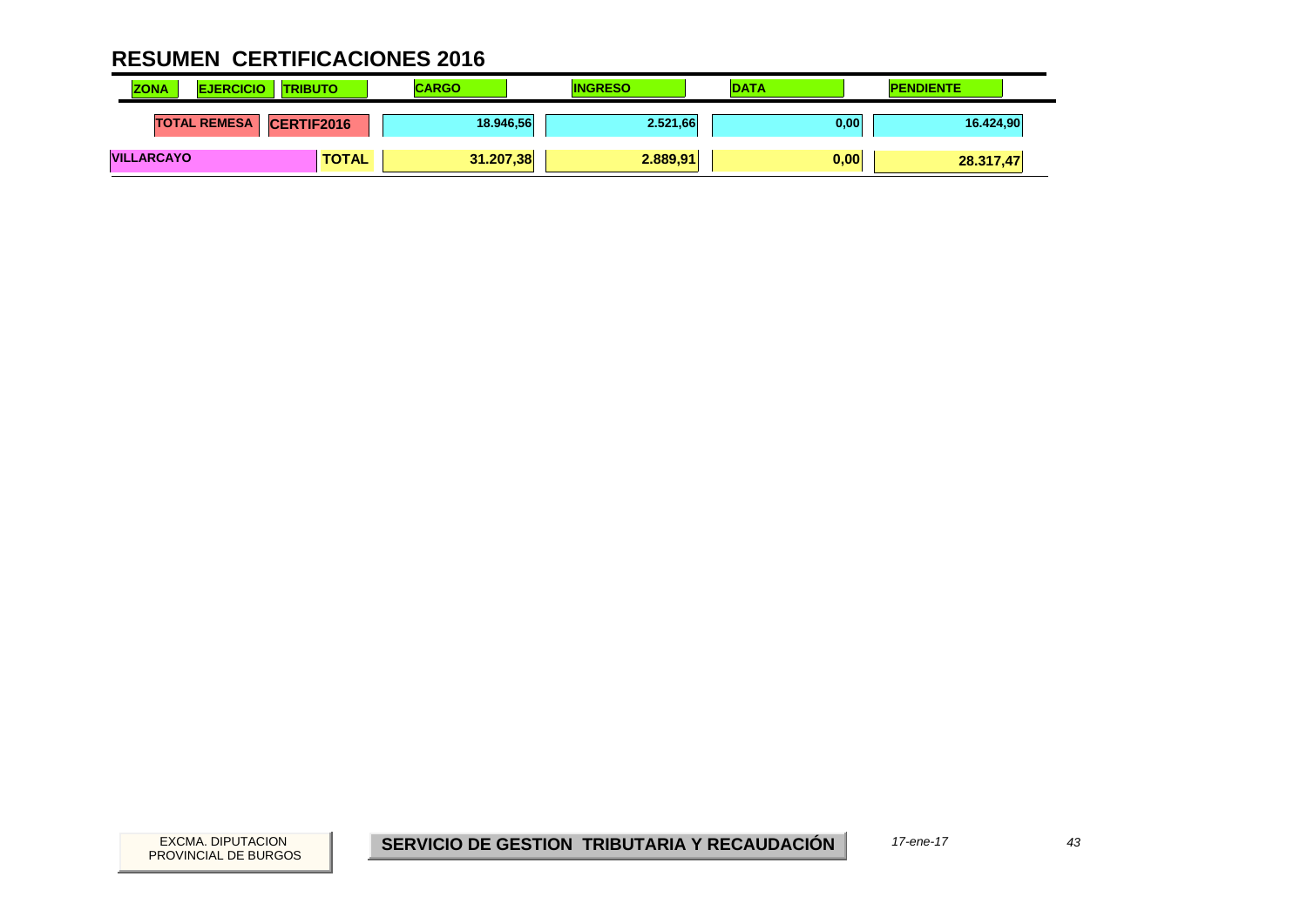| <b>ZONA</b> | NCK.              | BUTO  | .<br><u>and the second</u> | ΙN        |           | <b>NDIENTE</b> |  |
|-------------|-------------------|-------|----------------------------|-----------|-----------|----------------|--|
|             | <b>TOTAL ZONA</b> | 00141 | 198.368.12                 | $+790.41$ | 15.252.02 | 178.325.69     |  |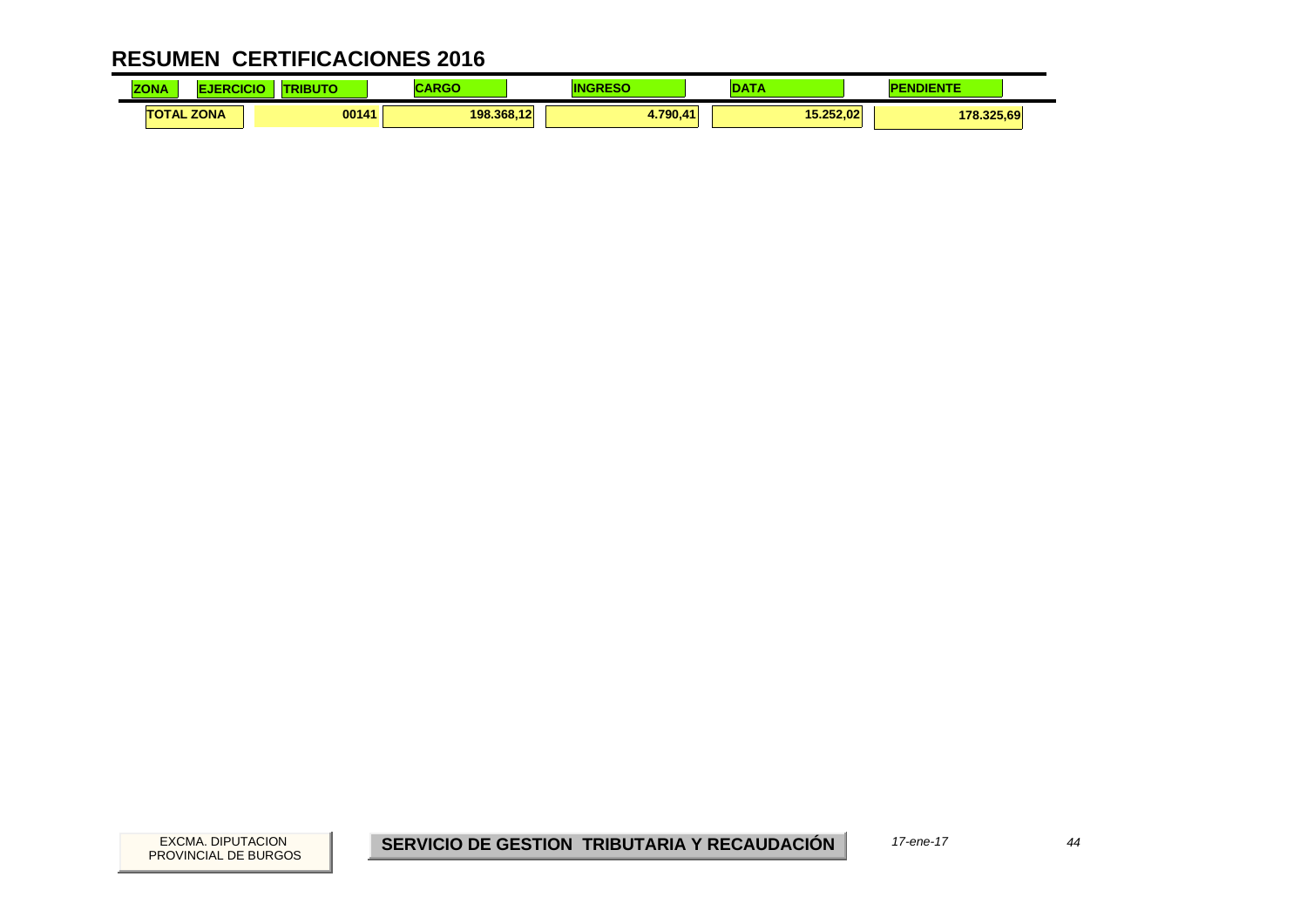| <b>ZONA</b>                | <b>EJERCICIO</b>    | <b>TRIBUTO</b>  | <b>CARGO</b> | <b>INGRESO</b> | <b>DATA</b> | <b>PENDIENTE</b> |
|----------------------------|---------------------|-----------------|--------------|----------------|-------------|------------------|
| <b>BOVEDA DE LA RIBERA</b> |                     |                 |              |                |             |                  |
| <b>REMESA:</b>             | CERTIF2014          |                 |              |                |             |                  |
| 00142                      | 2010                | Certificaciones | 12.020,24    | 0,00           | 0,00        | 12.020,24        |
|                            | 2011                | Certificaciones | 12.020,24    | 0,00           | 0,00        | 12.020,24        |
|                            | 2012                | Certificaciones | 12.020,24    | 0,00           | 0,00        | 12.020,24        |
|                            | 2013                | Certificaciones | 12.020,24    | 0,00           | 0,00        | 12.020,24        |
|                            | <b>TOTAL REMESA</b> | CERTIF2014      | 48.080,96    | 0,00           | 0,00        | 48.080,96        |
| <b>BOVEDA DE LA RIBERA</b> |                     | <b>TOTAL</b>    | 48.080,96    | 0,00           | 0,00        | 48.080,96        |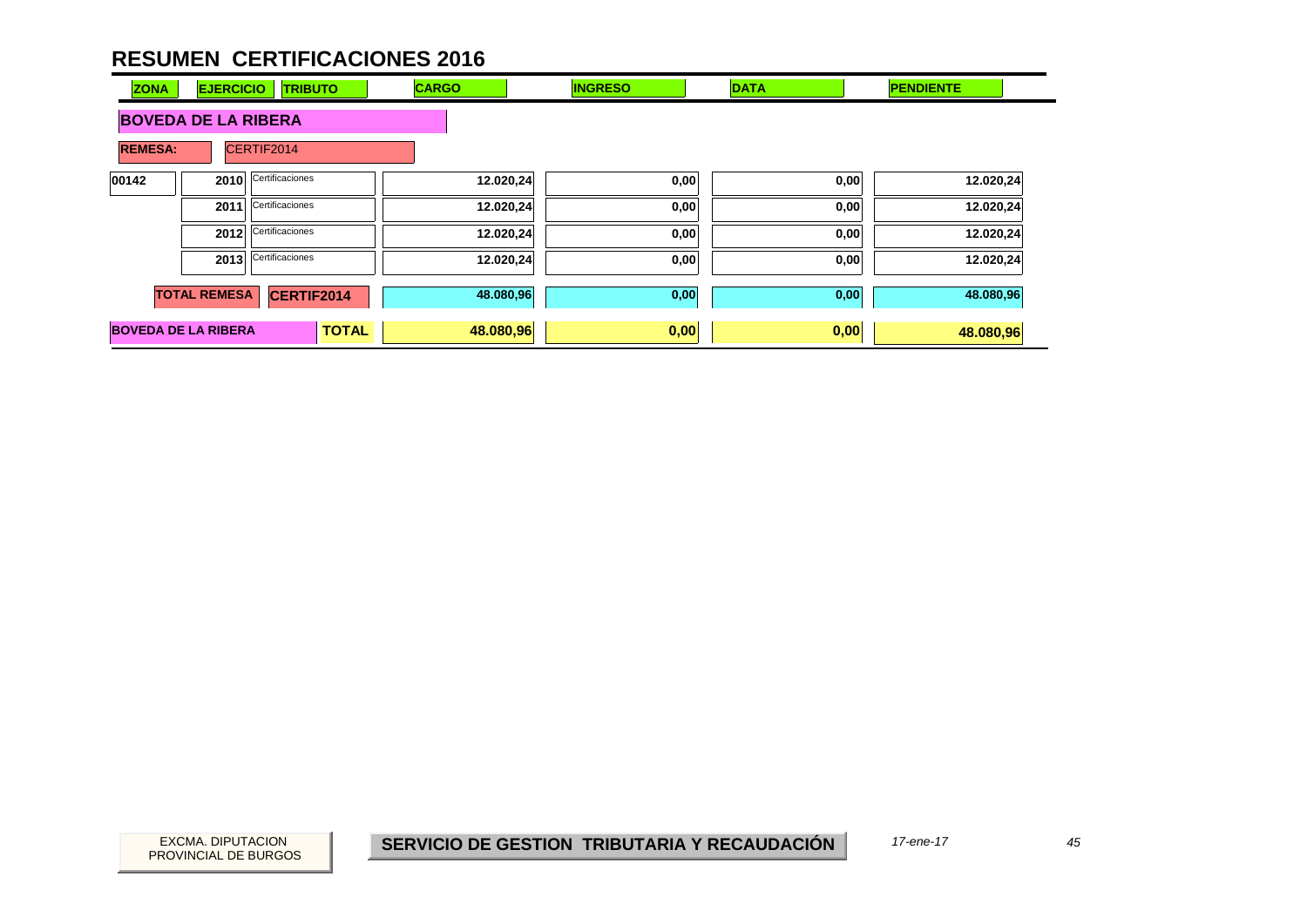| <b>ZONA</b>    | <b>EJERCICIO</b><br><b>TRIBUTO</b>       | <b>CARGO</b> | <b>INGRESO</b> | <b>DATA</b> | <b>PENDIENTE</b> |
|----------------|------------------------------------------|--------------|----------------|-------------|------------------|
|                | <b>MEDINA DE POMAR</b>                   |              |                |             |                  |
| <b>REMESA:</b> | CERTIF2002                               |              |                |             |                  |
| 00142          | Certificaciones<br>2002                  | 90,01        | 0,00           | 0,00        | 90,01            |
|                | <b>TOTAL REMESA</b><br><b>CERTIF2002</b> | 90,01        | 0,00           | 0,00        | 90,01            |
| <b>REMESA:</b> | CERTIF2005                               |              |                |             |                  |
| 00142          | Certificaciones<br>2002                  | 57,22        | 0,00           | 0,00        | 57,22            |
|                | <b>TOTAL REMESA</b><br>CERTIF2005        | 57,22        | 0,00           | 0,00        | 57,22            |
| <b>REMESA:</b> | CERTIF2007                               |              |                |             |                  |
| 00142          | Certificaciones<br>2006                  | 91,00        | 0,00           | 0,00        | 91,00            |
|                | <b>TOTAL REMESA</b><br><b>CERTIF2007</b> | 91,00        | 0,00           | 0,00        | 91,00            |
| <b>REMESA:</b> | CERTIF2008                               |              |                |             |                  |
| 00142          | Certificaciones<br>2006                  | 60,00        | 0,00           | 0,00        | 60,00            |
|                | Certificaciones<br>2007                  | 971,00       | 0,00           | 0,00        | 971,00           |
|                | <b>TOTAL REMESA</b><br><b>CERTIF2008</b> | 1.031,00     | 0,00           | 0,00        | 1.031,00         |
| <b>REMESA:</b> | CERTIF2009                               |              |                |             |                  |
| 00142          | Certificaciones<br>2007                  | 60,00        | 0,00           | 0,00        | 60,00            |
|                | Certificaciones<br>2008                  | 716,08       | 176,08         | 0,00        | 540,00           |
|                | Certificaciones<br>2009                  | 390,00       | 0,00           | 0,00        | 390,00           |
|                | <b>TOTAL REMESA</b><br><b>CERTIF2009</b> | 1.166,08     | 176,08         | 0,00        | 990,00           |
| <b>REMESA:</b> | CERTIF2010                               |              |                |             |                  |
| 00142          | Certificaciones<br>2006                  | 20.375,66    | 0,00           | 19.986,07   | 389,59           |
|                | Certificaciones<br>2007                  | 44.844,37    | 52,12          | 42.543,33   | 2.248,92         |
|                |                                          |              |                |             |                  |

PROVINCIAL DE BURGOS

EXCMA. DIPUTACION *46* **SERVICIO DE GESTION TRIBUTARIA Y RECAUDACIÓN** *17-ene-17*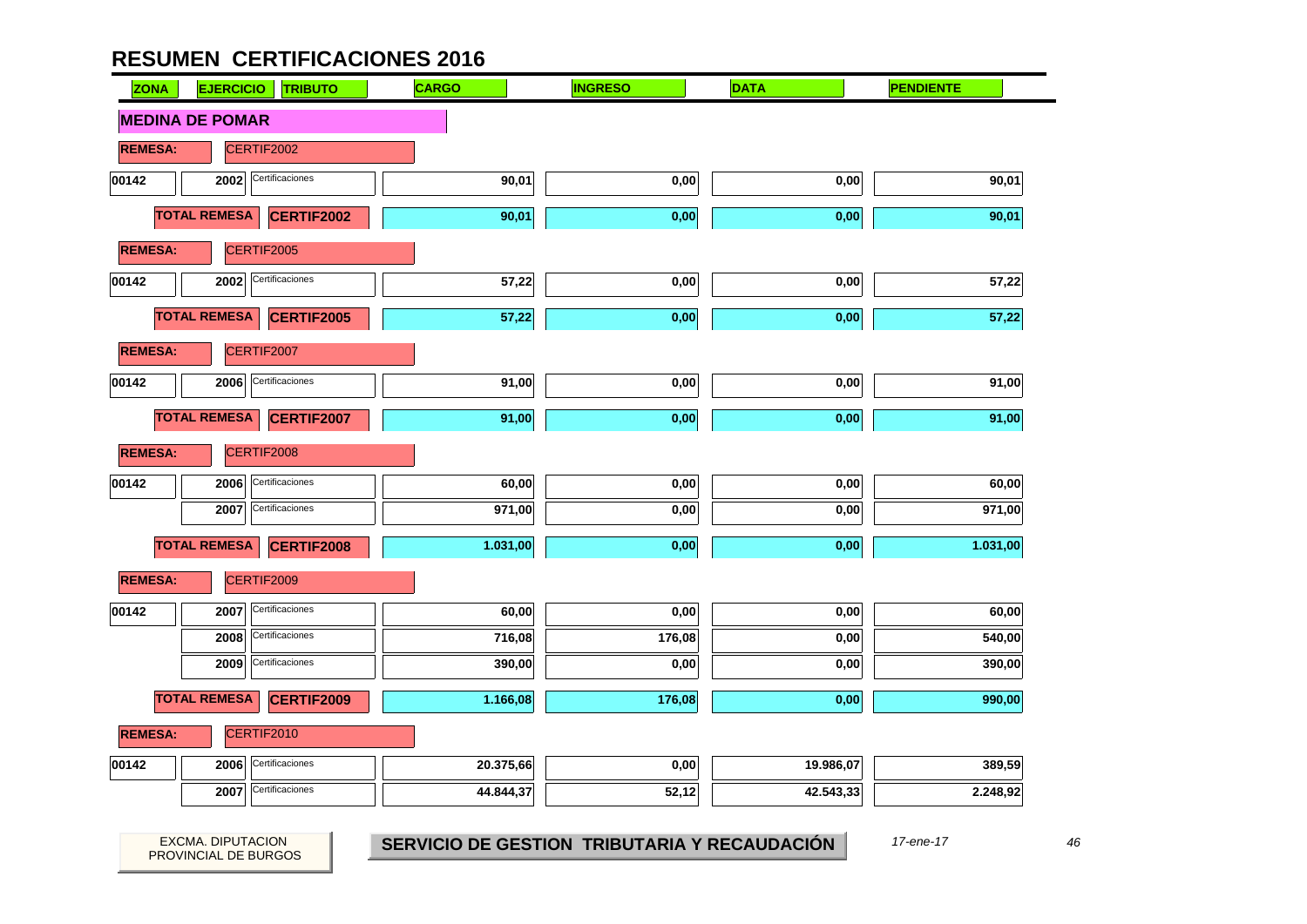| <b>ZONA</b>    | <b>EJERCICIO</b>         | <b>TRIBUTO</b>       | <b>CARGO</b>                                 | <b>INGRESO</b> | <b>DATA</b> | <b>PENDIENTE</b> |
|----------------|--------------------------|----------------------|----------------------------------------------|----------------|-------------|------------------|
| 00142          | 2008                     | Certificaciones      | 91.793,75                                    | 0,00           | 39.540,09   | 52.253,66        |
|                | 2009                     | Certificaciones      | 445,87                                       | 0,00           | 0,00        | 445,87           |
|                | 2010                     | Certificaciones      | 90,00                                        | 0,00           | 0,00        | 90,00            |
|                | <b>TOTAL REMESA</b>      | CERTIF2010           | 157.549,65                                   | 52,12          | 102.069,49  | 55.428,04        |
| <b>REMESA:</b> |                          | CERTIF2011           |                                              |                |             |                  |
| 00142          | 2010                     | Certificaciones      | 1.048,84                                     | 240,00         | 0,00        | 808,84           |
|                | 2011                     | Certificaciones      | 1.811,11                                     | 80,00          | 0,00        | 1.731,11         |
|                | <b>TOTAL REMESA</b>      | <b>CERTIF2011</b>    | 2.859,95                                     | 320,00         | 0,00        | 2.539,95         |
| <b>REMESA:</b> |                          | CERTIF2012           |                                              |                |             |                  |
| 00142          | 2009                     | Certificaciones      | 1.451,26                                     | 0,00           | 0,00        | 1.451,26         |
|                | 2011                     | Certificaciones      | 5.115,86                                     | 101,01         | 0,00        | 5.014,85         |
|                | 2012                     | Certificaciones      | 640,00                                       | 0,00           | 0,00        | 640,00           |
|                | <b>TOTAL REMESA</b>      | <b>CERTIF2012</b>    | 7.207,12                                     | 101,01         | 0,00        | 7.106,11         |
| <b>REMESA:</b> |                          | CERTIF2014           |                                              |                |             |                  |
| 00142          | 2011                     | Certificaciones      | 7.114,19                                     | 1.479,36       | 0,00        | 5.634,83         |
|                | 2012                     | Certificaciones      | 12.048,56                                    | 1.495,23       | 0,00        | 10.553,33        |
|                | 2013                     | Certificaciones      | 8.105,09                                     | 0,00           | 0,00        | 8.105,09         |
|                | <b>TOTAL REMESA</b>      | CERTIF2014           | 27.267,84                                    | 2.974,59       | 0,00        | 24.293,25        |
| <b>REMESA:</b> |                          | CERTIF2015           |                                              |                |             |                  |
| 00142          | 2014                     | Certificaciones      | 24.097,78                                    | 24.097,78      | 0,00        | 0,00             |
|                | <b>TOTAL REMESA</b>      | CERTIF2015           | 24.097,78                                    | 24.097,78      | 0,00        | 0,00             |
| <b>REMESA:</b> |                          | CERTIF2016           |                                              |                |             |                  |
| 00142          |                          | 2013 Certificaciones | 21.194,64                                    | 2.230,81       | 0,00        | 18.963,83        |
|                | <b>EXCMA. DIPUTACION</b> | PROVINCIAL DE BURGOS | SERVICIO DE GESTION TRIBUTARIA Y RECAUDACIÓN |                |             | 17-ene-17        |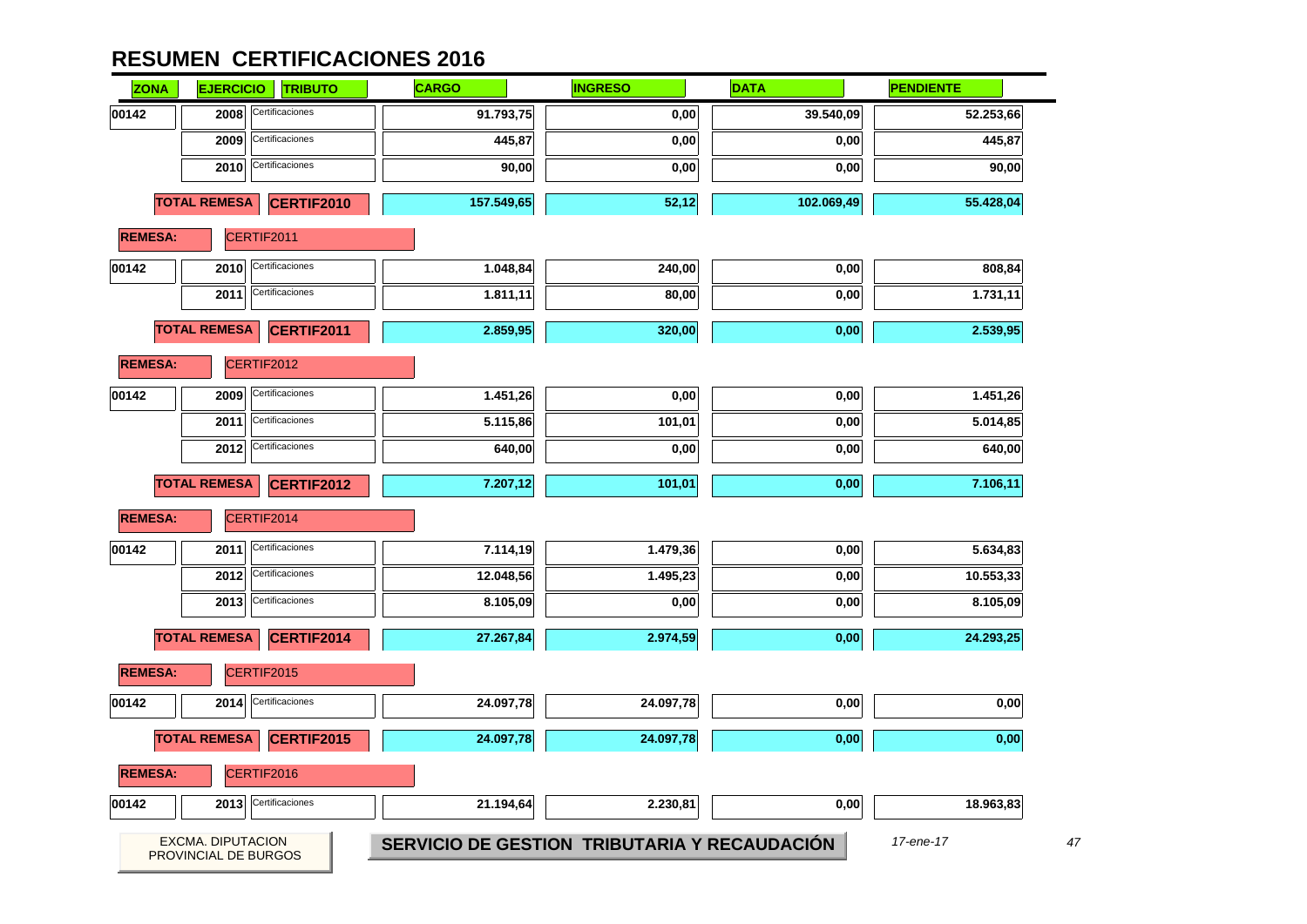| <b>ZONA</b>            | <b>EJERCICIO</b>    | <b>TRIBUTO</b>    | <b>CARGO</b> | <b>INGRESO</b> | <b>DATA</b> | <b>PENDIENTE</b> |
|------------------------|---------------------|-------------------|--------------|----------------|-------------|------------------|
| 00142                  | 2014                | Certificaciones   | 15.098,65    | 132,32         | 0,00        | 14.966,33        |
|                        | <b>TOTAL REMESA</b> | <b>CERTIF2016</b> | 36.293,29    | 2.363,13       | 0,00        | 33.930,16        |
| <b>MEDINA DE POMAR</b> |                     | <b>TOTAL</b>      | 257.710,94   | 30.084,71      | 102.069,49  | 125.556,74       |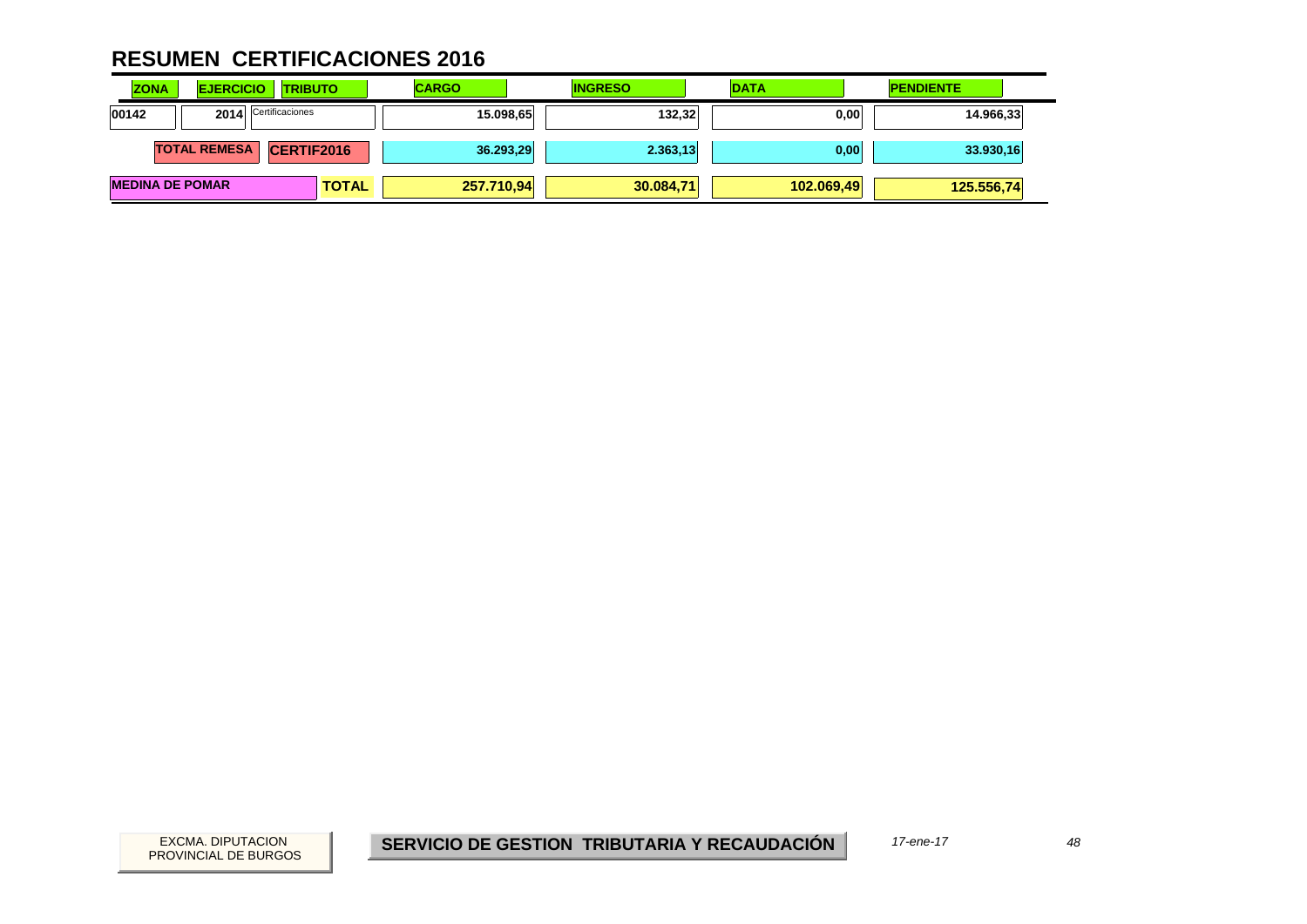| ZONA              | .<br>uı | ADAA<br>70 J |           | . <del>.</del> | <b>NDIENTE</b> |  |
|-------------------|---------|--------------|-----------|----------------|----------------|--|
| <b>TOTAL ZONA</b> | 00142   | 305.791,90   | 30.084.71 | 102.069.49     | 73.637,70      |  |